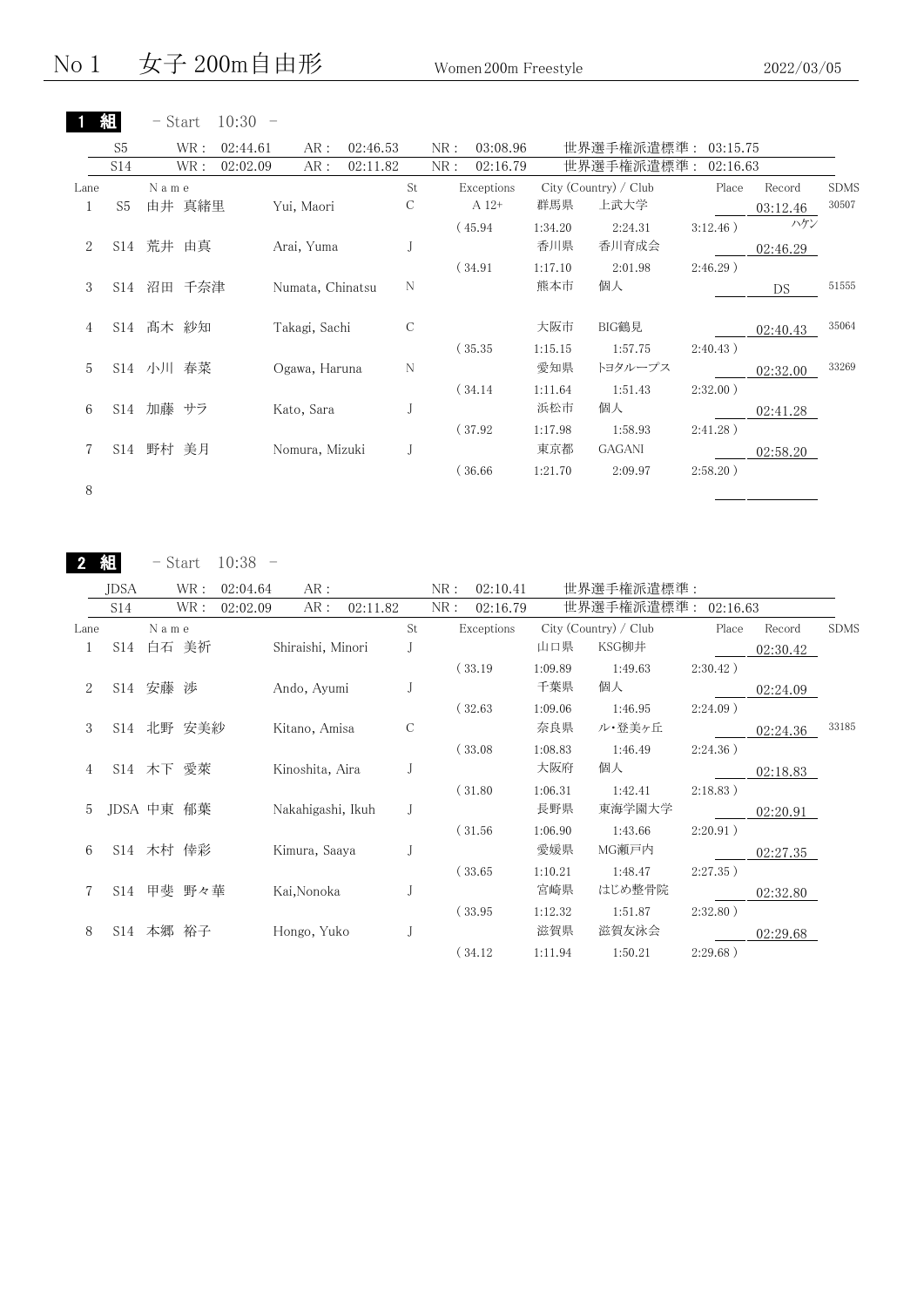# No 2 男子 200m自由形 Men 200m Freestyle 2022/03/05

|                      | 組              | $-$ Start | $10:43 -$ |                 |          |             |     |            |                |                       |          |          |          |             |
|----------------------|----------------|-----------|-----------|-----------------|----------|-------------|-----|------------|----------------|-----------------------|----------|----------|----------|-------------|
|                      | S <sub>5</sub> | WR :      | 02:23.65  | AR:             | 02:58.11 |             | NR: | 02:58.74   |                | 世界選手権派遣標準:            |          | 02:48.85 |          |             |
|                      | S14            | WR :      | 01:52.40  | AR:             | 01:56.32 |             | NR: | 01:57.11   |                | 世界選手権派遣標準:            |          | 01:59.70 |          |             |
| Lane<br>$\mathbf{1}$ |                | N a m e   |           |                 |          | St          |     | Exceptions |                | City (Country) / Club |          | Place    | Record   | <b>SDMS</b> |
| $\sqrt{2}$           |                |           |           |                 |          |             |     |            |                |                       |          |          |          |             |
| 3                    | S5             | 小石 昌矢     |           | Koishi, Masaya  |          | $\mathbb R$ |     | 1,3,5,12   | 横浜市            | 宮前ドルフィン               |          |          | DS       | 44563       |
| 4                    |                | S14 生松 穂高 |           | Haematsu, Hodak |          | N           |     | (32.45)    | 静岡市<br>1:08.38 | ハクリュウSC<br>1:47.22    | 2:26.84) |          | 02:26.84 | 19932       |
| 5                    |                | S14 山本 貴士 |           | Yamamoto, Takas |          | J           |     |            | 兵庫県            | 光都SC                  |          |          | DS       |             |
| 6                    |                |           |           |                 |          |             |     |            |                |                       |          |          |          |             |
| 7                    |                |           |           |                 |          |             |     |            |                |                       |          |          |          |             |
| $\,8\,$              |                |           |           |                 |          |             |     |            |                |                       |          |          |          |             |

2 組  $-$  Start 10:51  $-$ 

|      | S14 | WR:           | 01:52.40<br>AR:  | 01:56.32 |    | NR:<br>01:57.11 |         | 世界選手権派遣標準 :           | 01:59.70    |          |             |
|------|-----|---------------|------------------|----------|----|-----------------|---------|-----------------------|-------------|----------|-------------|
| Lane |     | Name          |                  |          | St | Exceptions      |         | City (Country) / Club | Place       | Record   | <b>SDMS</b> |
|      | S14 | 颯人<br>大西      | Onishi, Hayato   |          |    |                 | 兵庫県     | Aqスポレスト               |             | 02:22.37 |             |
|      |     |               |                  |          |    | (32.70)         | 1:08.57 | 1:46.35               | $2:22.37$ ) |          |             |
| 2    | S14 | 秋本 慎ノ介        | Akimoto, Shinnos |          |    |                 | 愛知県     | ぴぃ~すSC                |             | 02:16.77 |             |
|      |     |               |                  |          |    | (32.24)         | 1:06.04 | 1:41.76               | 2:16.77)    |          |             |
| 3    | S14 | 雄哉<br>中村      | Nakamira, Yuya   |          |    |                 | 大阪府     | $A \cdot S \cdot A$   |             | DS       |             |
| 4    | S14 | 木村 旭宏         | Kimura, Akihiro  |          |    |                 | 岐阜県     | 岐阜GUSH                |             | 02:16.53 |             |
|      |     |               |                  |          |    | (31.08)         | 1:06.55 | 1:42.51               | 2:16.53)    |          |             |
| 5    |     | S14 久保田<br>千聖 | Kubota, Chisei   |          |    |                 | 静岡市     | 静岡ぱしどる                |             | 02:18.48 |             |
|      |     |               |                  |          |    | (31.29)         | 1:07.08 | 1:43.81               | 2:18.48)    |          |             |
| 6    | S14 | 貞方 大和         | Sadakata, Yamato |          |    |                 | 東京都     | GAGANI                |             | 02:17.82 |             |
|      |     |               |                  |          |    | (31.45)         | 1:07.27 | 1:43.08               | $2:17.82$ ) |          |             |
|      | S14 | 雅徳<br>山田      | Yamada, Masanori |          | N  |                 | 滋賀県     | 滋賀友泳会                 |             | 02:22.50 | 10961       |
|      |     |               |                  |          |    | (30.74)         | 1:07.08 | 1:44.40               | 2:22.50)    |          |             |
| 8    | S14 | 伊藤<br>優樹      | Ito, Yuki        |          |    |                 | 川崎市     | 宮前ドルフィン               |             | 02:24.04 |             |
|      |     |               |                  |          |    | (31.58)         | 1:06.89 | 1:44.98               | 2:24.04)    |          |             |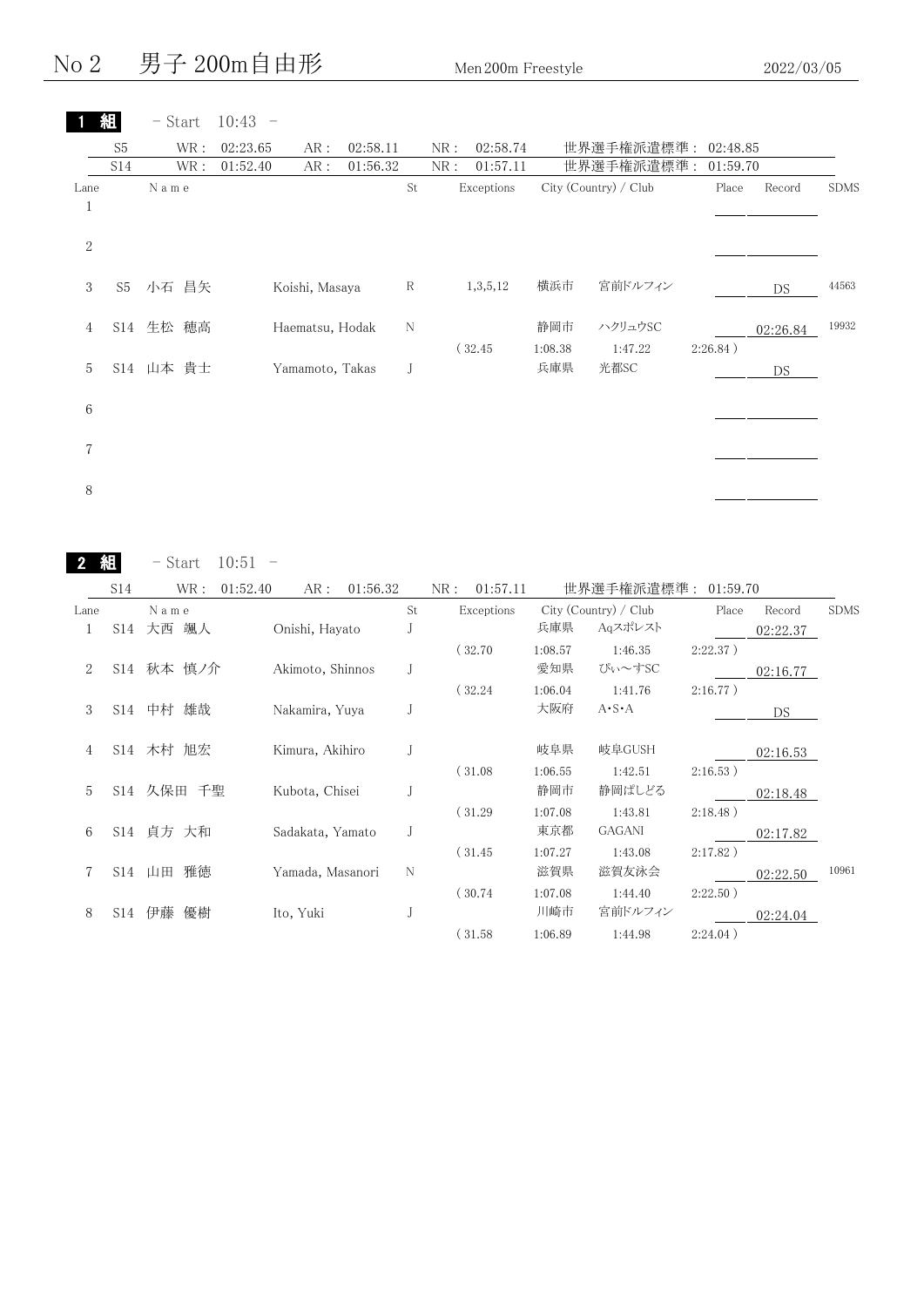3 組 - Start 10:56 -

|      | S <sub>14</sub> | WR:          | 01:52.40 | AR :              | 01:56.32 |            | NR:<br>01:57.11 |         | 世界選手権派遣標準:            | 01:59.70    |          |             |
|------|-----------------|--------------|----------|-------------------|----------|------------|-----------------|---------|-----------------------|-------------|----------|-------------|
| Lane |                 | N a m e      |          |                   |          | St         | Exceptions      |         | City (Country) / Club | Place       | Record   | <b>SDMS</b> |
|      | S14             | 松田           | 健一郎      | Matsuda, Kenichir |          | N          |                 | 神戸市     | 個人                    |             | DS       |             |
| 2    | S14             | 春井 恒行        |          | Harui, Tsuneyuki  |          |            |                 | 兵庫県     | 個人                    |             | 02:14.04 |             |
|      |                 |              |          |                   |          |            | (28.94)         | 1:01.47 | 1:36.89               | $2:14.04$ ) |          |             |
| 3    | S14             | 瑛瑚<br>出口     |          | Deguchi, Eigo     |          | C          |                 | 大阪府     | ミズノSS                 |             | 02:07.50 | 21564       |
|      |                 |              |          |                   |          |            | (28.28          | 59.94   | 1:33.13               | $2:07.50$ ) |          |             |
| 4    | S14             | 蓮野 巧人        |          | Hasuno, Takuto    |          | $R - 2020$ |                 | 新潟市     | 新潟水泳協会                |             | 02:06.17 | 35042       |
|      |                 |              |          |                   |          |            | (28.58)         | 1:00.48 | 1:33.91               | 2:06.17)    |          |             |
| 5    |                 | 優輝<br>S14 山中 |          | Yamanaka, Yuki    |          | R          |                 | 仙台市     | 個人                    |             | 02:06.47 | 24337       |
|      |                 |              |          |                   |          |            | (29.00)         | 1:00.99 | 1:34.54               | 2:06.47)    |          |             |
| 6    | S14             | 加古<br>敏矢     |          | Kako, Toshiya     |          | С          |                 | 愛知県     | トヨタループス               |             | 02:09.58 | 31441       |
|      |                 |              |          |                   |          |            | (29.34)         | 1:02.65 | 1:36.38               | $2:09.58$ ) |          |             |
|      | S14             | 悠斗<br>上田     |          | Ueda, Yuto        |          |            |                 | 兵庫県     | 家島SC                  |             | 02:14.66 |             |
|      |                 |              |          |                   |          |            | (30.70          | 1:04.14 | 1:39.12               | $2:14.66$ ) |          |             |
| 8    | S14             | 渡辺<br>琢斗     |          | Watanabe, Takuto  |          |            |                 | 福井県     | ブレイヴ福井                |             | DS       |             |

4 組 - Start 11:01 -

|      | <b>JDSA</b> | WR :       | 01:52.55 | AR:              |          |    | NR: | 01:52.82   |         | 世界選手権派遣標準:            |             |          |             |
|------|-------------|------------|----------|------------------|----------|----|-----|------------|---------|-----------------------|-------------|----------|-------------|
|      | S14         | WR :       | 01:52.40 | AR:              | 01:56.32 |    | NR: | 01:57.11   |         | 世界選手権派遣標準 :           | 01:59.70    |          |             |
| Lane |             | Name       |          |                  |          | St |     | Exceptions |         | City (Country) / Club | Place       | Record   | <b>SDMS</b> |
| 1    |             | S14 前田 龍佑  |          | Maeda, Ryusuke   |          | N  |     |            | 静岡市     | 静岡ぱしどる                |             | 02:08.94 | 35215       |
|      |             |            |          |                  |          |    |     | (28.89)    | 1:00.35 | 1:34.25               | 2:08.94)    |          |             |
| 2    |             | S14 村上 舜也  |          | Murakami, Shunya |          | C  |     |            | 東京都     | NECGSC溝の口             |             | 02:02.19 | 19939       |
|      |             |            |          |                  |          |    |     | (28.50)    | 58.86   | 1:30.38               | $2:02.19$ ) |          |             |
| 3    |             | S14 宮崎 哲   |          | Miyazaki, Satoru |          | C  |     |            | 札幌市     | あいおいニッセイ              |             | 02:02.08 | 8678        |
|      |             |            |          |                  |          |    |     | (28.35)    | 58.55   | 1:30.47               | $2:02.08$ ) |          |             |
|      |             | JDSA 藤原 慧  |          | Fujihara, Satoi  |          |    |     |            | 東京都     | 三井物産BP                |             | 01:58.15 |             |
|      |             |            |          |                  |          |    |     | (27.78)    | 57.83   | 1:28.39               | $1:58.15$ ) |          |             |
| 5    |             | JDSA 茨 隆太郎 |          | Ibara, Ryutaro   |          |    |     |            | 神奈川県    | SMBC日興証券              |             | 01:55.15 |             |
|      |             |            |          |                  |          |    |     | (26.44)    | 55.84   | 1:25.75               | $1:55.15$ ) |          |             |
| 6    |             | S14 坂倉 航季  |          | Sakakura, Koki   |          | С  |     |            | 三重県     | 個人                    |             | 02:03.30 | 29906       |
|      |             |            |          |                  |          |    |     | (27.91)    | 58.79   | 1:31.07               | $2:03.30$ ) |          |             |
|      |             | S14 関 ケビン  |          | Seki, Kevin      |          | N  |     |            | 大阪府     | 茨木ST                  |             | 02:03.18 | 51208       |
|      |             |            |          |                  |          |    |     | (27.92)    | 58.76   | 1:30.81               | $2:03.18$ ) |          |             |
| 8    | S14         | 温<br>上村    |          | Uemura, Haruhi   |          | N  |     |            | 千葉県     | 個人                    |             | 02:08.52 | 51556       |
|      |             |            |          |                  |          |    |     | (28.13)    | 1:00.15 | 1:33.69               | 2:08.52)    |          |             |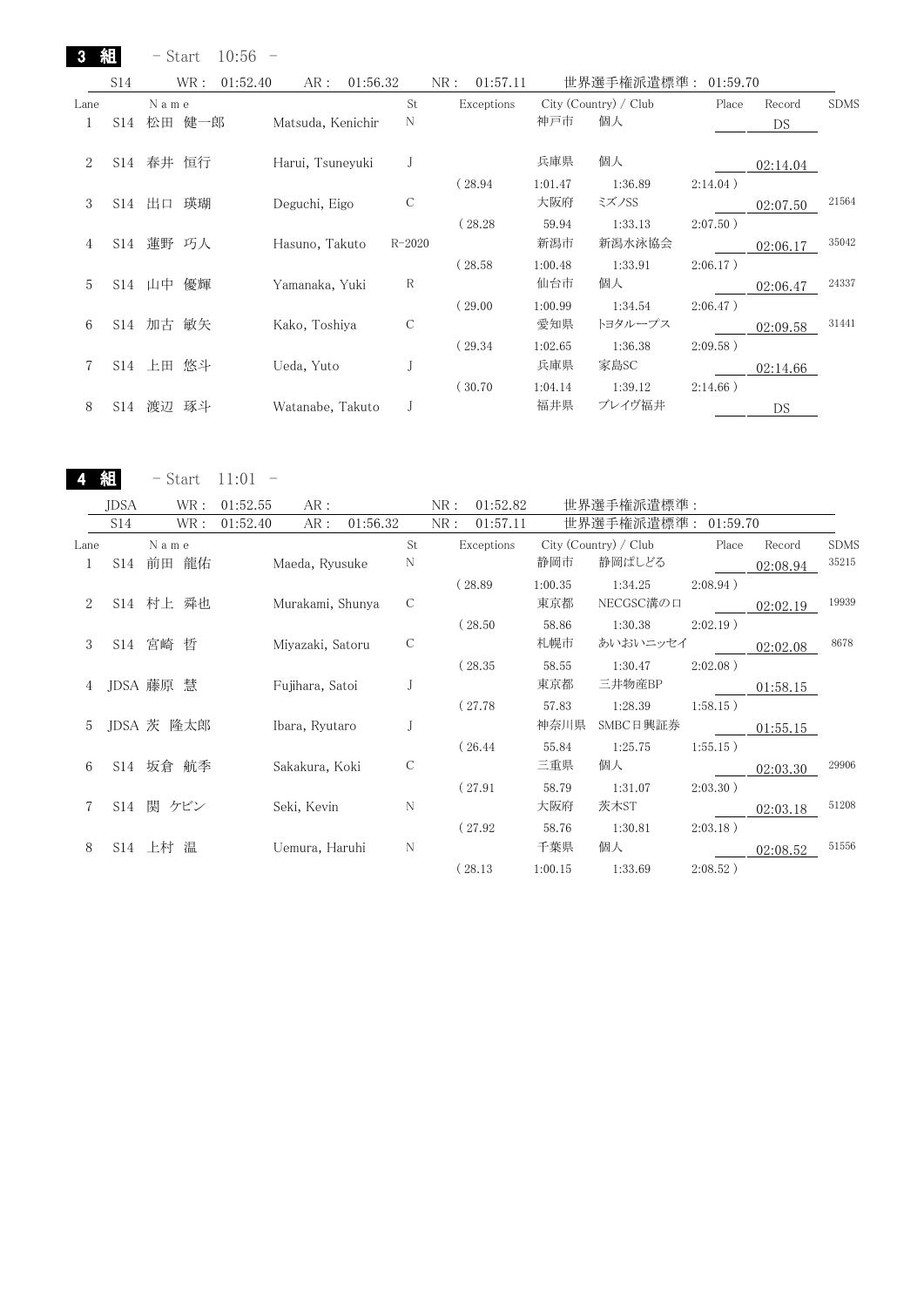No 3 女子 100mバタフライ Women 100m Butterfly 2022/03/05

|                      | 組              | - Start               | $11:07 -$ |                |          |              |     |                 |     |                       |             |          |          |             |
|----------------------|----------------|-----------------------|-----------|----------------|----------|--------------|-----|-----------------|-----|-----------------------|-------------|----------|----------|-------------|
|                      | S <sub>8</sub> | $\operatorname{WR}$ : | 01:08.20  | $\text{AR}$ :  | 01:11.68 |              | NR: | 01:19.16        |     | 世界選手権派遣標準: 01:27.53   |             |          |          |             |
|                      | S <sub>9</sub> | WR:                   | 01:02.48  | AR:            | 01:07.90 |              | NR: | 01:11.20        |     | 世界選手権派遣標準:            |             | 01:10.82 |          |             |
|                      | S14            | WR :                  | 01:03.59  | AR:            | 01:06.45 |              | NR: | 01:10.09        |     | 世界選手権派遣標準:            |             | 01:11.36 |          |             |
| Lane<br>$\mathbf{1}$ |                | N a m e               |           |                |          | St           |     | Exceptions      |     | City (Country) / Club |             | Place    | Record   | <b>SDMS</b> |
| $\overline{2}$       | S <sub>8</sub> | 花岡 恵梨香                |           | Hanaoka, Erika |          | JR           |     | $A1, 2, 4, 12+$ | 東京都 | 清水建設<br>(51.53)       | $1:54.79$ ) |          | 01:54.79 |             |
| 3                    | S9             | 竹田 歩叶                 |           | Takeda, Honoka |          | LR           |     | 1,3,5           | 奈良県 | 個人(奈良県)               |             |          | 01:45.85 |             |
| 4                    | S14            | 有門 祥子                 |           | Arikado, Shoko |          | $\mathsf{J}$ |     |                 | 川崎市 | (43.76)<br>宮前ドルフィン    | $1:45.85$ ) |          | 01:36.57 |             |
| 5                    |                |                       |           |                |          |              |     |                 |     | (44.23)               | $1:36.57$ ) |          |          |             |
| 6                    |                |                       |           |                |          |              |     |                 |     |                       |             |          |          |             |
| 7                    |                |                       |           |                |          |              |     |                 |     |                       |             |          |          |             |
| 8                    |                |                       |           |                |          |              |     |                 |     |                       |             |          |          |             |

2 組  $-$  Start 11:11  $-$ 

|      | S10 |        | WR :   | 01:02.60 | AR :              | 01:06.92 |             | NR: | 01:08.99            |     | 世界選手権派遣標準: 01:09.59                      |             |                    |                      |
|------|-----|--------|--------|----------|-------------------|----------|-------------|-----|---------------------|-----|------------------------------------------|-------------|--------------------|----------------------|
|      | S14 |        | WR :   | 01:03.59 | AR:               | 01:06.45 |             | NR: | 01:10.09            |     | 世界選手権派遣標準: 01:11.36                      |             |                    |                      |
| Lane | S10 | Name   | 松永 琴寧  |          | Matsunaga, Koton  |          | St<br>R2024 |     | Exceptions<br>$12+$ |     | City (Country) / Club<br>さいたま市 個人(さいたま市) | Place       | Record<br>01:30.03 | <b>SDMS</b><br>51628 |
| 2    | S14 |        | 森下 綾子  |          | Morishita, Ayako  |          |             |     |                     | 東京都 | (40.47)<br>おともだちS                        | $1:30.03$ ) | DQ                 |                      |
| 3    | S14 |        | 山田 玲美奈 |          | Yamada, Remina    |          |             |     |                     | 宮崎県 | (43.54)<br>個人                            | $1:31.25$ ) | 01:29.61           |                      |
| 4    | S14 |        | 都築 奈津子 |          | Tsuzuki, Natsuko  |          |             |     |                     | 大阪市 | (40.23)<br>ドリーミーS                        | 1:29.61)    | 01:30.34           |                      |
| 5    |     | S14 原田 | 知菜美    |          | Harada, Chinami   |          | N           |     |                     | 大阪府 | (38.41)<br>㈱クイック                         | 1:30.34)    | 01:30.52           | 20920                |
| 6    | S10 | 川辺 多恵  |        |          | Kawabe, Tae       |          | N           |     | $12+$               | 川崎市 | (39.62)<br>東和エンジ                         | $1:30.52$ ) | 01:18.10           | 36119                |
|      | S14 | 堀内     | 茜      |          | Horiuchi, Akane   |          |             |     |                     | 兵庫県 | (35.54)<br>光都SC                          | 1:18.10)    | <b>DS</b>          |                      |
| 8    | S14 |        | 堤下 侑己菜 |          | Tsutsumishita, Yu |          |             |     |                     | 大阪府 | 大阪泳ごう会                                   |             | 01:45.90           |                      |
|      |     |        |        |          |                   |          |             |     |                     |     | 47.10                                    | 1:45.90)    |                    |                      |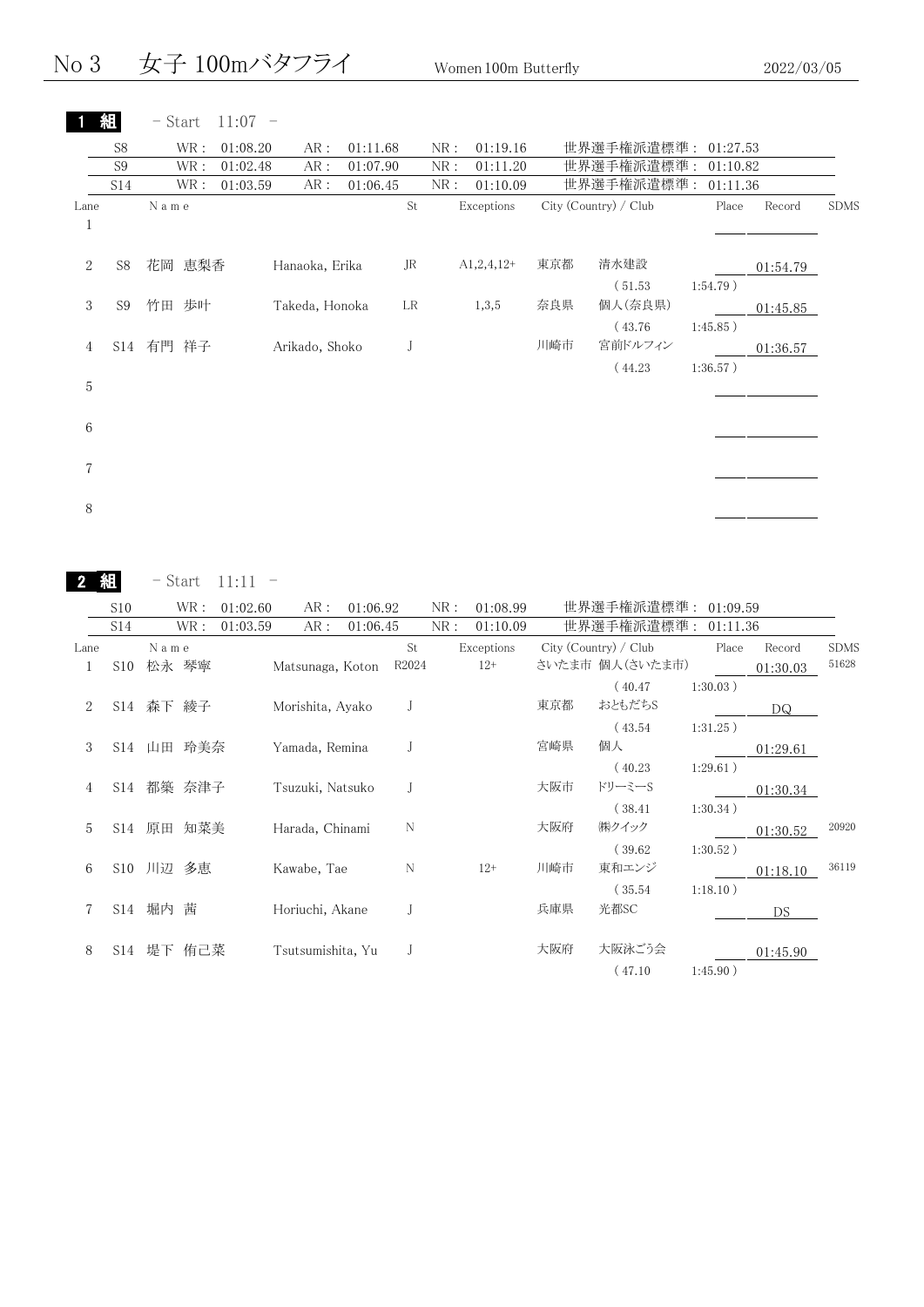| 3    | 組    | - Start     | $11:15 -$ |                |          |    |     |            |     |                       |             |           |             |
|------|------|-------------|-----------|----------------|----------|----|-----|------------|-----|-----------------------|-------------|-----------|-------------|
|      | JDSA | WR :        | 01:03.69  | AR:            |          |    | NR: | 01:05.60   |     | 世界選手権派遣標準 :           |             |           |             |
|      | S14  | WR :        | 01:03.59  | AR:            | 01:06.45 |    | NR: | 01:10.09   |     | 世界選手権派遣標準: 01:11.36   |             |           |             |
| Lane |      | Name        |           |                |          | St |     | Exceptions |     | City (Country) / Club | Place       | Record    | <b>SDMS</b> |
|      | S14  | 佐藤 真美       |           | Sato, Mami     |          |    |     |            | 広島市 | パラ広島                  |             | 01:28.38  |             |
|      |      |             |           |                |          |    |     |            |     | (41.14)               | $1:28.38$ ) |           |             |
| 2    | S14  | 渡邉 麗美       |           | Watanabe, Remi |          | С  |     |            | 川崎市 | NECGSC溝の口             |             | 01:15.54  | 17825       |
|      |      |             |           |                |          |    |     |            |     | (34.49)               | 1:15.54)    |           |             |
| 3    |      | JDSA 川眞田 結菜 |           | Kawamata, Yuna |          |    |     |            | 静岡県 | JDSA                  |             | 01:18.75  |             |
|      |      |             |           |                |          |    |     |            |     | (35.23)               | $1:18.75$ ) |           |             |
| 4    |      | JDSA 齋藤 京香  |           | Saito, Kyoka   |          |    |     |            | 山梨県 | 山梨学院大学                |             | 01:08.13  |             |
|      |      |             |           |                |          |    |     |            |     | (32.12)               | 1:08.13)    |           |             |
| 5    |      | S14 井上 舞美   |           | Inoue, Mami    |          | С  |     |            | 滋賀県 | イトマン大津                |             | <b>DS</b> | 33203       |
|      |      |             |           |                |          |    |     |            |     |                       |             |           |             |
| 6    |      | S14 福井 香澄   |           | Fukui, Kasumi  |          | С  |     |            | 滋賀県 | 滋賀友泳会                 |             | DS        | 34348       |
|      |      |             |           |                |          |    |     |            |     |                       |             |           |             |
| 7    |      | JDSA 吉田 琉那  |           | Yoshida, Runa  |          |    |     |            | 愛知県 | JDSA                  |             | 01:13.46  |             |
|      |      |             |           |                |          |    |     |            |     | (32.78)               | $1:13.46$ ) |           |             |
| 8    | S14  | 服部<br>綾香    |           | Hattori, Ayaka |          | N  |     |            | 岐阜県 | すくすく岐阜                |             | 01:21.92  | 52262       |
|      |      |             |           |                |          |    |     |            |     | (35.70)               | 1:21.92)    |           |             |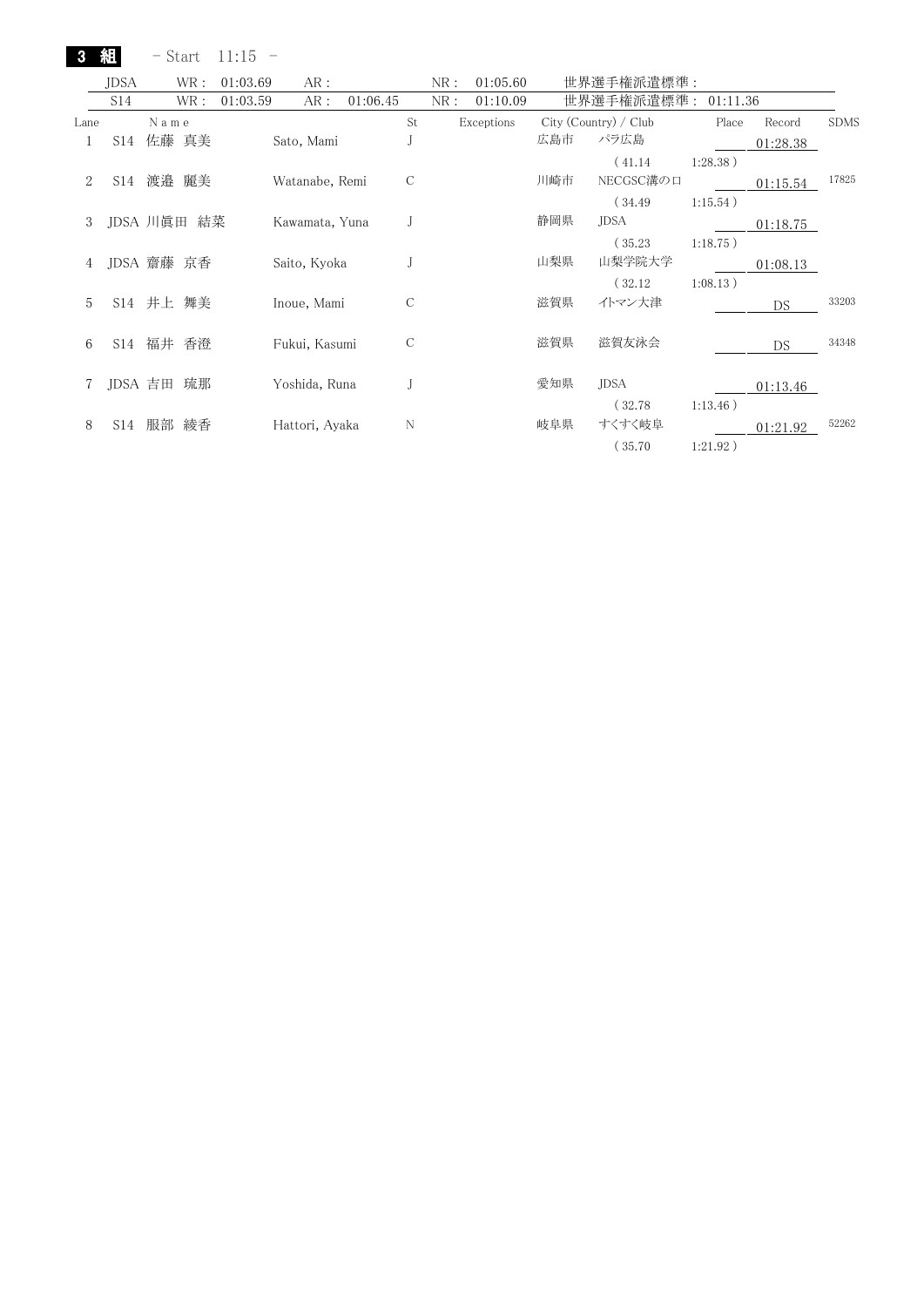No 4 男子 100mバタフライ Men 100m Butterfly 2022/03/05

|                      | 組              | $-$ Start $\,$                     | $11:19 -$                                     |                   |          |                         |     |                     |     |                                |                       |                    |             |
|----------------------|----------------|------------------------------------|-----------------------------------------------|-------------------|----------|-------------------------|-----|---------------------|-----|--------------------------------|-----------------------|--------------------|-------------|
|                      | S <sub>9</sub> | $\operatorname{WR}$ :              | 00:57.19                                      | AR:               | 01:00.11 |                         | NR: | 01:02.33            |     | 世界選手権派遣標準:                     | 01:01.79              |                    |             |
|                      | S14            | $\operatorname{WR}$ :              | 00:54.46                                      | AR:               | 00:55.68 |                         | NR: | 00:55.68            |     | 世界選手権派遣標準:                     | 00:58.38              |                    |             |
| Lane<br>$\mathbf{1}$ |                | $N$ a $m$ $\it e$                  |                                               |                   |          | $\operatorname{\rm St}$ |     | Exceptions          |     | City (Country) / Club          | Place                 | Record             | <b>SDMS</b> |
| $\sqrt{2}$           | S <sub>9</sub> | 大内 秀真                              |                                               | Ouchi, Shuma      |          | N(JR2025)               |     | 9                   | 京都市 | 京都 SC<br>(39.48)               | $1:24.82$ )           | 01:24.82           | 51601       |
| 3                    |                | S14 井本 尚輝                          |                                               | Imoto, Naoki      |          | J                       |     |                     | 兵庫県 | 光都SC                           |                       | DS                 |             |
| $\overline{4}$       |                | S14 岩田 章史                          |                                               | Iwata, Akifumi    |          | $\bf J$                 |     |                     | 横浜市 | 宮前ドルフィン                        |                       | DS                 |             |
| 5                    | S9             | 川渕 大耀                              |                                               | Kawabuchi, Taiyo  |          | JR2023                  |     | 8                   | 横浜市 | 宮前ドルフィン<br>(32.75)             | $1:24.18$ )           | 01:24.18           |             |
| 6                    |                | S14 幸島 琢真                          |                                               | Koshima, Takuma   |          | J                       |     |                     | 兵庫県 | 光都SC                           |                       | <b>DS</b>          |             |
| $\tau$               |                |                                    |                                               |                   |          |                         |     |                     |     |                                |                       |                    |             |
| $8\,$                |                |                                    |                                               |                   |          |                         |     |                     |     |                                |                       |                    |             |
|                      | 組<br>S10       | $-$ Start<br>$\operatorname{WR}$ : | 11:23<br>$\overline{\phantom{a}}$<br>00:54.15 | AR:               | 01:00.65 |                         | NR: | 01:00.65            |     | 世界選手権派遣標準:                     | 00:59.06              |                    |             |
|                      | S13            | $\operatorname{WR}$ :              | 00:53.72                                      | AR:               | 00:55.99 |                         | NR: | 01:01.14            |     | 世界選手権派遣標準:                     | 00:58.53              |                    |             |
|                      | <b>S14</b>     | $\operatorname{WR}$ :              | 00:54.46                                      | AR :              | 00:55.68 |                         | NR: | 00:55.68            |     | 世界選手権派遣標準:                     | 00:58.38              |                    |             |
| Lane<br>$\mathbf{1}$ | S10            | N a m e<br>村本 暁彦                   |                                               | Muramoto, Akihik  |          | St<br>${\mathsf R}$     |     | Exceptions<br>1,3,5 | 兵庫県 | City (Country) / Club<br>神戸楽泳会 | Place                 | Record<br>01:12.66 | <b>SDMS</b> |
| $\sqrt{2}$           | S13            | 財津 瑞希                              |                                               | Zaitsu, Mizuki    |          | R2023                   |     | $\boldsymbol{0}$    | 大分県 | (33.31)<br>大分パラ水連              | $1:12.66$ )           | 01:11.92           | 51598       |
| 3                    | S14            | 宮本 和裕                              |                                               | Miyamoto, Kazuhi  |          | $\bf J$                 |     |                     | 東京都 | (32.07)<br>都障水連                | $1\mathord{:}11.92$ ) | 01:15.94           |             |
| 4                    |                | S14 秋本 慎ノ介                         |                                               | Akimoto, Shinnos  |          | $_{\rm J}$              |     |                     | 愛知県 | (33.06)<br>ぴぃ~すSC              | 1:15.94)              | 01:10.57           |             |
| 5                    |                | S14 篠原 貴史                          |                                               | Shinohara, Takafu |          | N                       |     |                     | 岐阜県 | (33.31)<br>ぎふミナモ               | $1:10.57$ )           | 01:10.60           |             |
| $\,6$                |                | S14 志村 悠辰                          |                                               | Shimura, Yujin    |          | J                       |     |                     | 東京都 | (33.24)<br>都障水連                | 1:10.60)              | 01:06.07           |             |
| 7                    |                | S14 弓削 陽介                          |                                               | Yuge, Yosuke      |          | $\bf J$                 |     |                     | 滋賀県 | (29.62)<br>滋賀友泳会               | $1:06.07$ )           | DS                 |             |

8 S14 石田 悠真 Ishida, Yuma J 三重県 個人 23 1:13.09 11:13.09

 $1:13.09$ )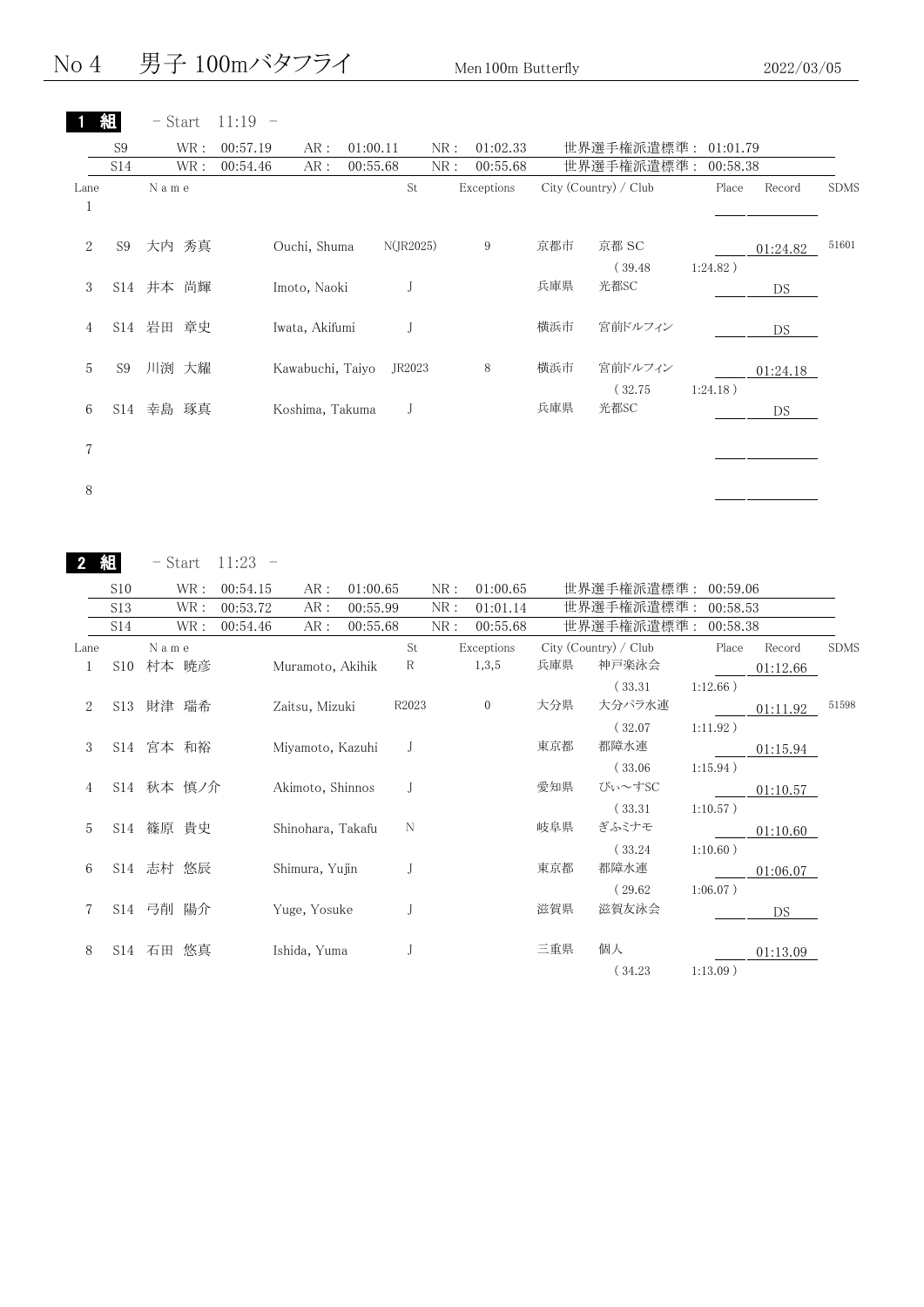| 3    |                | - Start   | $11:27 -$ |                  |          |            |     |            |          |                       |             |          |             |
|------|----------------|-----------|-----------|------------------|----------|------------|-----|------------|----------|-----------------------|-------------|----------|-------------|
|      | S <sub>9</sub> | WR :      | 00:57.19  | AR:              | 01:00.11 |            | NR: | 01:02.33   |          | 世界選手権派遣標準:            | 01:01.79    |          |             |
|      | S10            | WR :      | 00:54.15  | AR:              | 01:00.65 |            | NR: | 01:00.65   |          | 世界選手権派遣標準 :           | 00:59.06    |          |             |
|      | S14            | WR :      | 00:54.46  | AR:              | 00:55.68 |            | NR: | 00:55.68   |          | 世界選手権派遣標準:            | 00:58.38    |          |             |
| Lane |                | Name      |           |                  |          | St         |     | Exceptions |          | City (Country) / Club | Place       | Record   | <b>SDMS</b> |
| 1    |                | S14 砂生 玲於 |           | Saso, Reo        |          |            |     |            |          | 名古屋市 ぴぃ~すSC           |             | DS       |             |
| 2    | S10            | 上園 温太     |           | Uezono, Onta     |          | N          |     | 8          | 神戸市      | 須磨学園高校                |             | DS       | 51600       |
| 3    | S <sub>9</sub> | 岡島 貫太     |           | Okajima, Kanta   |          | $R - 2022$ |     | 3,5        | 愛知県      | 日本福祉大付                |             | 01:06.12 | 42552       |
|      |                |           |           |                  |          |            |     |            |          | (30.90)               | $1:06.12$ ) |          |             |
| 4    | S14            | 中島 一輝     |           | Nakashima, Kazuk |          |            |     |            | さいたま市 個人 |                       |             | 01:08.53 |             |
| 5    | S14            | 渡辺 玲爾     |           | Watanabe, Reiji  |          |            |     |            | 岐阜県      | (31.56)<br>岐阜GUSH     | $1:08.53$ ) | 01:07.61 |             |
|      |                |           |           |                  |          |            |     |            |          | (31.65)               | $1:07.61$ ) |          |             |
| 6    | S14            | 佐野 秀樹     |           | Sano, Hideki     |          | J          |     |            |          | さいたま市 コスモスSC          |             | 01:09.10 |             |
|      |                |           |           |                  |          |            |     |            |          | (32.06)               | 1:09.10)    |          |             |
|      | S14            | 出羽 宥哉     |           | Dewa, Hiroya     |          |            |     |            | 兵庫県      | 光都SC                  |             | DS       |             |
| 8    | S14            | 石田 真一     |           | Ishida, Shinichi |          | N          |     |            | 兵庫県      | 個人                    |             | 01:09.76 | 10957       |
|      |                |           |           |                  |          |            |     |            |          | (32.11)               | $1:09.76$ ) |          |             |

4 組

- Start 11:31 -

Lane Name Name St Exceptions City (Country) / Club Place Record SDMS 1 S14 座安 将太 Zayasu, Shota N 川崎市 宮前ドルフィン <u>コンプロント</u> 2 S14 森山 大樹 Moriyama, Daiki N 佐賀県 伊万里SC 01:07.60  $\frac{01:07.60}{0.01}$  39322 S14 WR : 00:54.46 AR : 00:55.68 NR : 00:55.68 世界選手権派遣標準 : 00:58.38

S8 WR: 00:59.19 AR: 00:59.19 NR: 01:04.87 世界選手権派遣標準: 01:04.55

|                |                 |    |       |                   |   |             |      | 29.79           | $1:07.60$ ) |          |       |
|----------------|-----------------|----|-------|-------------------|---|-------------|------|-----------------|-------------|----------|-------|
| 3              | S <sub>8</sub>  | 荻原 | 虎太郎   | Ogiwara, Kotaro   | C | $1,2,4,12+$ | 千葉市  | セントラルスポーツ       |             | DS       | 36120 |
| 4              | S14             | 池田 | 真降    | Ikeda, Masataka   |   |             | 川崎市  | 宮前ドルフィン         |             | 01:03.18 |       |
| $\overline{5}$ | S <sub>14</sub> |    | 髙柳 春貴 | Takayanagi, Haru  | R |             | 浜松市  | 28.84<br>ぺんぎん村  | $1:03.18$ ) | 01:05.41 | 8680  |
| 6              | S14             | 勝部 | 颯馬    | Katsube, Soma     |   |             | 大阪府  | 30.30<br>大阪泳ごう会 | 1:05.41)    | 01:04.45 |       |
|                |                 |    |       |                   |   |             |      | 29.55           | $1:04.45$ ) |          |       |
|                | S14             | 松原 | 彰儀    | Matsubara, Akiyos |   |             | 兵庫県  | アース製薬㈱<br>29.34 | $1:06.68$ ) | 01:06.68 |       |
| 8              | S <sub>14</sub> | 砂生 | 陸玖    | Saso, Riku        |   |             | 名古屋市 | ぴぃ〜すSC          |             | DS       |       |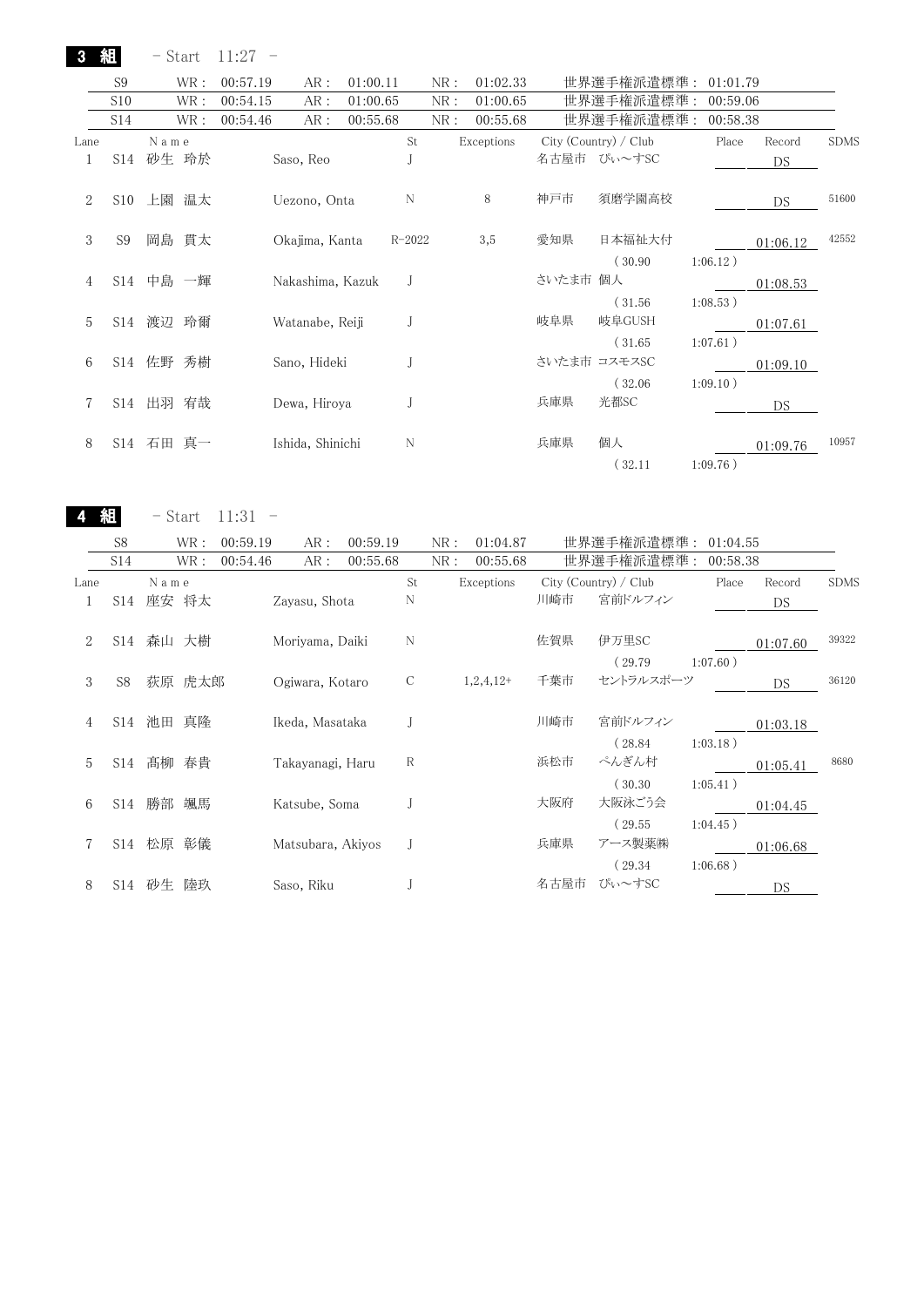5 組 - Start 11:34 -

|               | S10 | WR :      | 00:54.15 | AR:             | 01:00.65 |    | NR: | 01:00.65        |     | 世界選手権派遣標準: 00:59.06   |             |          |             |
|---------------|-----|-----------|----------|-----------------|----------|----|-----|-----------------|-----|-----------------------|-------------|----------|-------------|
|               | S11 | WR :      | 01:01.12 | AR:             | 01:01.17 |    | NR: | 01:01.17        |     | 世界選手権派遣標準: 01:08.73   |             |          |             |
|               | S14 | WR :      | 00:54.46 | AR:             | 00:55.68 |    | NR: | 00:55.68        |     | 世界選手権派遣標準:            | 00:58.38    |          |             |
| Lane          |     | N a m e   |          |                 |          | St |     | Exceptions      |     | City (Country) / Club | Place       | Record   | <b>SDMS</b> |
|               | S14 | 小林 生歩     |          | Kobayashi,Ibu   |          |    |     |                 | 滋賀県 | 滋賀友泳会                 |             | 01:04.48 |             |
|               |     |           |          |                 |          |    |     |                 |     | (30.12)               | $1:04.48$ ) |          |             |
| 2             | S11 | 富田 宇宙     |          | Tomita, Uchu    |          | C  |     | TB              | 東京都 | 日体大大学院                |             | 01:04.70 | 26537       |
|               |     |           |          |                 |          |    |     |                 |     | (29.47)               | $1:04.70$ ) | ハケン      |             |
| $\mathcal{S}$ | S11 | 木村 敬一     |          | Kimura, Keiichi |          | C  |     | TB <sub>0</sub> | 東京都 | 東京ガス(株)               |             | 01:05.70 | 6597        |
|               |     |           |          |                 |          |    |     |                 |     | (29.71)               | $1:05.70$ ) | ハケン      |             |
| 4             |     | S14 上村 温  |          | Uemura, Haruhi  |          | N  |     |                 | 千葉県 | 個人                    |             | 01:01.51 | 51556       |
|               |     |           |          |                 |          |    |     |                 |     | (29.06)               | 1:01.51)    |          |             |
| 5             |     | S14 野村 洋介 |          | Nomura, Yosuke  |          |    |     |                 | 東京都 | GAGANI                |             | 01:02.29 |             |
|               |     |           |          |                 |          |    |     |                 |     | (28.29)               | $1:02.29$ ) |          |             |
| 6             | S10 | 久保 大樹     |          | Kubo, Daiki     |          | C  |     | $12+$           | 大阪市 | KBSクボタ                |             | 01:05.18 | 30294       |
|               |     |           |          |                 |          |    |     |                 |     | (29.32)               | $1:05.18$ ) |          |             |
|               | S14 | 坂倉 航季     |          | Sakakura, Koki  |          | C  |     |                 | 三重県 | 個人                    |             | 01:03.45 | 29906       |
|               |     |           |          |                 |          |    |     |                 |     | (29.84)               | $1:03.45$ ) |          |             |
| 8             | S14 | 竜平<br>平野  |          | Hirano, Ryuhei  |          | N  |     |                 | 愛知県 | 小原建設                  |             | 01:04.95 | 10956       |
|               |     |           |          |                 |          |    |     |                 |     | (29.82)               | $1:04.95$ ) |          |             |

6 組

- Start 11:38 -

|                | S10 | WR :      | 00:54.15 | AR :             | 01:00.65 |               | NR: | 01:00.65   |      | 世界選手権派遣標準:            | 00:59.06    |          |             |
|----------------|-----|-----------|----------|------------------|----------|---------------|-----|------------|------|-----------------------|-------------|----------|-------------|
|                | S14 | WR :      | 00:54.46 | AR:              | 00:55.68 |               | NR: | 00:55.68   |      | 世界選手権派遣標準:            | 00:58.38    |          |             |
| Lane           |     | N a m e   |          |                  |          | St            |     | Exceptions |      | City (Country) / Club | Place       | Record   | <b>SDMS</b> |
|                | S14 | 村上 舜也     |          | Murakami, Shunya |          | $\mathcal{C}$ |     |            | 東京都  | NECGSC溝の口             |             | 01:00.52 | 19939       |
|                |     |           |          |                  |          |               |     |            |      | (28.31)               | $1:00.52$ ) |          |             |
| $\overline{2}$ |     | S14 宮崎 哲  |          | Miyazaki, Satoru |          | C             |     |            | 札幌市  | あいおいニッセイ              |             | 01:00.84 | 8678        |
|                |     |           |          |                  |          |               |     |            |      | (28.73)               | $1:00.84$ ) |          |             |
| 3              |     | S14 中島 啓智 |          | Nakajima, Keichi |          | C             |     |            | 千葉県  | あいおいニッセイ              |             | 01:02.30 | 23756       |
|                |     |           |          |                  |          |               |     |            |      | (27.64)               | 1:02.30)    |          |             |
| 4              |     | S14 山口 尚秀 |          | Yamaguchi, Naohi |          | C             |     |            | 愛媛県  | 四国ガス                  |             | 00:58.31 | 41361       |
|                |     |           |          |                  |          |               |     |            |      | (27.03)               | 58.31)      | ハケン      |             |
| 5              |     | S14 松田 天空 |          | Matsuda, Anku    |          | N             |     |            | 東京都  | GAGANI                |             | 00:58.28 | 50528       |
|                |     |           |          |                  |          |               |     |            |      | (27.28)               | 58.28)      | ハケン      |             |
| 6              |     | S14 鴨 弘之  |          | Kamo, Hiroyuki   |          | C             |     |            | 名古屋市 | APS                   |             | 01:00.08 | 17824       |
|                |     |           |          |                  |          |               |     |            |      | (28.02)               | $1:00.08$ ) |          |             |
|                |     | S14 新久保 航 |          | Shinkubo, Wataru |          | $\Gamma$      |     |            | 奈良県  | 個人                    |             | 01:03.27 |             |
|                |     |           |          |                  |          |               |     |            |      | (28.52)               | $1:03.27$ ) |          |             |
| 8              | S10 | 南井<br>瑛翔  |          | Minai, Akito     |          | C             |     | 8          | 大阪府  | 近畿大学                  |             | 01:00.91 | 44564       |
|                |     |           |          |                  |          |               |     |            |      | (28.31)               | 1:00.91)    |          |             |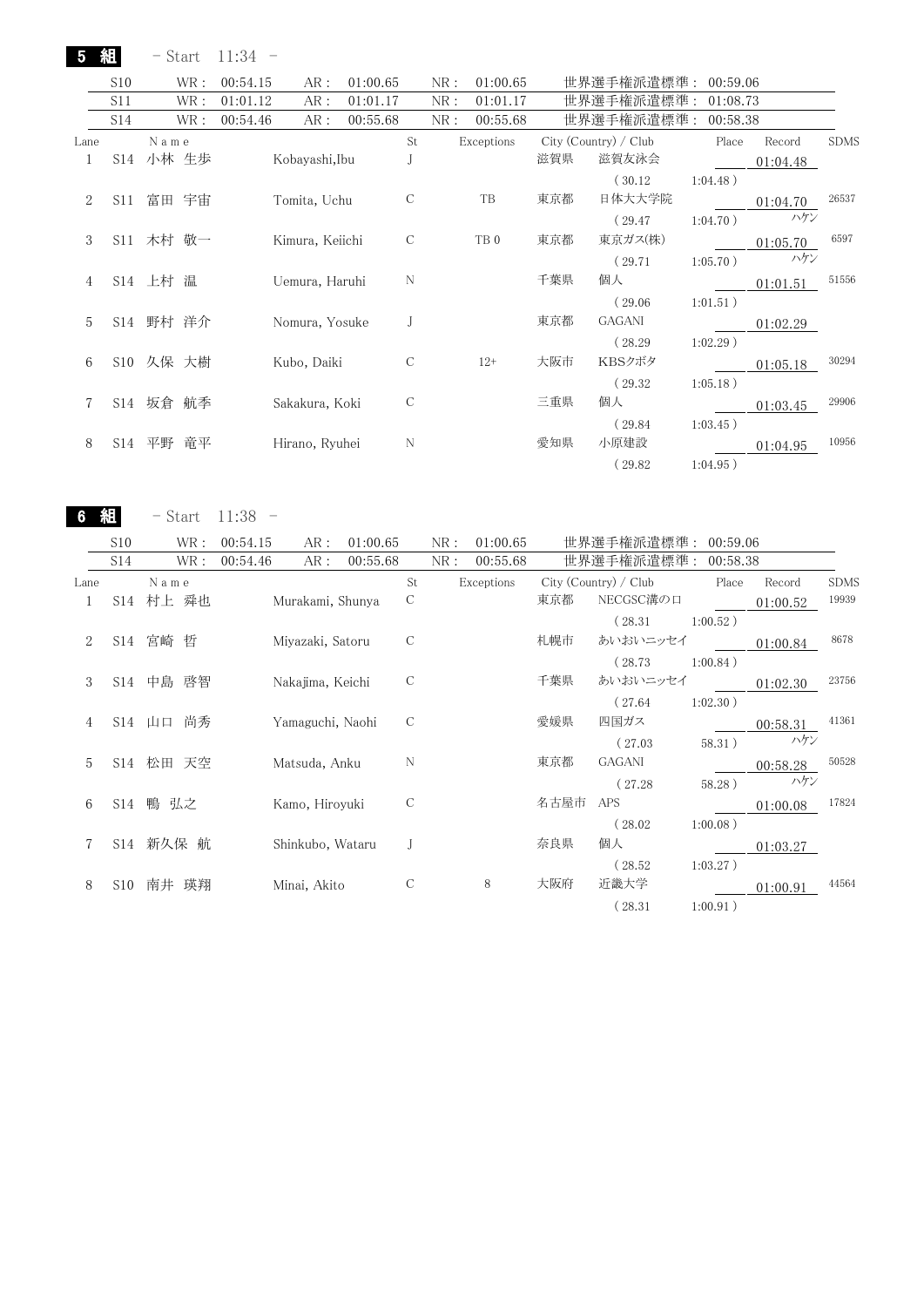No 5 女子 50mバタフライ Women 50m Butterfly 2022/03/05

|                             |                | – Start       | 11:45    |                   |          |     |            |     |                       |          |          |             |
|-----------------------------|----------------|---------------|----------|-------------------|----------|-----|------------|-----|-----------------------|----------|----------|-------------|
|                             | JDSA           | WR :          | 00:27.48 | AR:               |          | NR: | 00:29.66   |     | 世界選手権派遣標準:            |          |          |             |
|                             | S <sub>7</sub> | WR :          | 00:32.99 | AR:               | 00:34.47 | NR: | 00:37.01   |     | 世界選手権派遣標準:            | 00:37.01 |          |             |
| Lane                        |                | Name          |          |                   |          | St  | Exceptions |     | City (Country) / Club | Place    | Record   | <b>SDMS</b> |
| T                           |                |               |          |                   |          |     |            |     |                       |          |          |             |
| $\mathcal{D}_{\mathcal{L}}$ |                | JDSA 吉瀬 千咲    |          | Kise, Chisaki     |          |     |            | 埼玉県 | JDSA                  |          | 00:33.12 |             |
|                             |                |               |          |                   |          |     |            |     |                       | (33.12)  |          |             |
| 3                           |                | JDSA 中東 郁葉    |          | Nakahigashi, Ikuh | J        |     |            | 長野県 | 東海学園大学                |          | 00:32.06 |             |
|                             |                |               |          |                   |          |     |            |     |                       | (32.06)  |          |             |
| 4                           |                | JDSA 齋藤 京香    |          | Saito, Kyoka      |          |     |            | 山梨県 | 山梨学院大学                |          | 00:30.78 |             |
|                             |                |               |          |                   |          |     |            |     |                       | (30.78)  |          |             |
| 5                           |                | JDSA 吉田<br>琉那 |          | Yoshida, Runa     | J        |     |            | 愛知県 | JDSA                  |          | 00:31.63 |             |
|                             |                |               |          |                   |          |     |            |     |                       | (31.63)  |          |             |
| 6                           |                | JDSA 川眞田 結菜   |          | Kawamata, Yuna    | J        |     |            | 静岡県 | <b>JDSA</b>           |          | 00:34.48 |             |
|                             |                |               |          |                   |          |     |            |     |                       | (34.48)  |          |             |
|                             | S7             | 杏<br>西田       |          | Nishida, An       | $\cal C$ |     | 1,3,5,9    | 埼玉県 | 三菱商事                  |          | 00:37.98 | 19803       |
|                             |                |               |          |                   |          |     |            |     |                       | (37.98)  |          |             |
| 8                           |                |               |          |                   |          |     |            |     |                       |          |          |             |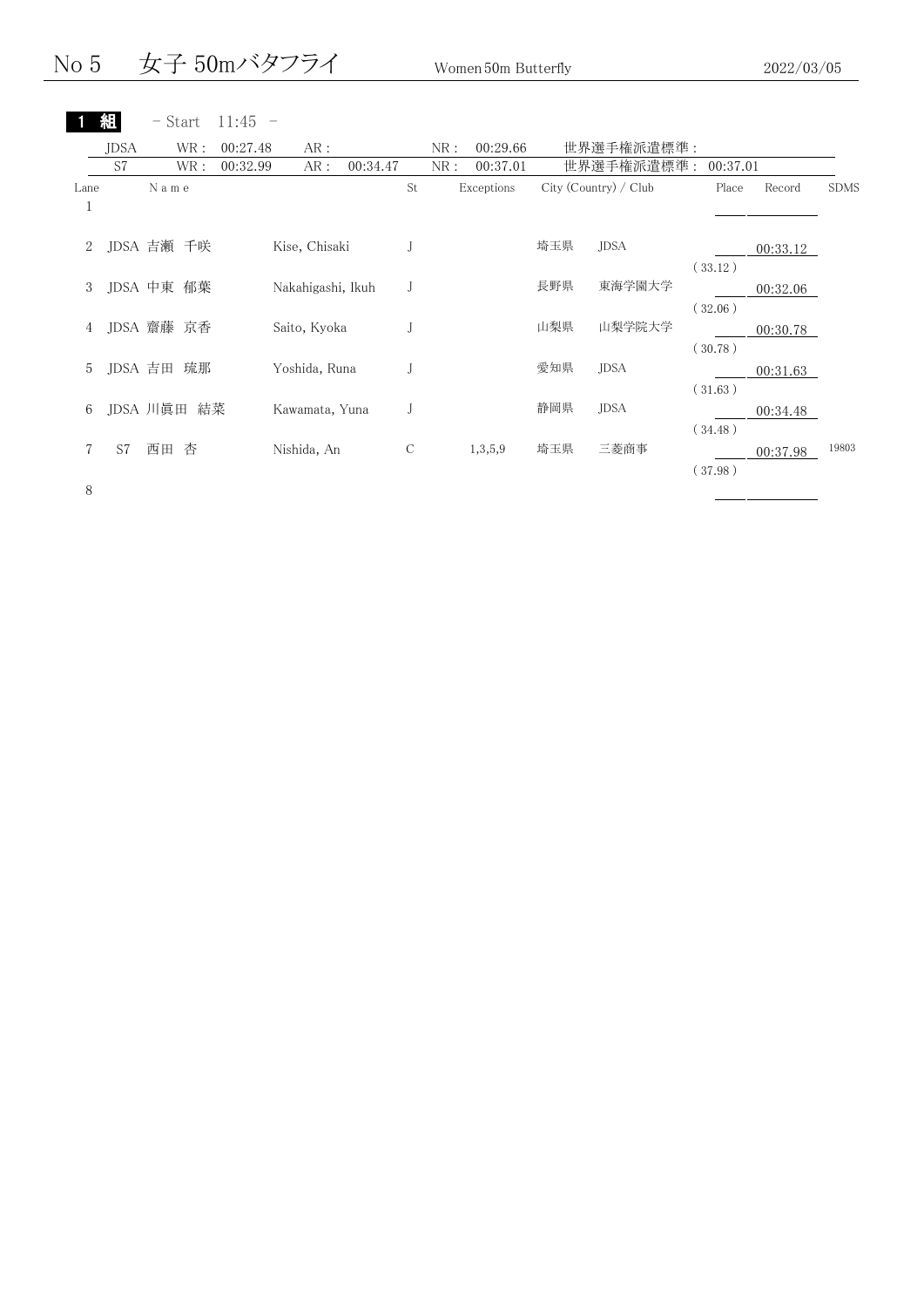No 6 男子 50mバタフライ Men 50m Butterfly 2022/03/05

|                | 組              | - Start | $11:47 -$ |                 |          |               |     |            |     |                       |          |          |             |
|----------------|----------------|---------|-----------|-----------------|----------|---------------|-----|------------|-----|-----------------------|----------|----------|-------------|
|                | S <sub>5</sub> | WR :    | 00:30.62  | AR:             | 00:30.62 |               | NR: | 00:35.37   |     | 世界選手権派遣標準:            | 00:36.41 |          |             |
|                | S6             | WR :    | 00:29.89  | AR:             | 00:29.89 |               | NR: | 00:31.01   |     | 世界選手権派遣標準:            | 00:32.96 |          |             |
| Lane<br>1      |                | N a m e |           |                 |          | St            |     | Exceptions |     | City (Country) / Club | Place    | Record   | <b>SDMS</b> |
|                |                |         |           |                 |          |               |     |            |     |                       |          |          |             |
| $\overline{2}$ |                |         |           |                 |          |               |     |            |     |                       |          |          |             |
| 3              | S <sub>5</sub> | 阿部 正太   |           | Abe, Shota      |          | J             |     | AEY7,9     | 東京都 | 個人(東京都)               |          | 00:53.10 |             |
| $\overline{4}$ | S <sub>5</sub> | 菅原 紘汰   |           | Sugawara, Kota  |          | $\mathcal{C}$ |     | AYE 7      | 秋田県 | ミラクルスイミー              | (53.10)  | 00:41.83 | 42555       |
| 5              | S <sub>6</sub> | 冨樫 航太郎  |           | Togashi, Kotaro |          | ${\mathbf R}$ |     | $12+$      | 東京都 | 国士舘大学PST              | (41.83)  | 00:43.12 | 20914       |
| 6              |                |         |           |                 |          |               |     |            |     |                       | (43.12)  |          |             |
| 7              |                |         |           |                 |          |               |     |            |     |                       |          |          |             |
| 8              |                |         |           |                 |          |               |     |            |     |                       |          |          |             |
|                |                |         |           |                 |          |               |     |            |     |                       |          |          |             |

|                |                | – Start    | $11:53 -$ |                 |          |               |     |              |      |                       |          |          |             |
|----------------|----------------|------------|-----------|-----------------|----------|---------------|-----|--------------|------|-----------------------|----------|----------|-------------|
|                | JDSA           | WR :       | 00:24.75  | AR:             |          |               | NR: | 00:25.66     |      | 世界選手権派遣標準 :           |          |          |             |
|                | S <sub>5</sub> | WR :       | 00:30.62  | AR:             | 00:30.62 |               | NR: | 00:35.37     |      | 世界選手権派遣標準:            | 00:36.41 |          |             |
|                | S <sub>6</sub> | WR :       | 00:29.89  | AR:             | 00:29.89 |               | NR: | 00:31.01     |      | 世界選手権派遣標準:            | 00:32.96 |          |             |
|                | S7             | WR :       | 00:28.41  | AR:             | 00:28.41 |               | NR: | 00:31.99     |      | 世界選手権派遣標準: 00:30.57   |          |          |             |
| Lane           |                | Name       |           |                 |          | St            |     | Exceptions   |      | City (Country) / Club | Place    | Record   | <b>SDMS</b> |
| $\perp$        | S7             | 近藤 薫       |           | Kondo, Kaoru    |          | N(JR2021)     |     | $A12+$       | 岐阜県  | 岐阜GUSH                |          | 00:39.92 | 30295       |
|                |                |            |           |                 |          |               |     |              |      |                       | (39.92)  |          |             |
| 2              | S <sub>5</sub> | 田中 映伍      |           | Tanaka, Eigo    |          | $\mathcal{C}$ |     | AEY7         | 神奈川県 | 個人(神奈川県)              |          | 00:37.83 | 51629       |
|                |                |            |           |                 |          |               |     |              |      |                       | (37.83)  |          |             |
| 3              | S6             | 浜本 純矢      |           | Hamamoto, Junya |          | C             |     | AY 7         |      | 神奈川県 東海大学             |          | 00:36.66 | 22602       |
|                |                |            |           |                 |          |               |     |              |      |                       | (36.66)  |          |             |
| $\overline{4}$ |                | JDSA 茨 隆太郎 |           | Ibara, Ryutaro  |          |               |     |              |      | 神奈川県 SMBC日興証券         |          | 00:25.41 |             |
|                |                |            |           |                 |          |               |     |              |      |                       | (25.41)  | Nr       |             |
| 5              | S5             | 日向 楓       |           | Hinata, Kaede   |          | $R - 2023$    |     | AYE 7,12+    | 横浜市  | 宮前ドルフィン               |          | 00:35.86 | 42261       |
|                |                |            |           |                 |          |               |     |              |      |                       | (35.86)  | ハケン      |             |
| 6              | S7             | 風間 健太郎     |           | Kazama, Kentaro |          | R             |     | $1,3,4,12+$  | 川崎市  | ファンコミュニケーションズ         |          | 00:37.18 | 19811       |
|                |                |            |           |                 |          |               |     |              |      |                       | (37.18)  |          |             |
| 7              | S6             | 大谷 康矩      |           | Otani, Yasunori |          | J             |     | $A1,2,4,12+$ | 山口県  | 山口県庁                  |          |          |             |
|                |                |            |           |                 |          |               |     |              |      |                       |          | 00:44.03 |             |
|                |                |            |           |                 |          |               |     |              |      |                       | (44.03)  |          |             |
| 8              |                |            |           |                 |          |               |     |              |      |                       |          |          |             |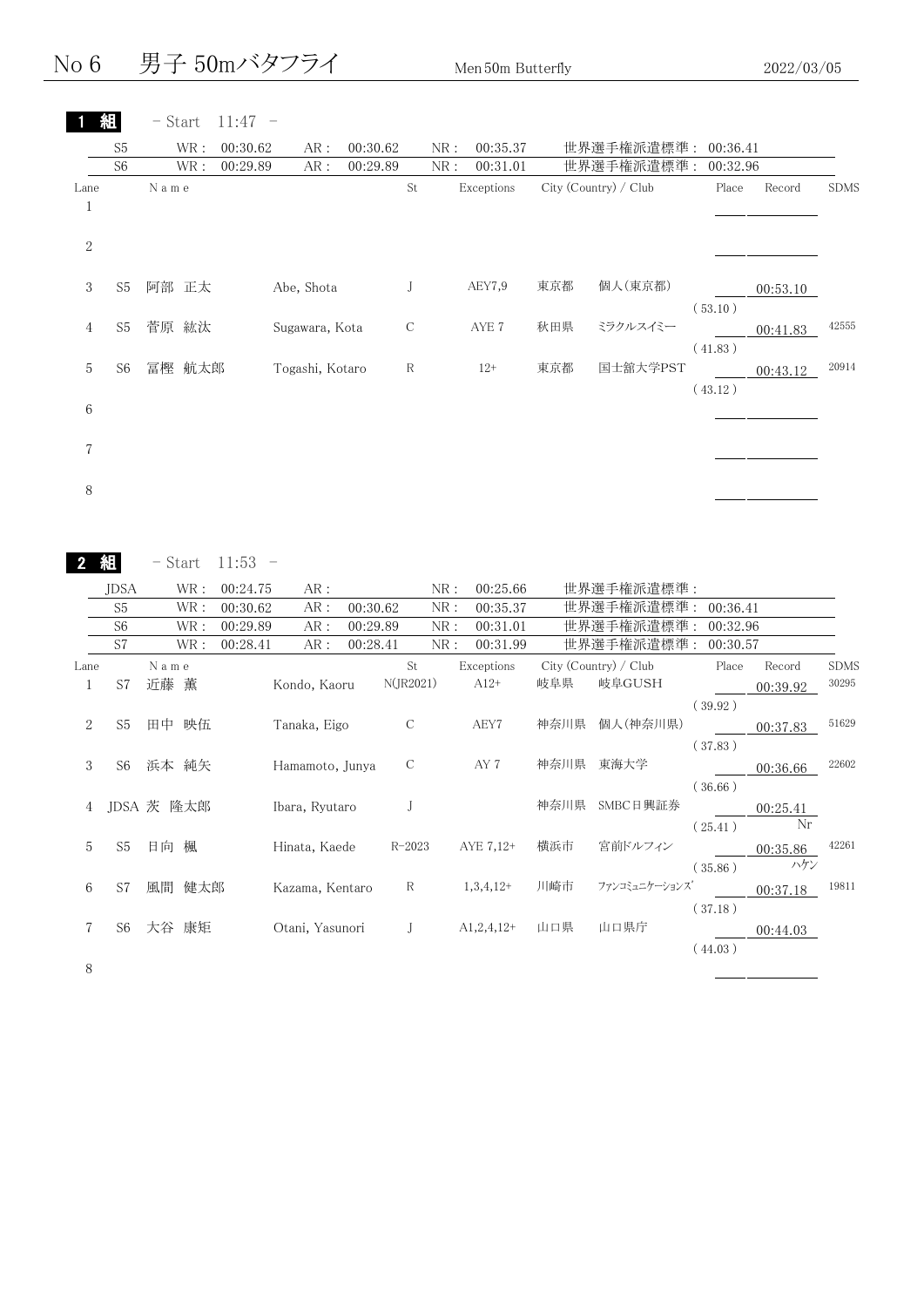No 7 女子 100m背泳ぎ Women 100m Backstroke 2022/03/05

|                      | 組                 | - Start               | 13:30<br>$\overline{\phantom{0}}$ |                  |                      |               |            |                      |     |                                       |             |                            |                    |             |
|----------------------|-------------------|-----------------------|-----------------------------------|------------------|----------------------|---------------|------------|----------------------|-----|---------------------------------------|-------------|----------------------------|--------------------|-------------|
|                      | S <sub>8</sub>    | $\operatorname{WR}$ : | 01:08.04                          | AR:              | 01:22.17             |               | NR:        | 01:31.80             |     | 世界選手権派遣標準:                            |             | 01:25.67                   |                    |             |
|                      | S11               | WR :                  | 01:13.46                          | $\text{AR}$ :    | 01:13.46             |               | NR:        | 01:18.59             |     | 世界選手権派遣標準:                            |             | 01:23.37                   |                    |             |
|                      | <b>S14</b>        | WR :                  | 01:04.05                          | AR:              | 01:07.63             |               | NR:        | 01:12.05             |     | 世界選手権派遣標準:                            |             | 01:14.71                   |                    |             |
| Lane<br>$\mathbf{1}$ |                   | N a m e               |                                   |                  |                      | St            |            | Exceptions           |     | City (Country) / Club                 |             | Place                      | Record             | <b>SDMS</b> |
| $\boldsymbol{2}$     |                   |                       |                                   |                  |                      |               |            |                      |     |                                       |             |                            |                    |             |
| 3                    | S8                | 花岡 恵梨香                |                                   | Hanaoka, Erika   |                      | JR            |            | $A1,2,4,12+$         | 東京都 | 清水建設<br>(47.79                        | 1:40.37)    |                            | 01:40.37           |             |
| 4                    | S14               | 岡田 彩花                 |                                   | Okada, Ayaka     |                      | J             |            |                      | 岐阜県 | 岐阜GUSH                                |             |                            | DS —               |             |
| 5                    |                   | S14 釜江 花波             |                                   | Kamae, Kanami    |                      | J             |            |                      | 兵庫県 | 個人<br>(47.20                          |             | 1:37.31)                   | 01:37.31           |             |
| 6                    | S11               | 宮川 珠和                 |                                   | Miyagawa, Miyori |                      | $\mathsf{C}$  |            | $\mathbf T$          | 大阪府 | 大阪シーホース<br>(46.88)                    |             | $1:37.45$ )                | 01:37.45           | 51596       |
| 7                    |                   |                       |                                   |                  |                      |               |            |                      |     |                                       |             |                            |                    |             |
|                      |                   |                       |                                   |                  |                      |               |            |                      |     |                                       |             |                            |                    |             |
| 2                    | 組                 | $-$ Start             | $13:34 -$                         |                  |                      |               |            |                      |     |                                       |             |                            |                    |             |
|                      | S <sub>9</sub>    | WR :                  | 01:07.41                          | AR:              | 01:13.54             |               | NR:        | 01:18.40             |     | 世界選手権派遣標準:                            |             | 01:14.24                   |                    |             |
|                      | S10               | WR :                  | 01:05.86                          | AR:              | 01:12.63             |               | NR:        | 01:13.09             |     | 世界選手権派遣標準:                            |             | 01:12.63                   |                    |             |
|                      | S11<br><b>S14</b> | WR :<br>WR :          | 01:13.46<br>01:04.05              | AR:<br>AR:       | 01:13.46<br>01:07.63 |               | NR:<br>NR: | 01:18.59<br>01:12.05 |     | 世界選手権派遣標準:<br>世界選手権派遣標準:              |             | 01:23.37<br>01:14.71       |                    |             |
|                      |                   |                       |                                   |                  |                      |               |            |                      |     |                                       |             |                            |                    |             |
| Lane<br>$\mathbf{1}$ | <b>S14</b>        | N a m e<br>坂本 杏       |                                   | Sakamoto, Anzu   |                      | St<br>J       |            | Exceptions           | 茨城県 | City (Country) / Club<br>茨城TKSC       |             | Place                      | Record<br>01:31.01 | <b>SDMS</b> |
| 2                    |                   | S14 小林 和華子            |                                   | Kobayashi, Wakak |                      | J             |            |                      | 埼玉県 | (43.07)<br>個人<br>(40.93)              | $1:29.37$ ) | 1:31.01)                   | 01:29.37           |             |
| 3                    |                   | S14 木村 倖彩             |                                   | Kimura, Saaya    |                      | J             |            |                      | 愛媛県 | MG瀬戸内<br>(40.18)                      |             | 1:21.94)                   | 01:21.94           |             |
| 4                    | S9                | 前田 恵麻                 |                                   | Maeda, Ema       |                      | $R - 2025$    |            | 1,3,5                | 福井県 | 福工大福井中                                |             | $1:20.54$ )                | 01:20.54           | 42260       |
| 5                    |                   | S11 小野 智華子            |                                   | Ono, Chikako     |                      | $\mathcal{C}$ |            | TB                   | 東京都 | (39.11)<br>あいおいニッセイ                   |             |                            | 01:23.16<br>ハケン    | 6640        |
| 6                    |                   | S10 松永 琴寧             |                                   | Matsunaga, Koton |                      | R2024         |            | $12+$                |     | (41.30)<br>さいたま市 個人(さいたま市)<br>(44.87) |             | $1:23.16$ )<br>$1:30.18$ ) | 01:30.18           | 51628       |
| 7                    |                   | S14 藤谷 実咲             |                                   | Fujitani, Misaki |                      | J             |            |                      | 兵庫県 | 光都SC                                  |             |                            | DS                 |             |
| 8                    |                   | S14 沼田 千奈津            |                                   | Numata, Chinatsu |                      | $\rm N$       |            |                      | 熊本市 | 個人                                    |             |                            | DS                 | 51555       |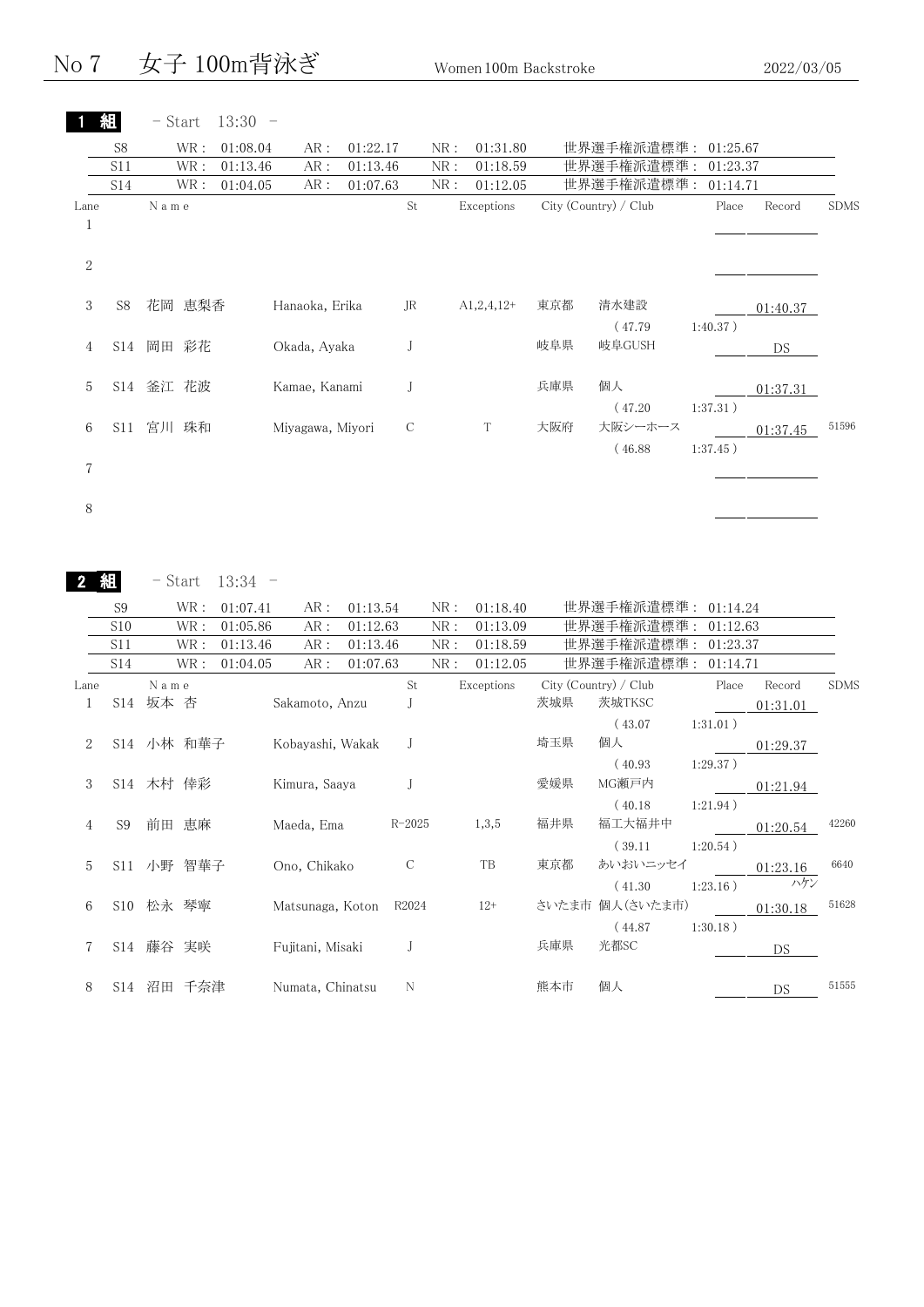| 3                           | 組               |         | - Start    | $13:38 -$ |                   |          |               |              |            |     |                       |             |          |             |
|-----------------------------|-----------------|---------|------------|-----------|-------------------|----------|---------------|--------------|------------|-----|-----------------------|-------------|----------|-------------|
|                             | JDSA            |         | WR :       | 01:02.61  | AR:               |          |               | NR:          | 01:10.02   |     | 世界選手権派遣標準 :           |             |          |             |
|                             | S <sub>9</sub>  |         | WR :       | 01:07.41  | AR:               | 01:13.54 |               | NR:          | 01:18.40   |     | 世界選手権派遣標準             | 01:14.24    |          |             |
|                             | S <sub>13</sub> |         | WR :       | 01:04.64  | AR:               | 01:06.42 |               | NR:          | 01:11.52   |     | 世界選手権派遣標準:            | 01:09.39    |          |             |
|                             | S14             |         | WR :       | 01:04.05  | AR :              | 01:07.63 |               | ${\rm NR}$ : | 01:12.05   |     | 世界選手権派遣標準:            | 01:14.71    |          |             |
| Lane                        |                 | N a m e |            |           |                   |          | St            |              | Exceptions |     | City (Country) / Club | Place       | Record   | <b>SDMS</b> |
| 1                           | S9              |         | 浦田 愛美      |           | Urata, Manami     |          | $R - 2021$    |              | 8          | 茨城県 | 筑波大学                  |             | 01:20.34 | 33334       |
|                             |                 |         |            |           |                   |          |               |              |            |     | (38.31)               | $1:20.34$ ) |          |             |
| $\mathcal{D}_{\mathcal{L}}$ |                 | S14 出口  | 舞          |           | Deguchi, Mai      |          | $\mathcal{C}$ |              |            | 川崎市 | 宮前ドルフィン               |             | 01:20.27 | 31308       |
|                             |                 |         |            |           |                   |          |               |              |            |     | (39.23)               | $1:20.27$ ) |          |             |
| 3                           | JDSA 平林 花香      |         |            |           | Hirabayashi, Hana |          |               |              |            | 大阪市 | JDSA                  |             | 01:14.81 |             |
|                             |                 |         |            |           |                   |          |               |              |            |     | (35.15)               | 1:14.81)    |          |             |
|                             |                 |         | JDSA 中東 郁葉 |           | Nakahigashi, Ikuh |          |               |              |            | 長野県 | 東海学園大学                |             | 01:12.67 |             |
|                             |                 |         |            |           |                   |          |               |              |            |     | (35.12)               | $1:12.67$ ) |          |             |
| 5                           |                 |         | S14 福井 香澄  |           | Fukui, Kasumi     |          | С             |              |            | 滋賀県 | 滋賀友泳会                 |             | DS       | 34348       |
|                             |                 |         |            |           |                   |          |               |              |            |     |                       |             |          |             |
| 6                           | S13             |         | 笠本 明里      |           | Kasamoto, Akari   |          | $R - 2019$    |              | T          | 神戸市 | 神戸楽泳会                 |             |          | 6975        |
|                             |                 |         |            |           |                   |          |               |              |            |     | (37.11)               | 1:18.51)    | 01:18.51 |             |
|                             |                 |         |            |           |                   |          | N             |              |            | 大阪市 | 大阪泳ごう会                |             |          | 52261       |
|                             |                 |         | S14 箕浦 のどか |           | Minoura, Nodoka   |          |               |              |            |     |                       |             | 01:18.67 |             |
|                             |                 |         |            |           |                   |          |               |              |            |     | (36.62)               | $1:18.67$ ) |          |             |
| 8                           | S14             |         | 髙木 紗知      |           | Takagi, Sachi     |          | C             |              |            | 大阪市 | BIG鶴見                 |             | 01:19.32 | 35064       |
|                             |                 |         |            |           |                   |          |               |              |            |     | (38.75)               | 1:19.32)    |          |             |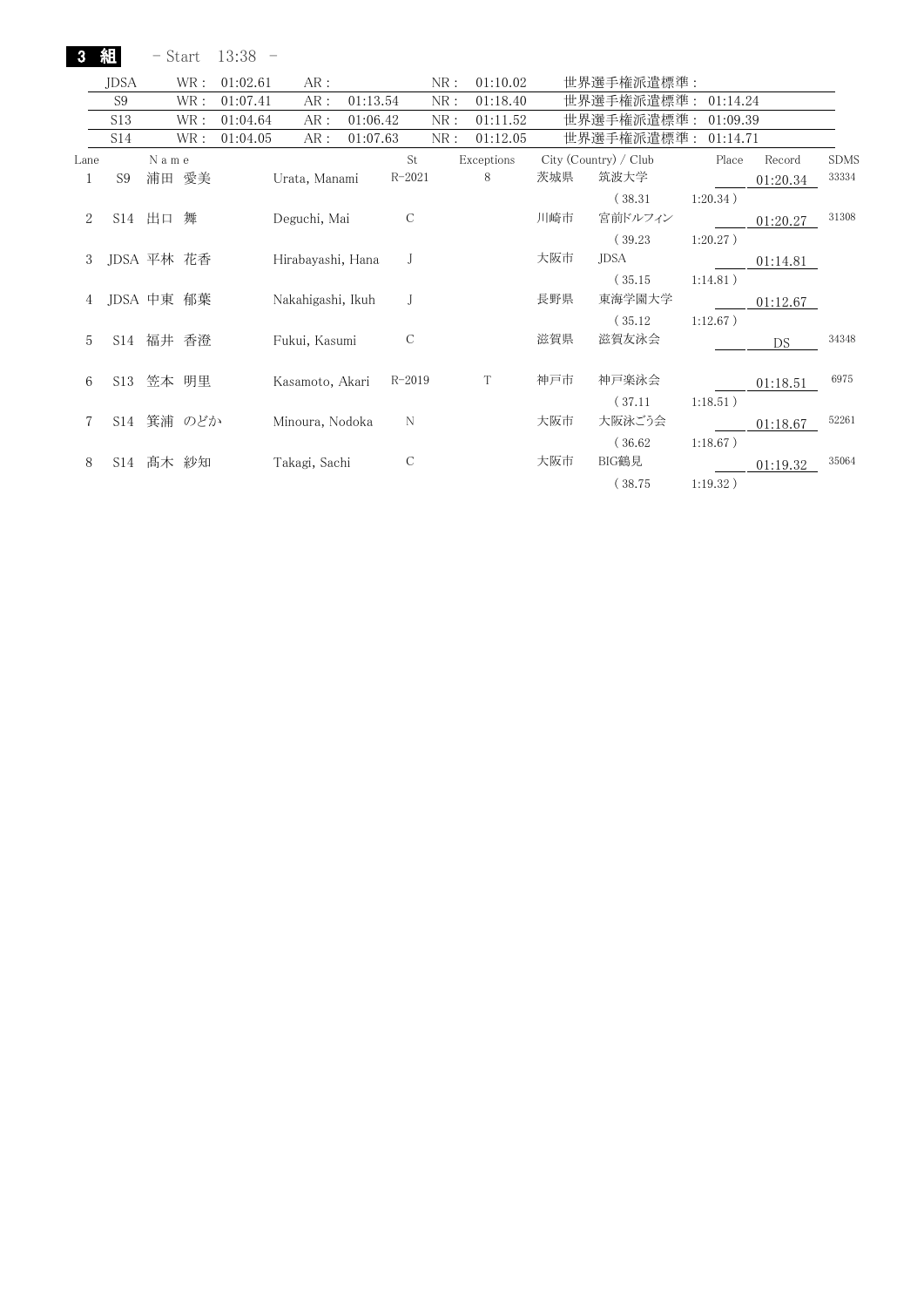No 8 男子 100m背泳ぎ Men 100m Backstroke 2022/03/05

|                      | 組              | - Start               | $13:42 -$ |                  |          |               |              |             |     |                       |             |          |             |
|----------------------|----------------|-----------------------|-----------|------------------|----------|---------------|--------------|-------------|-----|-----------------------|-------------|----------|-------------|
|                      | S <sub>2</sub> | $\operatorname{WR}$ : | 01:45.25  | AR:              | 01:45.25 |               | NR:          | 03:12.03    |     | 世界選手権派遣標準: 02:14.54   |             |          |             |
|                      | S <sub>6</sub> | $\operatorname{WR}$ : | 01:10.84  | AR:              | 01:10.84 |               | ${\rm NR}$ : | 01:32.21    |     | 世界選手権派遣標準:            | 01:19.41    |          |             |
|                      | S7             | WR :                  | 01:08.14  | AR:              | 01:14.71 |               | NR:          | 01:15.39    |     | 世界選手権派遣標準: 01:13.80   |             |          |             |
| Lane<br>$\mathbf{1}$ |                | N a m e               |           |                  |          | St            |              | Exceptions  |     | City (Country) / Club | Place       | Record   | <b>SDMS</b> |
|                      |                |                       |           |                  |          |               |              |             |     |                       |             |          |             |
| $\overline{2}$       | S2             | 粂田 幸仁                 |           | Kumeta, Yukihito |          | $\mathcal{C}$ |              | A 12        | 静岡県 | 静岡ぱしどる                |             | 03:21.60 | 3337        |
|                      |                |                       |           |                  |          |               |              |             |     | (1:35.62)             | $3:21.60$ ) |          |             |
| 3                    | S6             | 吉川 和希                 |           |                  |          | JR2022        |              | $A12+$      | 福井県 | ブレイヴ福井                |             | 02:08.33 |             |
|                      |                |                       |           |                  |          |               |              |             |     | (59.59                | 2:08.33)    |          |             |
| $\overline{4}$       | S7             | 津上 和也                 |           | Tsugami, Kazuya  |          | J             |              | $1,3,5,12+$ | 佐賀県 | 名村造船所                 |             | 01:40.51 |             |
|                      |                |                       |           |                  |          |               |              |             |     | (46.68)               | 1:40.51)    |          |             |
| 5                    |                |                       |           |                  |          |               |              |             |     |                       |             |          |             |
|                      |                |                       |           |                  |          |               |              |             |     |                       |             |          |             |
| 6                    |                |                       |           |                  |          |               |              |             |     |                       |             |          |             |
|                      |                |                       |           |                  |          |               |              |             |     |                       |             |          |             |
| 7                    |                |                       |           |                  |          |               |              |             |     |                       |             |          |             |
|                      |                |                       |           |                  |          |               |              |             |     |                       |             |          |             |
| 8                    |                |                       |           |                  |          |               |              |             |     |                       |             |          |             |
|                      |                |                       |           |                  |          |               |              |             |     |                       |             |          |             |
|                      |                |                       |           |                  |          |               |              |             |     |                       |             |          |             |

2 組  $-$  Start 13:50  $-$ 

|      | S7             | WR :         | 01:08.14 | AR :             | 01:14.71     | NR: | 01:15.39            |     | 世界選手権派遣標準:                       | 01:13.80    |                    |             |
|------|----------------|--------------|----------|------------------|--------------|-----|---------------------|-----|----------------------------------|-------------|--------------------|-------------|
|      | S <sub>9</sub> | WR :         | 01:01.00 | AR :             | 01:03.20     | NR: | 01:10.24            |     | 世界選手権派遣標準 :                      | 01:05.48    |                    |             |
|      | S14            | WR :         | 00:56.88 | AR :             | 00:59.82     | NR: | 01:02.37            |     | 世界選手権派遣標準:                       | 01:02.50    |                    |             |
| Lane | S <sub>9</sub> | Name<br>中根 暖 |          | Nakane, Hinata   | St<br>JR2023 |     | Exceptions<br>1,2,4 | 愛知県 | City (Country) / Club<br>個人(愛知県) | Place       | Record<br>01:28.20 | <b>SDMS</b> |
| 2    | S14            | 豊﨑<br>響      |          | Toyosaki, Hibiki |              |     |                     | 愛知県 | (42.84)<br>岡崎竜城SC                | $1:28.20$ ) | 01:17.16           |             |
| 3    | S14            | 近藤 由数        |          | Kondo, Yoshikazu |              |     |                     | 三重県 | (36.75)<br>個人                    | $1:17.16$ ) | 01:18.60           |             |
| 4    | S7             | 聖<br>和田      |          | Wada, Satoshi    | R            |     | $1,3,4,12+$         | 奈良県 | (36.71)<br>個人(奈良県)               | 1:18.60)    | 01:43.03           | 20915       |
| 5    | S14            | 森<br>晴毅      |          | Mori, Haruki     |              |     |                     | 静岡県 | (49.38)<br>個人                    | 1:43.03)    | 01:22.41           |             |
| 6    | S14            | 大西<br>颯人     |          | Onishi, Hayato   |              |     |                     | 兵庫県 | (39.68)<br>Aqスポレスト               | 1:22.41)    | 01:21.84           |             |
|      | S14            | 幸島 琢真        |          | Koshima, Takuma  |              |     |                     | 兵庫県 | (40.51)<br>光都SC                  | 1:21.84)    | DS                 |             |
| 8    | S7             | 薫<br>近藤      |          | Kondo, Kaoru     | N(JR2021)    |     | $A12+$              | 岐阜県 | 岐阜GUSH                           |             | 01:35.42           | 30295       |
|      |                |              |          |                  |              |     |                     |     | (44.46)                          | $1:35.42$ ) |                    |             |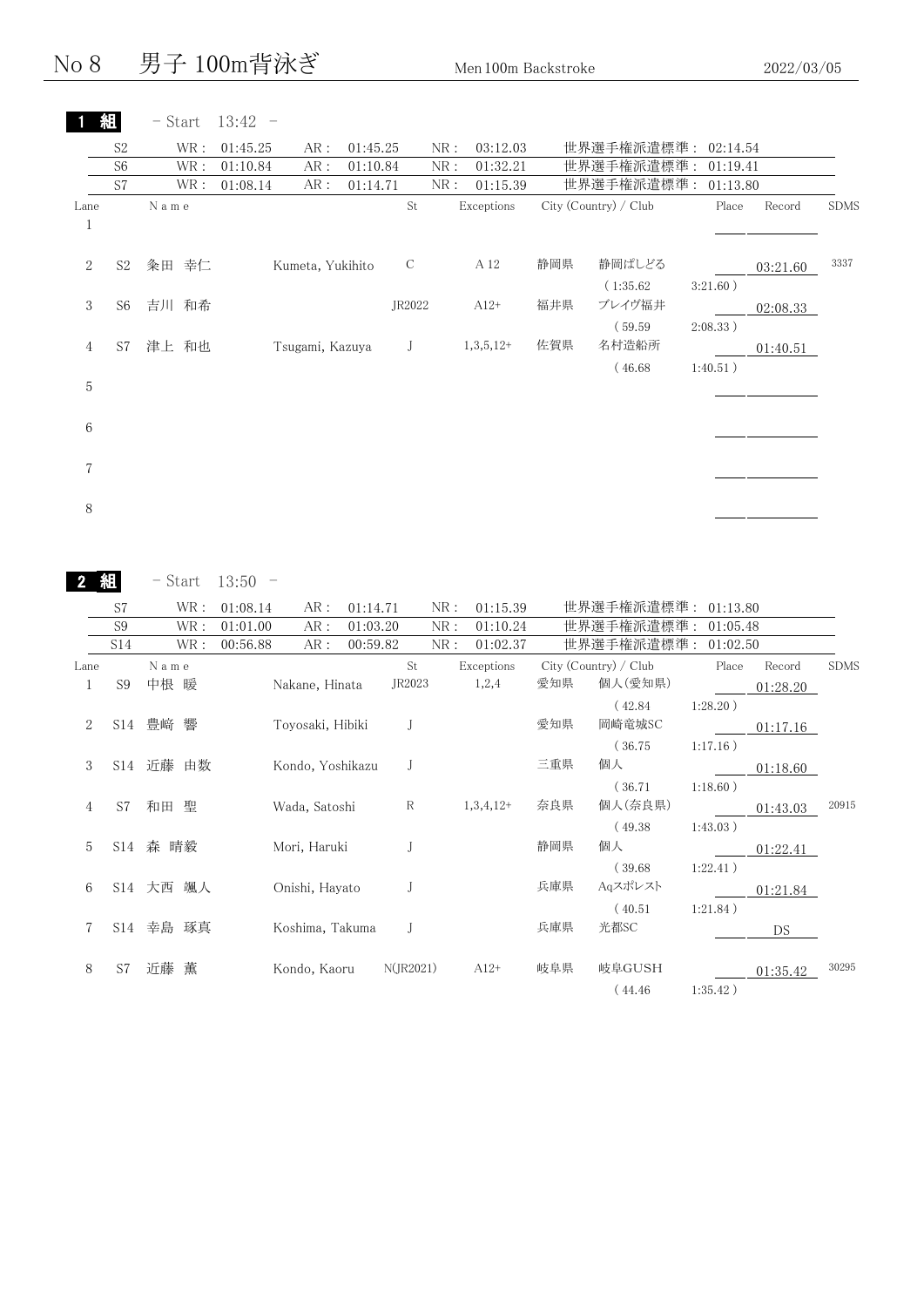3 組 - Start 13:54 -

|                | S <sub>8</sub>  | WR:<br>01:02.55  | AR:               | 01:02.90     | NR: | 01:09.09    |      | 世界選手権派遣標準:            | 01:09.30    |           |             |
|----------------|-----------------|------------------|-------------------|--------------|-----|-------------|------|-----------------------|-------------|-----------|-------------|
|                | S <sub>9</sub>  | WR :<br>01:01.00 | AR:               | 01:03.20     | NR: | 01:10.24    |      | 世界選手権派遣標準:            | 01:05.48    |           |             |
|                | S <sub>10</sub> | WR :<br>00:57.19 | AR:               | 01:07.47     | NR: | 01:09.30    |      | 世界選手権派遣標準:            | 01:03.64    |           |             |
|                | S14             | WR :<br>00:56.88 | AR:               | 00:59.82     | NR: | 01:02.37    |      | 世界選手権派遣標準:            | 01:02.50    |           |             |
| Lane           |                 | Name             |                   | St           |     | Exceptions  |      | City (Country) / Club | Place       | Record    | <b>SDMS</b> |
| 1              | S14             | 内田 大夢            | Uchida, Hiromu    |              |     |             | 浜松市  | ぺんぎん村                 |             | 01:17.25  |             |
|                |                 |                  |                   |              |     |             |      | (37.66)               | $1:17.25$ ) |           |             |
| $\overline{2}$ | S <sub>8</sub>  | 荻原 虎太郎           | Ogiwara, Kotaro   | $\mathsf{C}$ |     | $1,2,4,12+$ | 千葉市  | セントラルスポーツ             |             | <b>DS</b> | 36120       |
| 3              |                 | S14 石川 裕涼        | Ishikawa, Yusuke  |              |     |             | 茨城県  | 茨城TKSC                |             | 01:14.26  |             |
| 4              |                 | S14 井本 尚輝        | Imoto, Naoki      |              |     |             | 兵庫県  | (36.12)<br>光都SC       | $1:14.26$ ) | <b>DS</b> |             |
| 5              | S14             | 池上 寛朗            | Ikeue, Hiroaki    |              |     |             | 鹿児島県 | SON鹿児島                |             | <b>DS</b> |             |
| 6              | S9              | 戸篠 星願            | Toshino, Seiga    | $R - 2021$   |     | $3,5,12+$   | 大分県  | ビート延岡                 |             | 01:18.07  | 26539       |
|                |                 | S14 河原崎<br>秀弥    | Kawarazaki, Hidey |              |     |             | 静岡市  | (38.15)<br>静岡ぱしどる     | $1:18.07$ ) | 01:17.88  |             |
| 8              | S10             | 井戸<br>夢翔         | Ido, Yumeto       | N(JR2021)    |     | 3,5         | 岐阜県  | (37.92)<br>岐阜GUSH     | $1:17.88$ ) | 01:15.22  | 51627       |
|                |                 |                  |                   |              |     |             |      | (35.67)               | $1:15.22$ ) |           |             |

4 組 - Start 13:58 -

|      | S10        |           | WR :   | 00:57.19 | AR:              | 01:07.47 |    | NR: | 01:09.30   |     | 世界選手権派遣標準:            | 01:03.64    |          |             |
|------|------------|-----------|--------|----------|------------------|----------|----|-----|------------|-----|-----------------------|-------------|----------|-------------|
|      | S14        |           | WR :   | 00:56.88 | AR:              | 00:59.82 |    | NR: | 01:02.37   |     | 世界選手権派遣標準 :           | 01:02.50    |          |             |
| Lane |            | N a m e   |        |          |                  |          | St |     | Exceptions |     | City (Country) / Club | Place       | Record   | <b>SDMS</b> |
|      | <b>S10</b> |           | 大島 茄巳琉 |          | Oshima, Kamiru   |          | С  |     | $3,5,12+$  | 栃木県 | 佐野日大高校                |             | 01:10.82 | 33190       |
|      |            |           |        |          |                  |          |    |     |            |     | (33.76)               | $1:10.82$ ) |          |             |
| 2    | S14        | 植竹        | 海晴     |          | Uetake, Kaisei   |          |    |     |            | 栃木県 | 個人                    |             | 01:13.38 |             |
|      |            |           |        |          |                  |          |    |     |            |     | (34.91)               | $1:13.38$ ) |          |             |
| 3    | S14        | 大橋        | 海斗     |          | Ohashi, Kaito    |          | R  |     |            | 東京都 | 宮前ドルフィン               |             | DS       | 19929       |
|      |            |           |        |          |                  |          |    |     |            |     |                       |             |          |             |
| 4    |            | S14 上田 悠斗 |        |          | Ueda, Yuto       |          |    |     |            | 兵庫県 | 家島SC                  |             | 01:11.89 |             |
|      |            |           |        |          |                  |          |    |     |            |     | (34.94)               | 1:11.89)    |          |             |
| 5    | S14        | 前田        | 龍佑     |          | Maeda, Ryusuke   |          | N  |     |            | 静岡市 | 静岡ぱしどる                |             | 01:11.21 | 35215       |
|      |            |           |        |          |                  |          |    |     |            |     | (33.57)               | 1:11.21)    |          |             |
| 6    | S14        |           | 橘高 孝太  |          | Kitsutaka, Kota  |          |    |     |            | 大阪府 | $A \cdot S \cdot A$   |             | 01:13.15 |             |
|      |            |           |        |          |                  |          |    |     |            |     | (35.47)               | 1:13.15)    |          |             |
|      | S14        | 市川 良      |        |          | Ichikawa, Ryo    |          |    |     |            | 愛知県 | 個人                    |             | 01:10.48 |             |
|      |            |           |        |          |                  |          |    |     |            |     | (34.56)               | 1:10.48)    |          |             |
| 8    | S14        | 貞方        | 大和     |          | Sadakata, Yamato |          |    |     |            | 東京都 | <b>GAGANI</b>         |             | 01:11.59 |             |
|      |            |           |        |          |                  |          |    |     |            |     | 34.62                 | $1:11.59$ ) |          |             |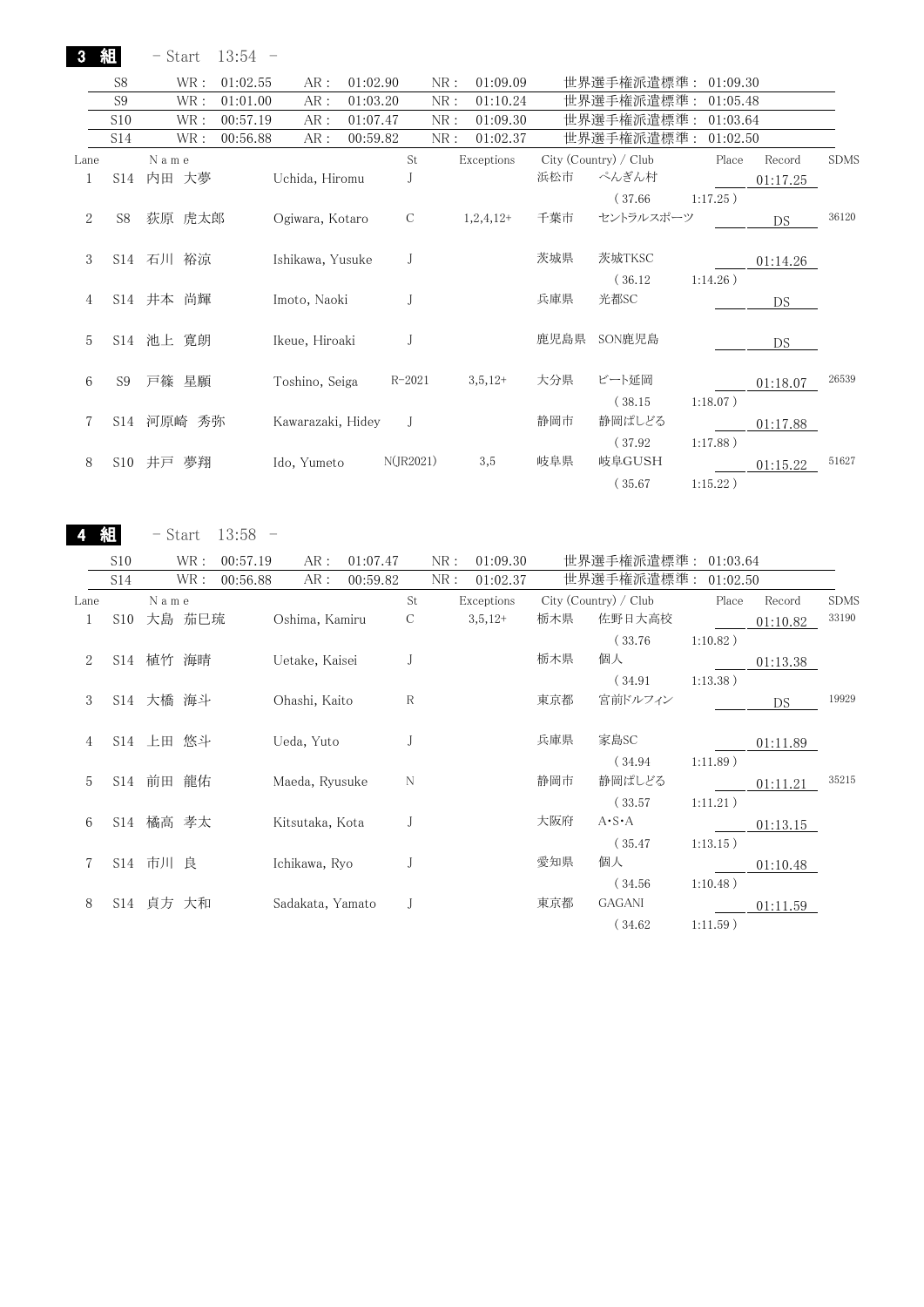5 組 - Start 14:02 -

|      | <b>JDSA</b>     |           | WR :  | 00:56.09 | AR:               |          |               | NR : | 00:57.87   |     | 世界選手権派遣標準:            |             |          |             |
|------|-----------------|-----------|-------|----------|-------------------|----------|---------------|------|------------|-----|-----------------------|-------------|----------|-------------|
|      | S8              |           | WR :  | 01:02.55 | AR:               | 01:02.90 |               | NR:  | 01:09.09   |     | 世界選手権派遣標準:            | 01:09.30    |          |             |
|      | S <sub>13</sub> |           | WR :  | 00:56.36 | AR :              | 01:00.44 |               | NR:  | 01:03.44   |     | 世界選手権派遣標準:            | 01:01.63    |          |             |
|      | S14             |           | WR :  | 00:56.88 | AR :              | 00:59.82 |               | NR:  | 01:02.37   |     | 世界選手権派遣標準:            | 01:02.50    |          |             |
| Lane |                 | N a m e   |       |          |                   |          | St            |      | Exceptions |     | City (Country) / Club | Place       | Record   | <b>SDMS</b> |
| 1    |                 | S14 岩田 章史 |       |          | Iwata, Akifumi    |          |               |      |            | 横浜市 | 宮前ドルフィン               |             | DS       |             |
| 2    |                 | S14 齋藤 正樹 |       |          | Saito, Masaki     |          | N             |      |            | 東京都 | 335C                  |             | 01:04.11 | 51554       |
|      |                 |           |       |          |                   |          |               |      |            |     | (31.10)               | 1:04.11)    |          |             |
| 3    |                 | S14 籠瀬 嶺  |       |          | Kagose, Rei       |          | N             |      |            | 東京都 | 個人                    |             | 01:04.68 | 52260       |
|      |                 |           |       |          |                   |          |               |      |            |     | (30.92)               | $1:04.68$ ) |          |             |
| 4    | JDSA 金持 義和      |           |       |          | Kanaji, Yoshikazu |          |               |      |            | 堺市  | mercari               |             | 00:58.63 |             |
|      |                 |           |       |          |                   |          |               |      |            |     | (28.29)               | 58.63)      |          |             |
| 5    | S13             | 齋藤 元希     |       |          | Saito, Genki      |          | $R - 2022$    |      | T          | 東京都 | 国士舘大学PST              |             | 01:05.11 | 36502       |
|      |                 |           |       |          |                   |          |               |      |            |     | (31.67)               | 1:05.11)    |          |             |
| 6    |                 | S14 津川 拓也 |       |          | Tsugawa, Takuya   |          | $\mathcal{C}$ |      |            | 大阪市 | ANAWO                 |             | 01:05.85 | 8677        |
|      |                 |           |       |          |                   |          |               |      |            |     | (31.59)               | $1:05.85$ ) |          |             |
|      |                 | S14 出口 瑛瑚 |       |          | Deguchi, Eigo     |          | С             |      |            | 大阪府 | ミズノSS                 |             | 01:08.11 | 21564       |
|      |                 |           |       |          |                   |          |               |      |            |     | (32.73)               | 1:08.11)    |          |             |
| 8    | S8              |           | 窪田 幸太 |          | Kubota, Kota      |          | $\mathsf{C}$  |      | 1,2,4      | 横浜市 | 日本体育大学                |             | 01:10.60 | 26536       |
|      |                 |           |       |          |                   |          |               |      |            |     | (33.67)               | 1:10.60)    |          |             |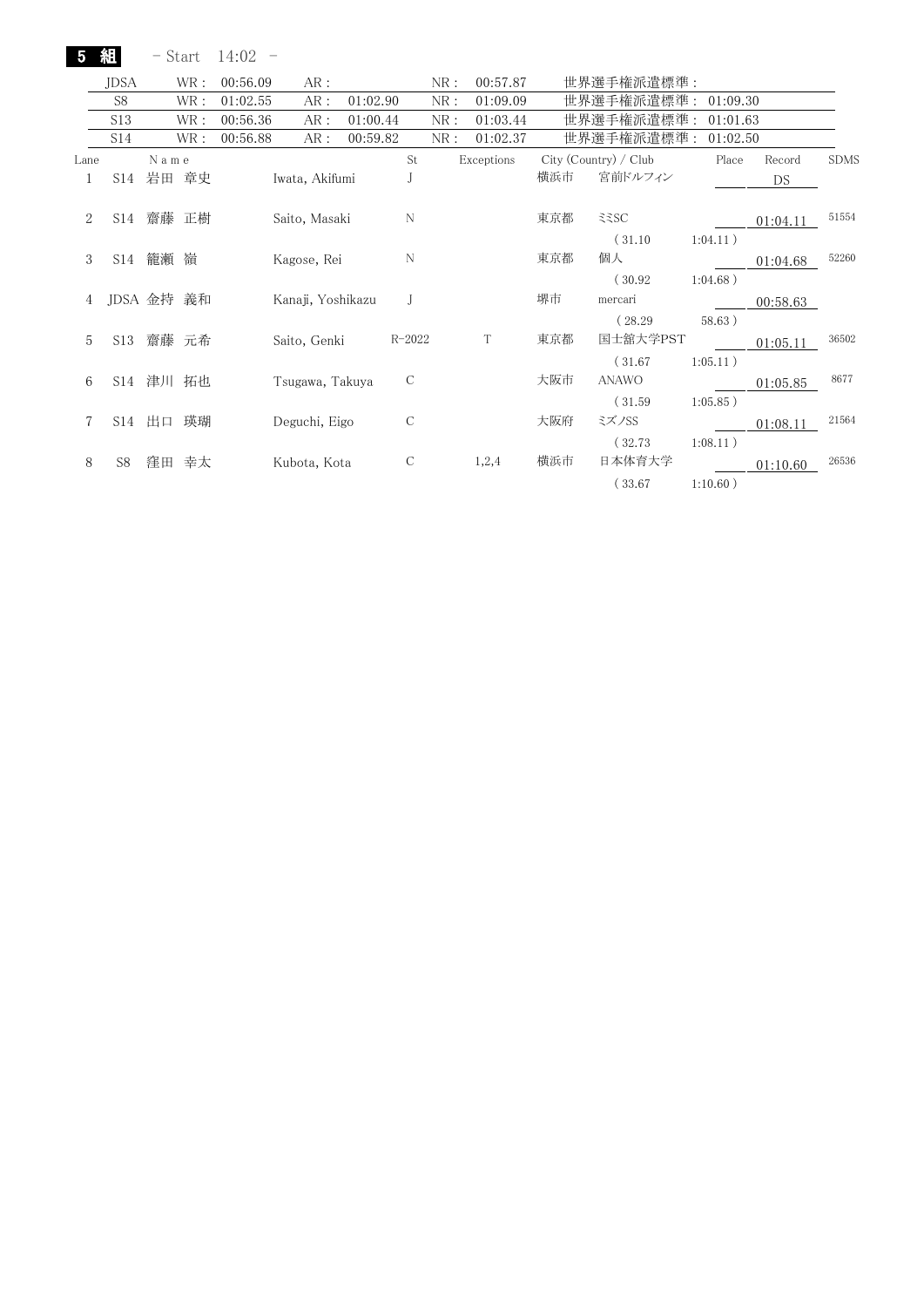No 9 女子 100m平泳ぎ Women 100m Breaststroke 2022/03/05

|                      | 組               | - Start                          | $14:06 -$             |                  |          |                     |              |                        |     |                                                                                 |                         |                 |             |
|----------------------|-----------------|----------------------------------|-----------------------|------------------|----------|---------------------|--------------|------------------------|-----|---------------------------------------------------------------------------------|-------------------------|-----------------|-------------|
|                      | SB <sub>5</sub> | $\operatorname{WR}$ :            | 01:33.85              | AR:              | 01:43.73 |                     | NR:          | 02:02.31               |     | 世界選手権派遣標準:                                                                      | 01:53.00                |                 |             |
|                      | SB <sub>6</sub> | WR :                             | 01:29.87              | AR:              | 01:29.87 |                     | NR:          | 01:47.84               |     | 世界選手権派遣標準:                                                                      | 01:40.49                |                 |             |
|                      | SB <sub>9</sub> | WR :                             | 01:10.99              | AR:              | 01:18.81 |                     | NR:          | 01:25.37               |     | 世界選手権派遣標準:                                                                      | 01:20.82                |                 |             |
| Lane<br>$\mathbf{1}$ |                 | $N$ a $m$ $e$                    |                       |                  |          | St                  |              | Exceptions             |     | City (Country) / Club                                                           | Place                   | Record          | <b>SDMS</b> |
| $\sqrt{2}$           |                 |                                  |                       |                  |          |                     |              |                        |     |                                                                                 |                         |                 |             |
| 3                    |                 | SB5 沢田 梨紗                        |                       | Sawada, Risa     |          | J                   |              | 12                     | 京都市 | 京都 SC                                                                           |                         | 02:40.36        |             |
| 4                    |                 | SB6 近江 優菜                        |                       | Omi, Yuna        |          | $R - 2023$          |              | $12+$                  | 福井県 | (1:15.24)<br>ブレイヴ福井                                                             | $2:40.36$ )             | 02:11.28        | 33110       |
| 5                    |                 | SB9 竹田 歩叶                        |                       | Takeda, Honoka   |          | LR                  |              | 1,3,5                  | 奈良県 | (1:02.44)<br>個人(奈良県)                                                            | $2:11.28$ )             | 02:22.20        |             |
| 6                    |                 |                                  |                       |                  |          |                     |              |                        |     | (1:04.52)                                                                       | $2:22.20$ )             |                 |             |
| 7                    |                 |                                  |                       |                  |          |                     |              |                        |     |                                                                                 |                         |                 |             |
|                      |                 |                                  |                       |                  |          |                     |              |                        |     |                                                                                 |                         |                 |             |
| 8                    |                 |                                  |                       |                  |          |                     |              |                        |     |                                                                                 |                         |                 |             |
| 2 組                  | SB8             | - Start<br>$\operatorname{WR}$ : | $14:13 -$<br>01:13.83 | AR:              | 01:25.87 |                     | NR:          | 01:25.87               |     | 世界選手権派遣標準:                                                                      | 01:29.07                |                 |             |
|                      | SB11            | WR:                              | 01:19.78              | AR:              | 01:19.82 |                     | ${\rm NR}$ : | 01:30.48               |     | 世界選手権派遣標準:                                                                      | 01:33.02                |                 |             |
| Lane<br>$\mathbf{1}$ | SB14            | WR :<br>N a m e                  | 01:12.02              | AR:              | 01:17.42 | $\operatorname{St}$ | NR:          | 01:18.67<br>Exceptions |     | 世界選手権派遣標準:<br>City (Country) / Club                                             | 01:24.06<br>Place       | Record          |             |
| 2                    |                 | SB11 遠藤 珠美                       |                       | Endo, Tamami     |          | $\mathcal{C}$       |              | $\rm T$                | 東京都 | Nagatsuta.SC                                                                    |                         | 01:39.79        | 17797       |
| 3                    |                 | SB14 山根 准子                       |                       | Yamane, Junko    |          | $\mathbf R$         |              |                        | 大阪市 | (46.76)<br>$\mathbf{A}\boldsymbol{\cdot}\mathbf{S}\boldsymbol{\cdot}\mathbf{A}$ | $1:39.79$ )             | 01:35.80        |             |
|                      |                 | 4 SB14 山田 玲美奈                    |                       | Yamada, Remina   |          | J                   |              |                        | 宮崎県 | (45.48)<br>個人                                                                   | $1:35.80$ )             | 01:35.39        | <b>SDMS</b> |
| 5                    |                 | SB14 藤谷 実咲                       |                       | Fujitani, Misaki |          | J                   |              |                        | 兵庫県 | (44.72)<br>光都SC                                                                 | $1:35.39$ )             | DS <sub>2</sub> |             |
| 6                    |                 | SB14 有門 祥子                       |                       | Arikado, Shoko   |          | J                   |              |                        | 川崎市 | 宮前ドルフィン                                                                         |                         | 01:45.41        |             |
| 7                    |                 | SB8 相田 佳奈子                       |                       |                  |          | $\Gamma$            |              | $12+$                  | 山形県 | (50.17)<br>山形チェリーSC<br>(55.98)                                                  | 1:45.41)<br>$2:02.08$ ) | 02:02.08        |             |

8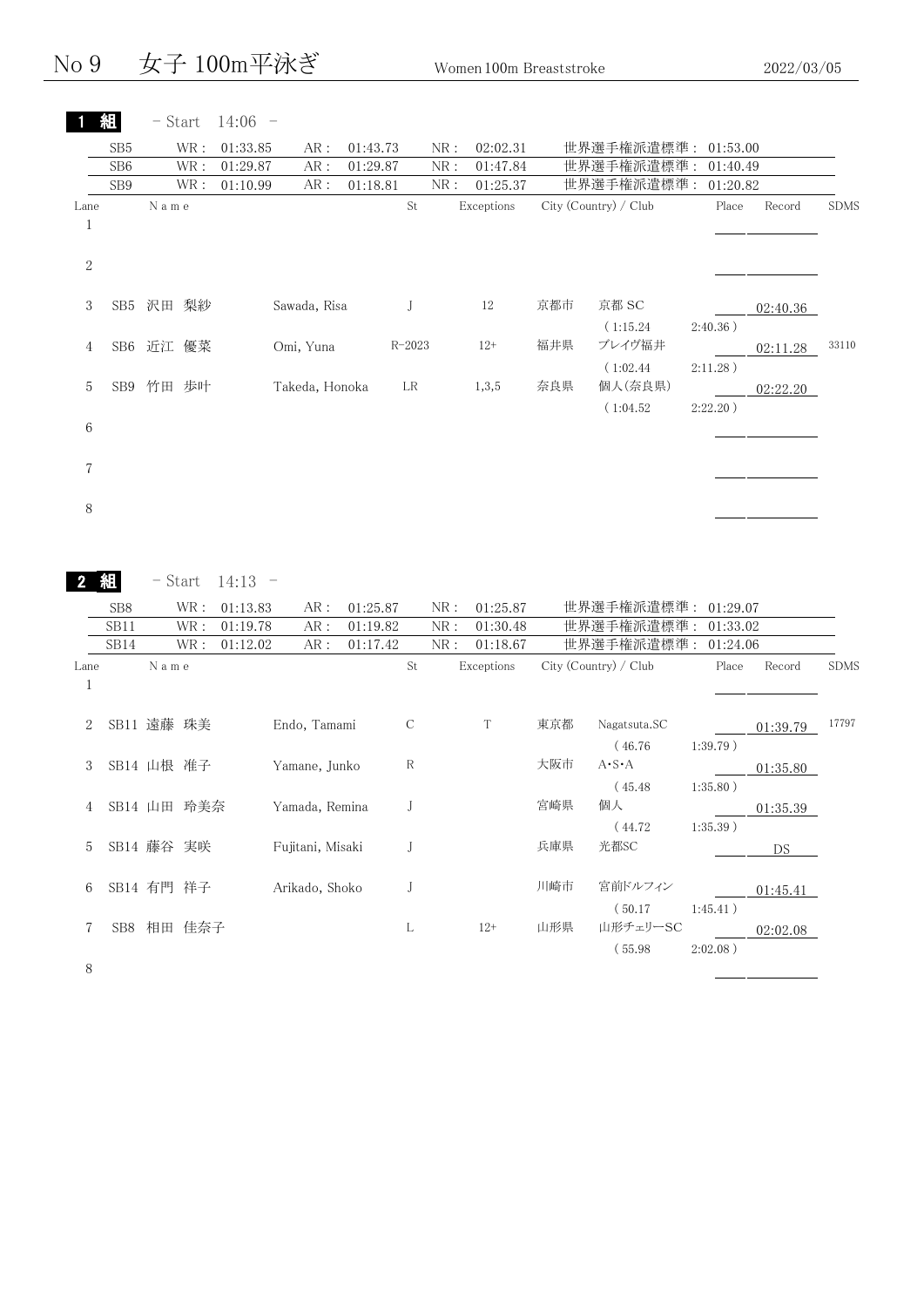| 3    |                 | - Start        | $14:18 -$ |                  |          |       |     |            |      |                       |             |          |             |
|------|-----------------|----------------|-----------|------------------|----------|-------|-----|------------|------|-----------------------|-------------|----------|-------------|
|      | SB <sub>8</sub> | WR :           | 01:13.83  | AR:              | 01:25.87 |       | NR: | 01:25.87   |      | 世界選手権派遣標準: 01:29.07   |             |          |             |
|      | SB14            | WR :           | 01:12.02  | AR:              | 01:17.42 |       | NR: | 01:18.67   |      | 世界選手権派遣標準:            | 01:24.06    |          |             |
| Lane |                 | Name           |           |                  |          | St    |     | Exceptions |      | City (Country) / Club | Place       | Record   | <b>SDMS</b> |
|      | SB <sub>8</sub> | 宇津木 美都         |           | Utsugi, Mikuni   |          | С     |     | 1,3,5      | 京都市  | 大阪体育大学                |             | 01:28.86 | 30293       |
|      |                 |                |           |                  |          |       |     |            |      | (41.33)               | $1:28.86$ ) | ハケン      |             |
| 2    |                 | SB14 出口<br>舞   |           | Deguchi, Mai     |          | C     |     |            | 川崎市  | 宮前ドルフィン               |             | 01:34.16 | 31308       |
|      |                 |                |           |                  |          |       |     |            |      | (43.91)               | $1:34.16$ ) |          |             |
| 3    |                 | SB14 安藤<br>渉   |           | Ando, Ayumi      |          |       |     |            | 千葉県  | 個人                    |             | 01:25.80 |             |
|      |                 |                |           |                  |          |       |     |            |      | (40.22)               | $1:25.80$ ) |          |             |
| 4    |                 | SB14 芹澤 美希香    |           | Serizawa, Mikika |          | C     |     |            | 横浜市  | 宮前ドルフィン               |             | 01:19.30 | 39319       |
|      |                 |                |           |                  |          |       |     |            |      | (37.27)               | 1:19.30)    | ハケン      |             |
| 5    |                 | SB14 渡邉 麗美     |           | Watanabe, Remi   |          | С     |     |            | 川崎市  | NECGSC溝の口             |             | 01:25.64 | 17825       |
|      |                 |                |           |                  |          |       |     |            |      | (40.07)               | 1:25.64)    |          |             |
| 6    | SB8             | 福田 果音          |           | Fukuda, Kanon    |          | R2024 |     | 1,3,5      | 北九州市 | アクアダッシュ               |             | 01:30.89 | 44018       |
|      |                 |                |           |                  |          |       |     |            |      | (42.22)               | $1:30.89$ ) |          |             |
|      |                 | SB14 服部<br>綾香  |           | Hattori, Ayaka   |          | N     |     |            | 岐阜県  | すくすく岐阜                |             | 01:30.79 | 52262       |
|      |                 |                |           |                  |          |       |     |            |      | (42.23)               | $1:30.79$ ) |          |             |
| 8    |                 | 安美紗<br>SB14 北野 |           | Kitano, Amisa    |          | C     |     |            | 奈良県  | ル・登美ヶ丘                |             | 01:30.92 | 33185       |
|      |                 |                |           |                  |          |       |     |            |      | (43.20)               | $1:30.92$ ) |          |             |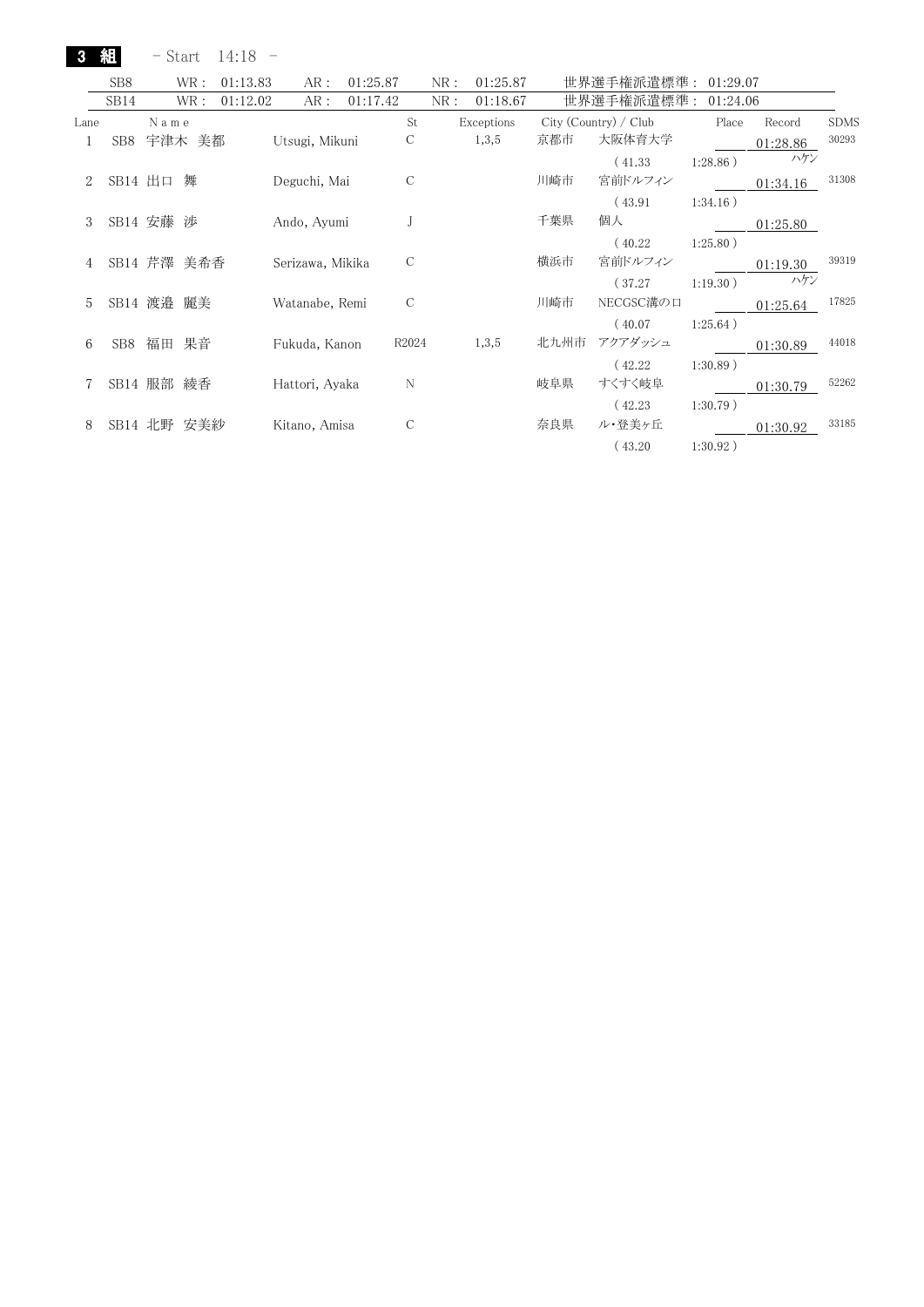| 紹<br>– Start | 14.22 |
|--------------|-------|
|--------------|-------|

|      | SB <sub>5</sub> | WR :     | 01:25.13 | AR:              | 01:28.80 |               | NR: | 02:04.20     |      | 世界選手権派遣標準: 01:37.73   |             |          |             |
|------|-----------------|----------|----------|------------------|----------|---------------|-----|--------------|------|-----------------------|-------------|----------|-------------|
|      | SB <sub>6</sub> | WR :     | 01:18.71 | AR:              | 01:21.23 |               | NR: | 01:23.24     |      | 世界選手権派遣標準: 01:23.76   |             |          |             |
|      | SB7             | WR :     | 01:11.31 | AR:              | 01:20.21 |               | NR: | 01:21.97     |      | 世界選手権派遣標準:            | 01:27.83    |          |             |
|      | SB <sub>8</sub> | WR :     | 01:07.01 | AR :             | 01:10.48 |               | NR: | 01:17.43     |      | 世界選手権派遣標準: 01:11.55   |             |          |             |
| Lane |                 | Name     |          |                  |          | St            |     | Exceptions   |      | City (Country) / Club | Place       | Record   | <b>SDMS</b> |
| 1    | SB5             | 山田 龍芽    |          | Yamada, Ryuga    |          | LR2022        |     | A12          | 横浜市  | 宮前ドルフィン               |             | 02:52.21 |             |
|      |                 |          |          |                  |          |               |     |              |      | (1:20.07)             | 2:52.21)    |          |             |
| 2    | SB6             | 篠田<br>健  |          | Shinoda, Takeshi |          | L             |     | $A1,2,4,12+$ | 千葉県  | チバミラクルズ               |             | 05:18.97 |             |
|      |                 |          |          |                  |          |               |     |              |      | (2:24.41)             | 5:18.97)    |          |             |
| 3    | SB6             | 田中<br>映伍 |          | Tanaka, Eigo     |          | $\mathcal{C}$ |     | AEY7         | 神奈川県 | 個人(神奈川県)              |             | 01:48.40 | 51629       |
|      |                 |          |          |                  |          |               |     |              |      | (50.26)               | 1:48.40)    |          |             |
| 4    | SB7             | 祐也<br>作田 |          | Sakuda, Yuya     |          | $\mathbb R$   |     | $1,3,5,12+$  | 熊本市  | あいおいニッセイ              |             | 01:43.57 | 15092       |
|      |                 |          |          |                  |          |               |     |              |      | (47.96)               | 1:43.57)    |          |             |
| 5    | SB8             | 長尾 慶士    |          | Nagao, Keiji     |          | J             |     | 1,2,4        | 大阪府  | 大阪およごう会               |             | DS.      |             |
|      |                 |          |          |                  |          | LR            |     | 1,2,4        | 川崎市  | 宮前ドルフィン               |             |          |             |
| 6    | SB8             | 坪井 弘恭    |          | Tsuboi, Kosuke   |          |               |     |              |      |                       |             | 01:55.09 |             |
|      |                 |          |          |                  |          |               |     |              |      | (53.77)               | $1:55.09$ ) |          |             |
|      |                 |          |          |                  |          |               |     |              |      |                       |             |          |             |

8

2 組

- Start 14:29 -

|      | SB <sub>6</sub>  |      | WR :       | 01:18.71 | AR:              | 01:21.23 |               | NR: | 01:23.24   |      | 世界選手権派遣標準:            | 01:23.76    |          |             |
|------|------------------|------|------------|----------|------------------|----------|---------------|-----|------------|------|-----------------------|-------------|----------|-------------|
|      | SB <sub>9</sub>  |      | WR :       | 01:04.02 | AR:              | 01:07.12 |               | NR: | 01:18.78   |      | 世界選手権派遣標準:            | 01:11.38    |          |             |
|      | SB <sub>11</sub> |      | WR :       | 01:10.08 | AR:              | 01:10.08 |               | NR: | 01:10.90   |      | 世界選手権派遣標準:            | 01:20.47    |          |             |
|      | SB14             |      | WR :       | 01:03.77 | AR :             | 01:03.77 |               | NR: | 01:03.77   |      | 世界選手権派遣標準: 01:08.88   |             |          |             |
| Lane |                  | Name |            |          |                  |          | St            |     | Exceptions |      | City (Country) / Club | Place       | Record   | <b>SDMS</b> |
| 1    | SB <sub>9</sub>  | 並河 賢 |            |          | Namikawa, Ken    |          | L             |     | 3,5        | 京都市  | 京都 SC                 |             | 02:08.14 |             |
|      |                  |      |            |          |                  |          |               |     |            |      | (58.55)               | $2:08.14$ ) |          |             |
| 2    | SB6              |      | 中村 智太郎     |          | Nakamura, Tomot  |          | C             |     | AYE 7      | 和歌山県 | パル彩の台                 |             | 01:25.95 | 4426        |
|      |                  |      |            |          |                  |          |               |     |            |      | (40.66)               | $1:25.95$ ) |          |             |
| 3    |                  |      | SB9 川原 渓青  |          | Kawahara, Keisei |          | N             |     | 9          | 川崎市  | 国士舘大学PST              |             | 01:25.38 | 44580       |
|      |                  |      |            |          |                  |          |               |     |            |      | (37.61)               | $1:25.38$ ) |          |             |
| 4    |                  |      | SB14 佐藤 友愉 |          | Sato, Yuyu       |          |               |     |            | 相模原市 | まんぼう相模                |             | 01:21.90 |             |
|      |                  |      |            |          |                  |          |               |     |            |      | (37.53)               | $1:21.90$ ) |          |             |
| 5    |                  |      | SB14 弓削 陽介 |          | Yuge, Yosuke     |          |               |     |            | 滋賀県  | 滋賀友泳会                 |             | DS       |             |
|      |                  |      |            |          |                  |          |               |     |            |      |                       |             |          |             |
| 6    |                  |      | SB14 鈴木 琢人 |          | Suzuki, Takuto   |          |               |     |            | 岐阜県  | 岐阜GUSH                |             | 01:24.51 |             |
|      |                  |      |            |          |                  |          |               |     |            |      | (38.76)               | 1:24.51)    |          |             |
|      |                  |      | SB11 山本 浩二 |          | Yamamoto, Koji   |          | $R - 2023$    |     | TB         | 北海道  | 個人(北海道)               |             | 01:27.43 | 22600       |
|      |                  |      |            |          |                  |          |               |     |            |      | (40.24)               | $1:27.43$ ) |          |             |
| 8    | SB6              |      | 浜本 純矢      |          | Hamamoto, Junya  |          | $\mathcal{C}$ |     | AY 7       | 神奈川県 | 東海大学                  |             | 01:42.92 | 22602       |
|      |                  |      |            |          |                  |          |               |     |            |      | (48.13)               | 1:42.92)    |          |             |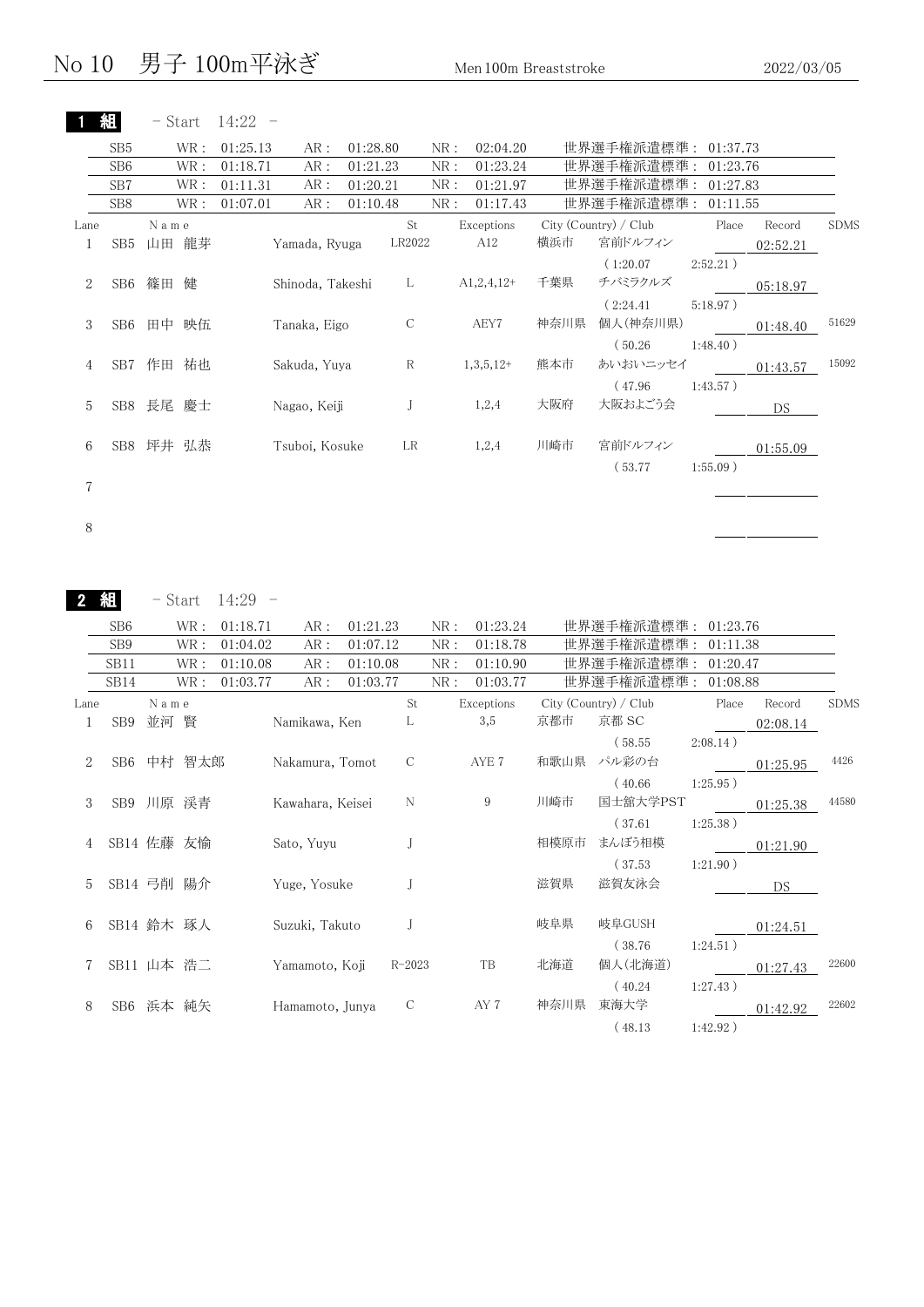| 3                           | 組               | – Start       | $14:35 -$ |                  |          |    |     |            |      |                       |             |          |             |
|-----------------------------|-----------------|---------------|-----------|------------------|----------|----|-----|------------|------|-----------------------|-------------|----------|-------------|
|                             | SB <sub>9</sub> | WR :          | 01:04.02  | AR:              | 01:07.12 |    | NR: | 01:18.78   |      | 世界選手権派遣標準: 01:11.38   |             |          |             |
|                             | SB14            | WR :          | 01:03.77  | AR:              | 01:03.77 |    | NR: | 01:03.77   |      | 世界選手権派遣標準:            | 01:08.88    |          |             |
| Lane                        |                 | N a m e       |           |                  |          | St |     | Exceptions |      | City (Country) / Club | Place       | Record   | <b>SDMS</b> |
|                             |                 | SB14 石田 悠真    |           | Ishida, Yuma     |          |    |     |            | 三重県  | 個人                    |             | 01:22.26 |             |
|                             |                 |               |           |                  |          |    |     |            |      | (38.45)               | $1:22.26$ ) |          |             |
| $\mathcal{D}_{\mathcal{L}}$ |                 | SB14 宮本 和裕    |           | Miyamoto, Kazuhi |          |    |     |            | 東京都  | 都障水連                  |             | 01:21.58 |             |
|                             |                 |               |           |                  |          |    |     |            |      | (37.91)               | $1:21.58$ ) |          |             |
| 3                           |                 | SB14 座安 将太    |           | Zayasu, Shota    |          | N  |     |            | 川崎市  | 宮前ドルフィン               |             | DS       |             |
|                             |                 |               |           |                  |          |    |     |            |      |                       |             |          |             |
| 4                           | SB9             | 上園<br>温太      |           | Uezono, Onta     |          | N  |     | 8          | 神戸市  | 須磨学園高校                |             | DS       | 51600       |
|                             |                 |               |           |                  |          |    |     |            |      |                       |             |          |             |
| 5                           |                 | SB14 小川 知樹    |           | Ogawa, Tomoki    |          |    |     |            | 東京都  | おともだちS                |             | 01:22.34 |             |
|                             |                 |               |           |                  |          |    |     |            |      | (38.36)               | 1:22.34)    |          |             |
| 6                           |                 | SB14 譽田 成吾    |           | Konda, Seigo     |          |    |     |            | 和歌山県 | パル太田                  |             | 01:19.02 |             |
|                             |                 |               |           |                  |          |    |     |            |      | (36.03)               | $1:19.02$ ) |          |             |
|                             |                 | SB14 志村 悠辰    |           | Shimura, Yujin   |          |    |     |            | 東京都  | 都障水連                  |             | 01:24.29 |             |
|                             |                 |               |           |                  |          |    |     |            |      | (39.17)               | $1:24.29$ ) |          |             |
| 8                           |                 | SB14 加藤<br>将馬 |           | Kato, Shoma      |          |    |     |            | 福井県  | 個人                    |             | 01:27.41 |             |
|                             |                 |               |           |                  |          |    |     |            |      | (41.69)               | 1:27.41)    |          |             |

4 組 - Start 14:39 -

|      | JDSA            | WR :       | 01:00.00 | AR:              |          |               | NR: | 01:06.04   |      | 世界選手権派遣標準:            |             |          |             |
|------|-----------------|------------|----------|------------------|----------|---------------|-----|------------|------|-----------------------|-------------|----------|-------------|
|      | SB <sub>8</sub> | WR :       | 01:07.01 | AR:              | 01:10.48 |               | NR: | 01:17.43   |      | 世界選手権派遣標準:            | 01:11.55    |          |             |
|      | SB14            | WR :       | 01:03.77 | AR:              | 01:03.77 |               | NR: | 01:03.77   |      | 世界選手権派遣標準 :           | 01:08.88    |          |             |
| Lane |                 | Name       |          |                  |          | St            |     | Exceptions |      | City (Country) / Club | Place       | Record   | <b>SDMS</b> |
|      |                 | SB14 臼井 拓未 |          | Usui, Takumi     |          |               |     |            | 横浜市  | 個人                    |             | 01:19.52 |             |
|      |                 |            |          |                  |          |               |     |            |      | (36.36)               | 1:19.52)    |          |             |
| 2    |                 | SB8 山田 拓朗  |          | Yamada, Takuro   |          | $\mathcal{C}$ |     | 1,3,5      | 東京都  | NTTドコモ                |             | 01:18.89 | 5890        |
|      |                 |            |          |                  |          |               |     |            |      | (37.23)               | $1:18.89$ ) |          |             |
| 3    |                 | SB14 佐藤 駿弥 |          | Sato, Shunya     |          |               |     |            | 福島県  | ピュア南                  |             | 01:19.91 |             |
|      |                 |            |          |                  |          |               |     |            |      | (36.86)               | 1:19.91)    |          |             |
|      |                 | SB14 松田 天空 |          | Matsuda, Anku    |          | N             |     |            | 東京都  | GAGANI                |             | 01:17.58 | 50528       |
|      |                 |            |          |                  |          |               |     |            |      | (37.35)               | $1:17.58$ ) |          |             |
| 5.   |                 | JDSA 池田 伊吹 |          | Ikeda, Ibuki     |          |               |     |            | 静岡県  | 静岡ぱしどる                |             | 01:15.92 |             |
|      |                 |            |          |                  |          |               |     |            |      | (35.03)               | 1:15.92)    |          |             |
| 6    |                 | SB14 吉野 裕斗 |          | Yoshino, Yuto    |          | N             |     |            | 名古屋市 | ぴぃ~すSC                |             |          | 35214       |
|      |                 |            |          |                  |          |               |     |            |      |                       |             | 01:16.87 |             |
|      |                 |            |          |                  |          |               |     |            |      | (36.13)               | $1:16.87$ ) |          |             |
|      |                 | SB14 勝部 颯馬 |          | Katsube, Soma    |          |               |     |            | 大阪府  | 大阪泳ごう会                |             | 01:17.65 |             |
|      |                 |            |          |                  |          |               |     |            |      | (36.75)               | $1:17.65$ ) |          |             |
| 8    | SB14 松下         | 遼飛         |          | Matusita, Haruto |          |               |     |            | 横浜市  | 宮前ドルフィン               |             | 01:19.13 |             |
|      |                 |            |          |                  |          |               |     |            |      | (36.67)               | 1:19.13)    |          |             |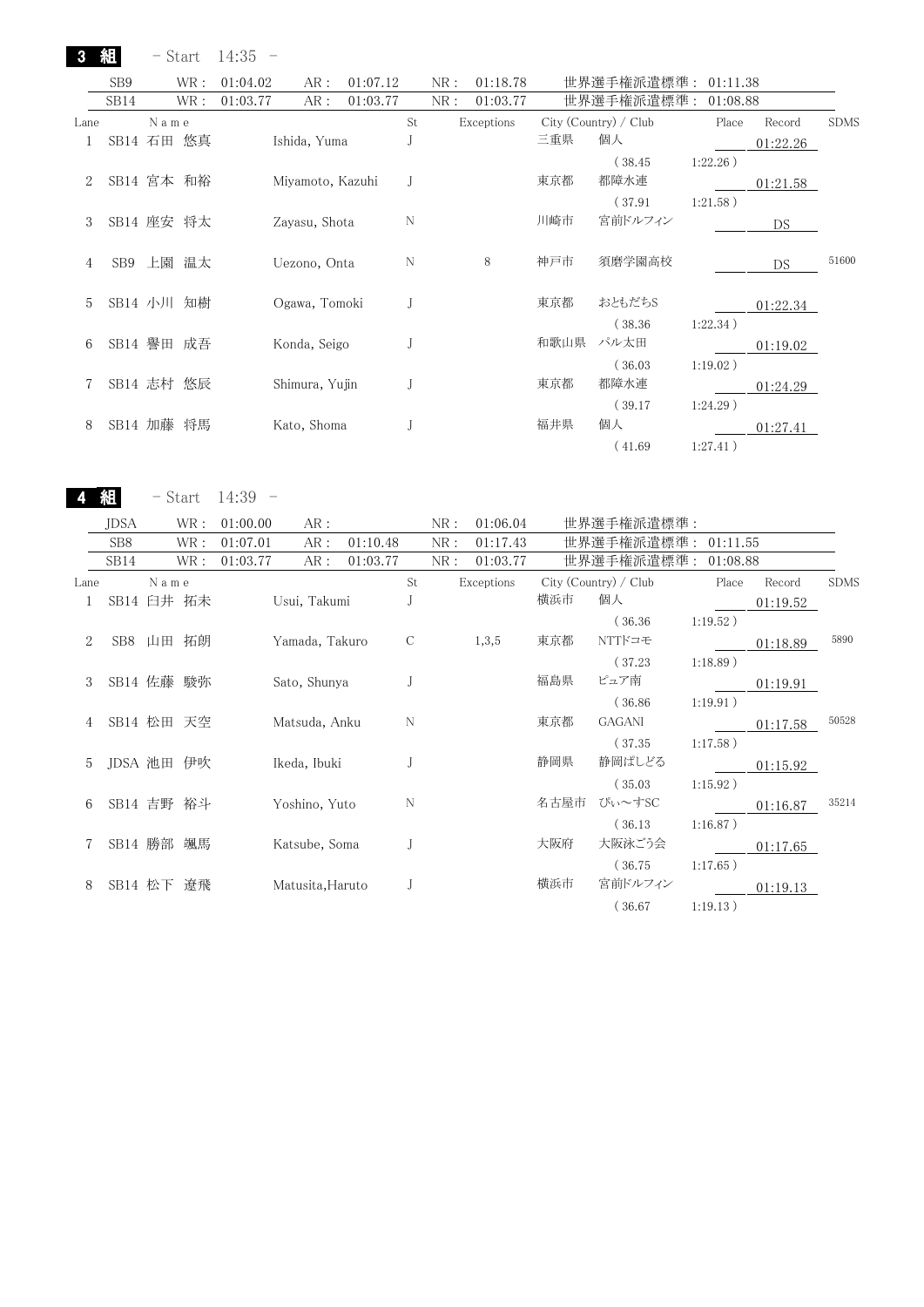| 01:00.00<br>01:06.04<br>世界選手権派遣標準 :<br><b>JDSA</b><br>WR :<br>AR:<br>NR:<br>世界選手権派遣標準:<br>AR:<br>NR:<br>WR :<br>01:03.77<br>01:03.77<br>01:03.77<br>01:08.88<br>SB14<br>City (Country) / Club<br>St.<br>Exceptions<br>Place<br>Name<br>Lane | Record<br>01:12.54<br>01:12.54 | <b>SDMS</b><br>10967 |
|---------------------------------------------------------------------------------------------------------------------------------------------------------------------------------------------------------------------------------------------|--------------------------------|----------------------|
|                                                                                                                                                                                                                                             |                                |                      |
|                                                                                                                                                                                                                                             |                                |                      |
|                                                                                                                                                                                                                                             |                                |                      |
| 宮前ドルフィン<br>C<br>橫浜市<br>SB14 林田 泰河<br>Hayashida, Taiga                                                                                                                                                                                       |                                |                      |
| (33.76)<br>1:12.54)                                                                                                                                                                                                                         |                                |                      |
| SB14 野村 洋介<br>東京都<br>GAGANI<br>Nomura, Yosuke<br>2                                                                                                                                                                                          |                                |                      |
| (34.35)<br>1:12.54)                                                                                                                                                                                                                         |                                |                      |
| 仙台市<br>SB14 佐藤 悠人<br>個人<br>3<br>Sato, yuto                                                                                                                                                                                                  | 01:11.54                       |                      |
| (33.45)<br>1:11.54)                                                                                                                                                                                                                         |                                |                      |
| 愛媛県<br>四国ガス<br>SB14 山口 尚秀<br>Yamaguchi, Naohi<br>C<br>4                                                                                                                                                                                     | 01:04.75                       | 41361                |
| (30.03)<br>$1:04.75$ )                                                                                                                                                                                                                      | ハケン                            |                      |
| 富山県<br>個人<br>N<br>SB14 角井 俊生<br>5<br>Kakui, Toshiki                                                                                                                                                                                         | 01:12.46                       | 51209                |
| (34.52)<br>$1:12.46$ )                                                                                                                                                                                                                      |                                |                      |
| マイナビパートナーズ<br>宮城県<br>JDSA 星 泰雅<br>Hoshi, Taiga<br>6                                                                                                                                                                                         | 01:12.01                       |                      |
| (33.65)<br>1:12.01)                                                                                                                                                                                                                         |                                |                      |
| 愛知県<br>SB14 加古 敏矢<br>トヨタループス<br>Kako, Toshiya<br>C                                                                                                                                                                                          | 01:12.18                       | 31441                |
| (33.31)<br>1:12.18)                                                                                                                                                                                                                         |                                |                      |
| 浜松市<br>ぺんぎん村<br>SB14 村松<br>R<br>諒<br>Muramatsu, Ryo<br>8                                                                                                                                                                                    | 01:15.43                       | 8676                 |
| (35.40)<br>1:15.43)                                                                                                                                                                                                                         |                                |                      |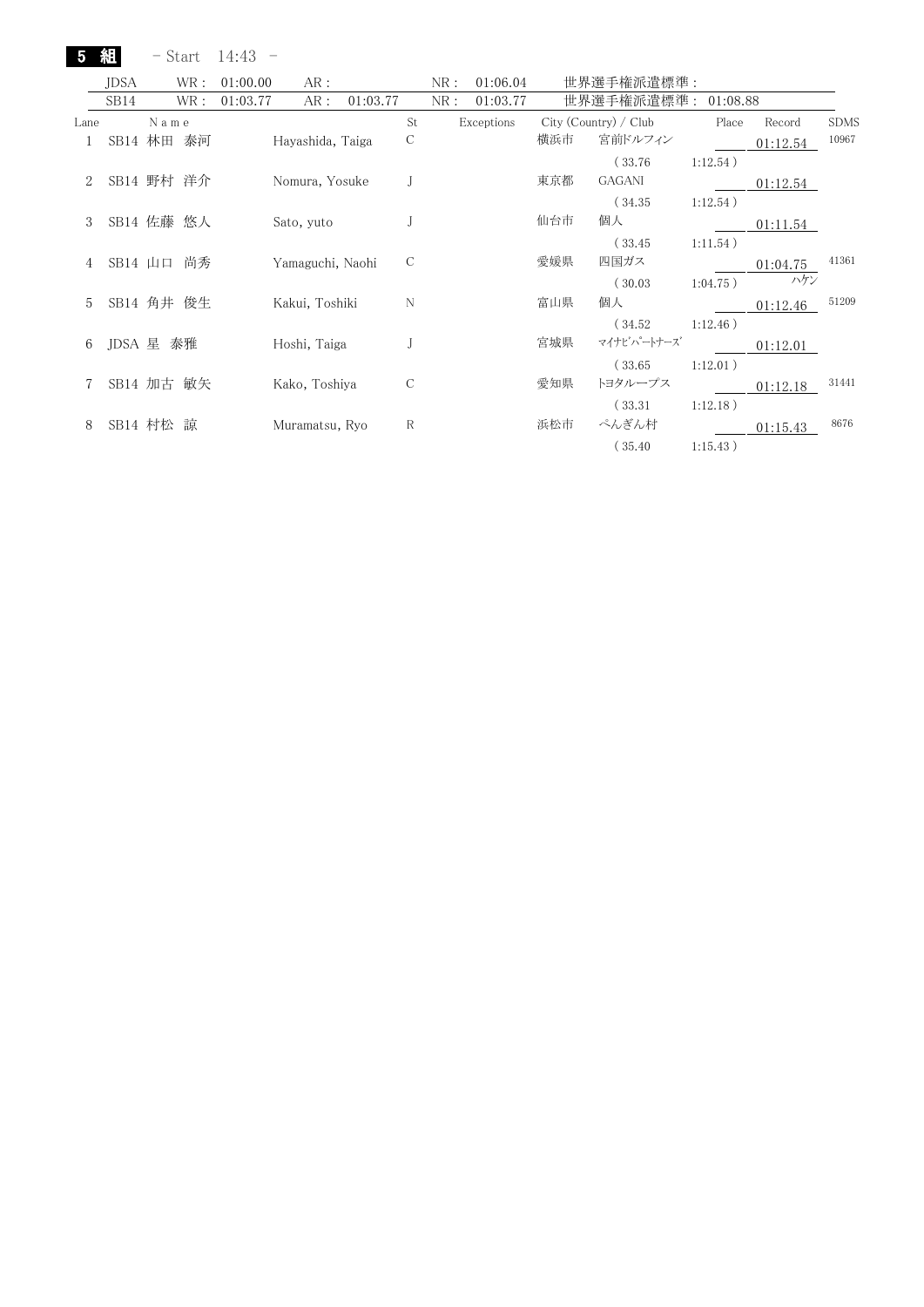| 細 | $-$ Start $14:50$ |  |
|---|-------------------|--|
|   |                   |  |

|                | S4             | WR :      | 00:37.87 | AR:              | 00:42.22 |               | NR: | 01:01.17   |     | 世界選手権派遣標準:            | 00:43.75  |           |             |
|----------------|----------------|-----------|----------|------------------|----------|---------------|-----|------------|-----|-----------------------|-----------|-----------|-------------|
|                | S <sub>5</sub> | WR :      | 00:35.83 | AR:              | 00:36.99 |               | NR: | 00:38.84   |     | 世界選手権派遣標準:            | 00:41.69  |           |             |
|                | S <sub>8</sub> | WR :      | 00:28.97 | AR:              | 00:30.53 |               | NR: | 00:33.99   |     | 世界選手権派遣標準:            | 00:31.77  |           |             |
|                | S <sub>9</sub> | WR :      | 00:27.32 | AR:              | 00:29.12 |               | NR: | 00:30.73   |     | 世界選手権派遣標準:            | 00:30.00  |           |             |
|                | S11            | WR :      | 00:29.20 | AR:              | 00:29.20 |               | NR: | 00:30.74   |     | 世界選手権派遣標準:            | 00:30.91  |           |             |
| Lane           |                | Name      |          |                  |          | St            |     | Exceptions |     | City (Country) / Club | Place     | Record    | <b>SDMS</b> |
| 1              | S4             | 加藤 作子     |          | Kato, Sakuko     |          | $\mathcal{C}$ |     | AYE 3,5,12 | 兵庫県 | A·S·A大阪               |           | 01:02.54  | 3689        |
|                |                |           |          |                  |          |               |     |            |     |                       | (1:02.54) |           |             |
| $\overline{2}$ | S <sub>5</sub> | 由井 真緒里    |          | Yui, Maori       |          | $\cal C$      |     | A 12+      | 群馬県 | 上武大学                  |           | 00:44.28  | 30507       |
|                |                |           |          |                  |          |               |     |            |     |                       | (44.28)   |           |             |
| 3              | S <sub>9</sub> | 歩叶<br>竹田  |          | Takeda, Honoka   |          | LR            |     | 1,3,5      | 奈良県 | 個人(奈良県)               |           | 00:41.30  |             |
|                |                |           |          |                  |          |               |     |            |     |                       | (41.30)   |           |             |
| 4              | S8             | 瑛莉衣<br>戸口 |          | Toguchi, Erii    |          | R2023         |     | $3,5,12+$  | 福岡県 | 個人(福岡県)               |           | <b>DS</b> | 51597       |
|                |                |           |          |                  |          |               |     |            |     |                       |           |           |             |
| 5              | S <sub>9</sub> | 香代子<br>鈴  |          | Suzu, Kayoko     |          |               |     | 8          | 兵庫県 | 神戸楽泳会                 |           | 00:38.32  |             |
|                |                |           |          |                  |          |               |     |            |     |                       | (38.32)   |           |             |
| 6              | <b>S11</b>     | 珠和<br>宮川  |          | Miyagawa, Miyori |          | С             |     | T          | 大阪府 | 大阪シーホース               |           | 00:39.49  | 51596       |
|                |                |           |          |                  |          |               |     |            |     |                       | (39.49)   |           |             |
|                |                |           |          |                  |          |               |     |            |     |                       |           |           |             |
|                |                |           |          |                  |          |               |     |            |     |                       |           |           |             |

8

2 組  $-$  Start 14:56  $-$ 

|                             | S7              | WR :       | 00:31.64 | AR:                    | 00:34.12 |               | NR:  | 00:36.33   |          | 世界選手権派遣標準: 00:35.26   |         |          |             |
|-----------------------------|-----------------|------------|----------|------------------------|----------|---------------|------|------------|----------|-----------------------|---------|----------|-------------|
|                             | S <sub>8</sub>  | WR :       | 00:28.97 | AR :                   | 00:30.53 |               | NR:  | 00:33.99   |          | 世界選手権派遣標準: 00:31.77   |         |          |             |
|                             | S <sub>10</sub> | WR :       | 00:27.37 | AR:                    | 00:28.03 |               | NR:  | 00:29.31   |          | 世界選手権派遣標準: 00:28.85   |         |          |             |
|                             | S14             | WR :       |          | AR:                    |          |               | NR:  | 00:29.17   |          | 世界選手権派遣標準:            |         |          |             |
|                             | S <sub>21</sub> | WR :       |          | AR:                    |          |               | NR : |            |          | 世界選手権派遣標準:            |         |          |             |
| Lane                        |                 | Name       |          |                        |          | St            |      | Exceptions |          | City (Country) / Club | Place   | Record   | <b>SDMS</b> |
| 1                           | S7              | 西田 杏       |          | Nishida, An            |          | $\mathcal{C}$ |      | 1,3,5,9    | 埼玉県 三菱商事 |                       |         | 00:36.44 | 19803       |
|                             |                 |            |          |                        |          |               |      |            |          |                       | (36.44) |          |             |
| $\mathcal{D}_{\mathcal{L}}$ |                 | S10 松永 琴寧  |          | Matsunaga, Koton R2024 |          |               |      | $12+$      |          | さいたま市 個人(さいたま市)       |         | 00:35.91 | 51628       |
|                             |                 |            |          |                        |          |               |      |            |          |                       | (35.91) |          |             |
| 3                           |                 | S14 小嶋 美菜代 |          | Kojima, Minayo         |          |               |      |            | 滋賀県      | 滋賀友泳会                 |         | 00:33.99 |             |
|                             |                 |            |          |                        |          |               |      |            |          |                       | (33.99) |          |             |
| 4                           |                 | S14 野村 美月  |          | Nomura, Mizuki         |          |               |      |            | 東京都      | GAGANI                |         | 00:33.26 |             |
|                             |                 |            |          |                        |          |               |      |            |          |                       | (33.26) |          |             |
| 5                           |                 | S21 村田 奈々  |          | Murata, Nana           |          |               |      | $12+$      | 岩手県      | イーハトーブSC              |         |          |             |
|                             |                 |            |          |                        |          |               |      |            |          |                       |         | 00:34.36 |             |
|                             |                 |            |          |                        |          |               |      |            |          |                       | (34.36) |          | 7777        |
| 6                           | S8              | 水上 真衣      |          | Mizukami, Mai          |          | R-2021        |      | $3,5,12+$  | 東京都      | 東京ガス(株)               |         | 00:35.19 |             |
|                             |                 |            |          |                        |          |               |      |            |          |                       | (35.19) |          |             |
| 7                           |                 | S14 永井 さやか |          | Nagai, Sayaka          |          |               |      |            | 浜松市      | 個人                    |         | 00:37.91 |             |
|                             |                 |            |          |                        |          |               |      |            |          |                       | (37.91) |          |             |
| 8                           |                 | S14 堀内 茜   |          | Horiuchi, Akane        |          |               |      |            | 兵庫県      | 光都SC                  |         | DS       |             |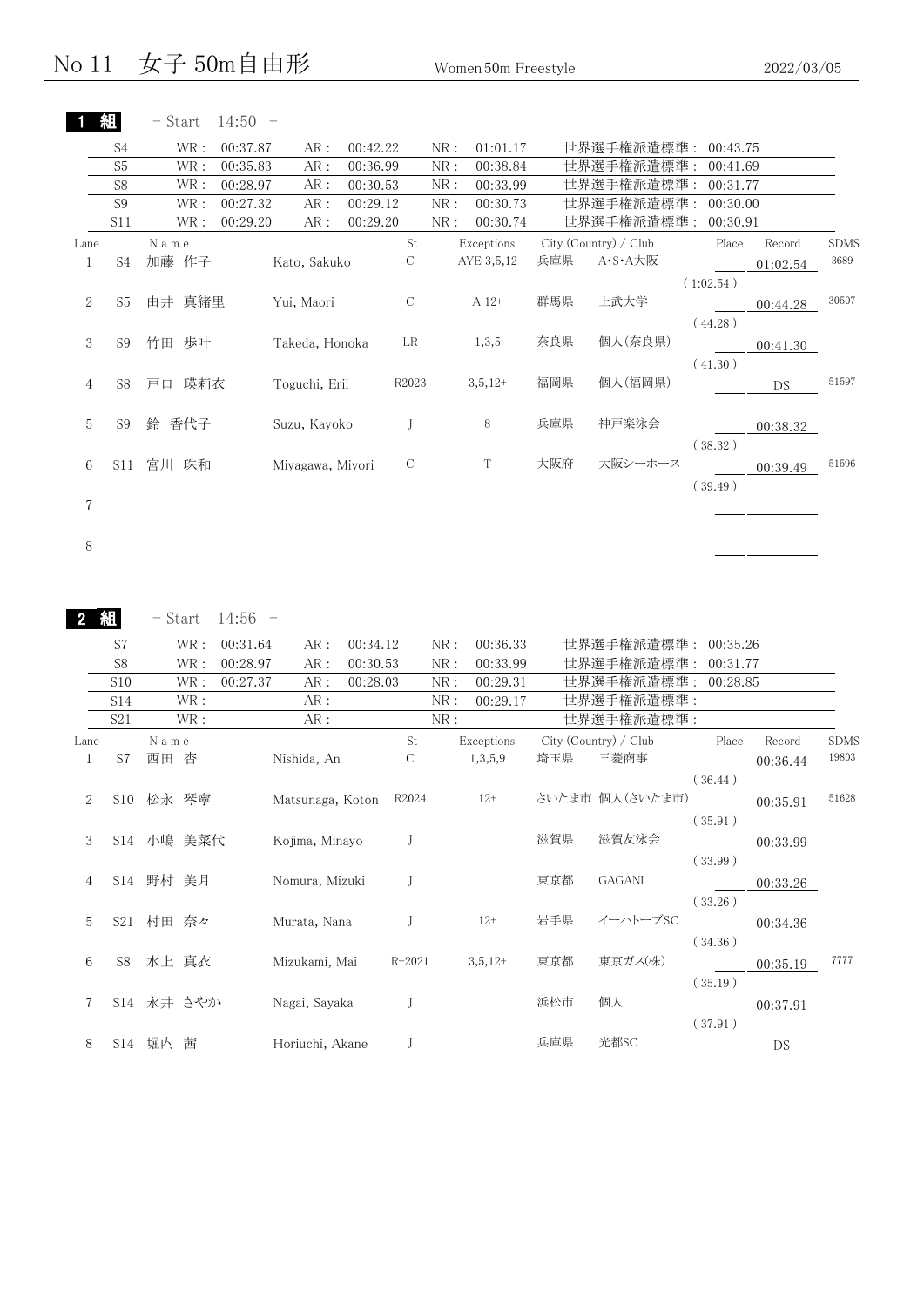$3$ 

|      | S <sub>9</sub> | WR :      | 00:27.32 | AR:             | 00:29.12 |             | NR: | 00:30.73   |      | 世界選手権派遣標準: 00:30.00   |          |          |             |
|------|----------------|-----------|----------|-----------------|----------|-------------|-----|------------|------|-----------------------|----------|----------|-------------|
|      | S10            | WR :      | 00:27.37 | AR:             | 00:28.03 |             | NR: | 00:29.31   |      | 世界選手権派遣標準:            | 00:28.85 |          |             |
|      | S14            | WR :      |          | AR:             |          |             | NR: | 00:29.17   |      | 世界選手権派遣標準:            |          |          |             |
| Lane |                | Name      |          |                 |          | St          |     | Exceptions |      | City (Country) / Club | Place    | Record   | <b>SDMS</b> |
|      | S <sub>9</sub> | 石原 万鈴     |          | Ishihara, Marin |          | $R - 2020$  |     | 1,3,5      | 愛知県  | 中京大                   |          | 00:33.94 | 30296       |
|      |                |           |          |                 |          |             |     |            |      |                       | (33.94)  |          |             |
| 2    | S14            | 箕浦 のどか    |          | Minoura, Nodoka |          | N           |     |            | 大阪市  | 大阪泳ごう会                |          | 00:32.73 | 52261       |
|      |                |           |          |                 |          |             |     |            |      |                       | (32.73)  |          |             |
| 3    |                | S14 荒井 由真 |          | Arai, Yuma      |          | J           |     |            | 香川県  | 香川育成会                 |          | 00:31.13 |             |
|      |                |           |          |                 |          |             |     |            |      |                       | (31.13)  |          |             |
| 4    | S10            | 川辺 多恵     |          | Kawabe, Tae     |          | $\mathbf N$ |     | $12+$      | 川崎市  | 東和エンジ                 |          | 00:31.70 | 36119       |
|      |                |           |          |                 |          |             |     |            |      |                       | (31.70)  |          |             |
| 5    | S <sub>9</sub> | 福田 果音     |          | Fukuda, Kanon   |          | R2024       |     | 1,3,5      | 北九州市 | アクアダッシュ               |          | 00:32.14 | 44018       |
|      |                |           |          |                 |          |             |     |            |      |                       | (32.14)  |          |             |
| 6    | S14            | 佐藤<br>真美  |          | Sato, Mami      |          |             |     |            | 広島市  | パラ広島                  |          | 00:33.96 |             |
|      |                |           |          |                 |          |             |     |            |      |                       | (33.96)  |          |             |
| 7    | S14            | 髙木 紗知     |          | Takagi, Sachi   |          | C           |     |            | 大阪市  | BIG鶴見                 |          | 00:33.11 | 35064       |
|      |                |           |          |                 |          |             |     |            |      |                       | (33.11)  |          |             |
| 8    | S14            | 加藤<br>サラ  |          | Kato, Sara      |          | J           |     |            | 浜松市  | 個人                    |          | 00:34.29 |             |
|      |                |           |          |                 |          |             |     |            |      |                       | (34.29)  |          |             |

4 組

- Start 15:01 -

Lane N a m e St Exceptions City (Country) / Club Place Record SDMS 1 JDSA 川眞田 結菜 Kawamata, Yuna J 市岡県 JDSA 00:31.04  $(31.04)$ 2 JDSA 吉瀬 千咲 Kise, Chisaki J 埼玉県 JDSA 00:29.76 ( 29.76 ) 00:30.03 3 JDSA 中東 郁葉 Nakahigashi, Ikuh J 長野県 東海学園大学 ( 30.03 ) ハケン 4 S13 辻内 彩野 Tsujiuchi, Ayano R-2024 T 東京都 三菱商事 00:28.17 36463  $(28.17)$ 5 S14 白石 美祈 Shiraishi, Minori J 山口県 KSG柳井 200:29.88  $\left(\right.29.88\left.\right)$ 6 JDSA 吉田 琉那 Yoshida, Runa J 要知県 JDSA 200:30.22 ( 30.22 ) 7 S11 石浦 智美 Ishiura, Tomomi C TB 東京都 伊藤忠丸紅鉄鋼 00:31.11 6586 ( 31.11 ) 8 S13 小倉 千佳 Ogura, Chika R2025 0 千葉県 東京4TC 100:31.41 49731 ( 31.41 ) JDSA WR : 00:26.15 AR : NR : 00:29.26 世界選手権派遣標準 : S11 WR : 00:29.20 AR : 00:29.20 NR : 00:30.74 世界選手権派遣標準 : 00:30.91 S13 WR : 00:26.67 AR : 00:26.90 NR : 00:27.59 世界選手権派遣標準 : 00:28.44 S14 WR : AR : AR : NR : 00:29.17 世界選手権派遣標準 :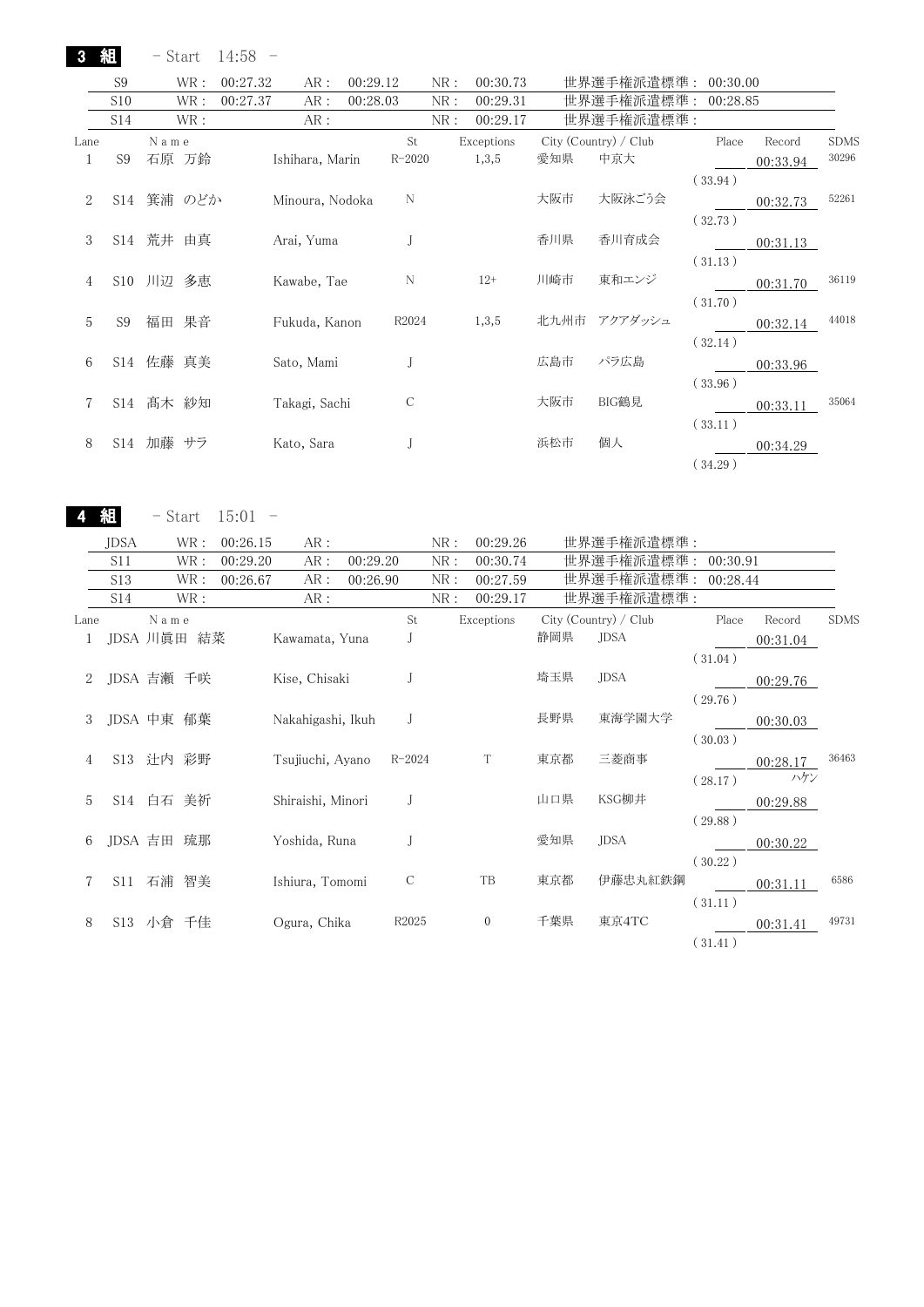No  $12$  男子 50m自由形 Men 50m Freestyle 2022/03/05

 $(39.14)$ 

|                      | 組                                | - Start                       | $15:03 -$                         |                                 |                      |             |              |                                        |     |                                             |                    |                    |                      |
|----------------------|----------------------------------|-------------------------------|-----------------------------------|---------------------------------|----------------------|-------------|--------------|----------------------------------------|-----|---------------------------------------------|--------------------|--------------------|----------------------|
|                      | S <sub>6</sub>                   | $\operatorname{WR}$ :         | 00:28.57                          | AR:                             | 00:28.57             |             | NR:          | 00:31.37                               |     | 世界選手権派遣標準:                                  | 00:31.10           |                    |                      |
|                      | S7                               | $\operatorname{WR}$ :         | 00:27.07                          | AR:                             | 00:27.35             |             | ${\rm NR}$ : | 00:31.88                               |     | 世界選手権派遣標準:                                  | 00:28.49           |                    |                      |
|                      | S14                              | $\operatorname{WR}$ :         |                                   | AR:                             |                      |             | ${\rm NR}$ : | 00:24.91                               |     | 世界選手権派遣標準:                                  |                    |                    |                      |
| Lane<br>$\mathbf{1}$ |                                  | N a m e                       |                                   |                                 |                      | St          |              | Exceptions                             |     | City (Country) / Club                       | Place              | Record             | <b>SDMS</b>          |
| $\sqrt{2}$           |                                  |                               |                                   |                                 |                      |             |              |                                        |     |                                             |                    |                    |                      |
| 3                    | S6                               | 篠田 健                          |                                   | Shinoda, Takeshi                |                      | L           |              | $A1,2,4,12+$                           | 千葉県 | チバミラクルズ                                     |                    | 00:44.96           |                      |
| 4                    | S7                               | 近藤<br>薫                       |                                   | Kondo, Kaoru                    |                      | N(JR2021)   |              | $A12+$                                 | 岐阜県 | 岐阜GUSH                                      | (44.96)            | 00:39.00           | 30295                |
| 5                    |                                  | S14 出羽 宥哉                     |                                   | Dewa, Hiroya                    |                      | J           |              |                                        | 兵庫県 | 光都SC                                        | (39.00)            | DS                 |                      |
| 6                    |                                  |                               |                                   |                                 |                      |             |              |                                        |     |                                             |                    |                    |                      |
| 7                    |                                  |                               |                                   |                                 |                      |             |              |                                        |     |                                             |                    |                    |                      |
| 8                    |                                  |                               |                                   |                                 |                      |             |              |                                        |     |                                             |                    |                    |                      |
| $\overline{2}$       | 組                                | $-$ Start                     |                                   |                                 |                      |             |              |                                        |     |                                             |                    |                    |                      |
|                      | S4<br>S <sub>5</sub>             | $\operatorname{WR}$ :<br>WR : | $15:10 -$<br>00:37.14<br>00:30.16 | AR:<br>AR:                      | 00:37.47<br>00:30.31 |             | NR:<br>NR:   | 00:37.47<br>00:35.65                   |     | 世界選手権派遣標準: 00:40.40<br>世界選手権派遣標準: 00:33.30  |                    |                    |                      |
|                      | S <sub>6</sub><br>S <sub>8</sub> | WR :<br>WR :                  | 00:28.57                          | AR:                             | 00:28.57             |             | NR:          | 00:31.37                               |     | 世界選手権派遣標準: 00:31.10                         | 00:27.98           |                    |                      |
| Lane<br>$\mathbf{1}$ | S <sub>6</sub>                   | N a m e<br>大谷 康矩              | 00:25.32                          | ${\sf AR}$ :<br>Otani, Yasunori | 00:26.17             | St<br>J     | NR:          | 00:27.98<br>Exceptions<br>$A1,2,4,12+$ | 山口県 | 世界選手権派遣標準:<br>City (Country) / Club<br>山口県庁 | Place              | Record<br>00:43.87 |                      |
| $\boldsymbol{2}$     | S <sub>5</sub>                   | 中村 智太郎                        |                                   | Nakamura, Tomot                 |                      | $\cal C$    |              | AYE 7                                  |     | 和歌山県 パル彩の台                                  | (43.87)            | 00:40.98           | 4426                 |
| 3                    | S8                               | 吉田 浩久                         |                                   | Yoshida, Hirohisa               |                      | J           |              | $3,5,12+$                              | 川崎市 | 東京4TC                                       | (40.98)            | 00:40.57           |                      |
| 4                    | S8                               | 長尾 慶士                         |                                   | Nagao, Keiji                    |                      | J           |              | 1,2,4                                  | 大阪府 | 大阪およごう会                                     | (40.57)            | 00:37.03           |                      |
| $\mathbf 5$          | S8                               | 坪井 弘恭                         |                                   | Tsuboi, Kosuke                  |                      | LR          |              | 1,2,4                                  | 川崎市 | 宮前ドルフィン                                     | (37.03)            | 00:37.24           |                      |
| 6                    | S <sub>6</sub>                   | 冨樫 航太郎                        |                                   | Togashi, Kotaro                 |                      | $\mathbf R$ |              | $12+$                                  | 東京都 | 国士舘大学PST                                    | (37.24)            | 00:39.37           | <b>SDMS</b><br>20914 |
| 7                    | S <sub>5</sub>                   | 菅原 紘汰                         |                                   | Sugawara, Kota                  |                      | $\mathbf C$ |              | AYE 7                                  | 秋田県 | ミラクルスイミー                                    | (39.37)<br>(40.57) | 00:40.57           | 42555                |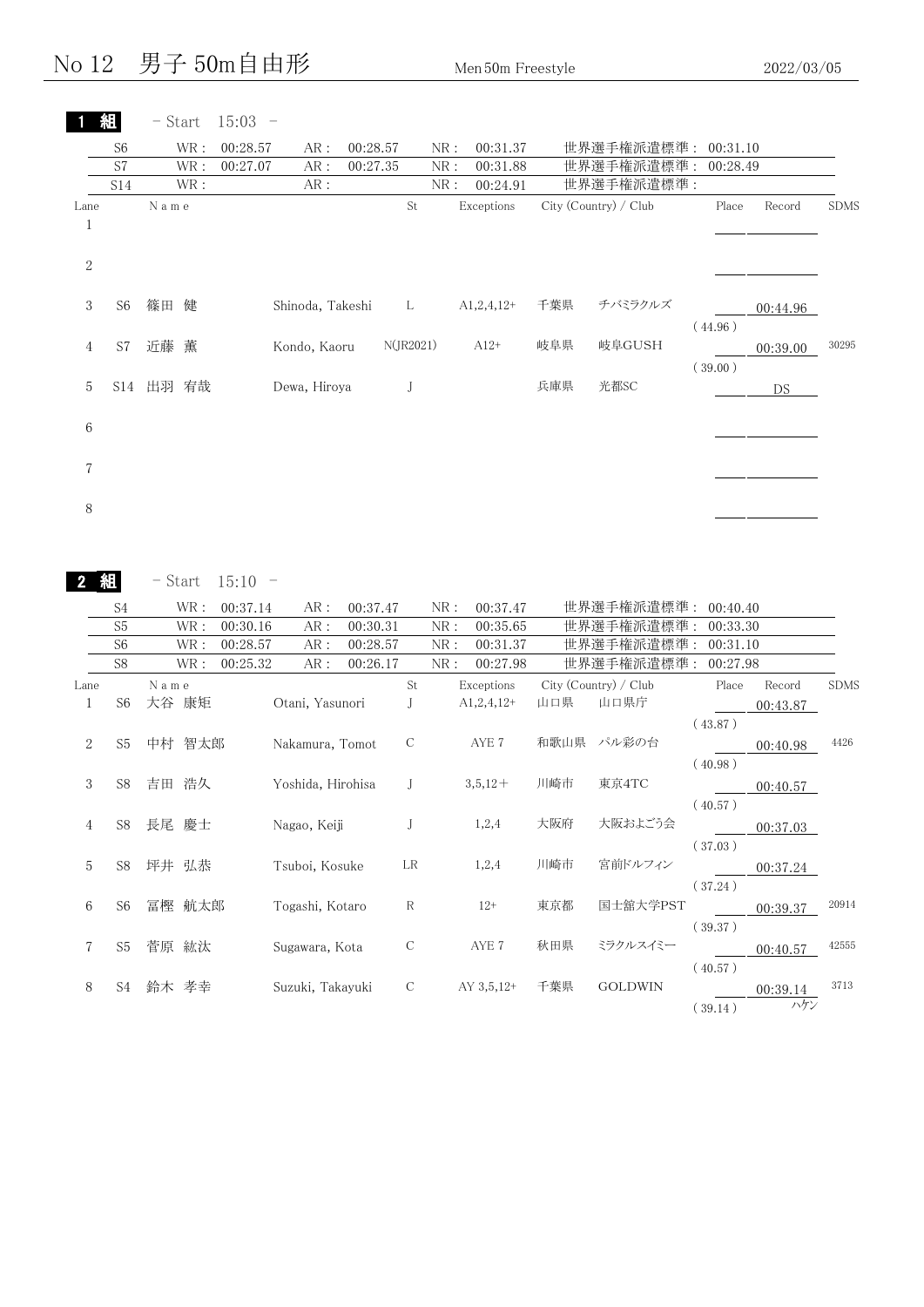3 組 - Start 15:15 -

|      | S <sub>5</sub> | WR :      | 00:30.16 | AR :            | 00:30.31 | NR:          | 00:35.65      |     | 世界選手権派遣標準: 00:33.30   |          |          |             |
|------|----------------|-----------|----------|-----------------|----------|--------------|---------------|-----|-----------------------|----------|----------|-------------|
|      | S7             | WR :      | 00:27.07 | AR :            | 00:27.35 | NR:          | 00:31.88      |     | 世界選手権派遣標準:            | 00:28.49 |          |             |
|      | S9             | WR :      | 00:24.00 | AR :            | 00:25.51 | NR:          | 00:26.00      |     | 世界選手権派遣標準:            | 00:25.96 |          |             |
|      | S10            | WR :      | 00:23.16 | AR :            | 00:24.86 | NR:          | 00:26.20      |     | 世界選手権派遣標準: 00:25.00   |          |          |             |
|      | S14            | WR :      |          | AR :            |          | NR :         | 00:24.91      |     | 世界選手権派遣標準:            |          |          |             |
| Lane |                | Name      |          |                 |          |              | St Exceptions |     | City (Country) / Club | Place    | Record   | <b>SDMS</b> |
|      | S <sub>5</sub> | 日向 楓      |          | Hinata, Kaede   |          | R-2023       | AYE 7,12+     |     | 横浜市 宮前ドルフィン           |          | 00:36.75 | 42261       |
|      |                |           |          |                 |          |              |               |     |                       | (36.75)  |          |             |
| 2    | S9             | 馬場 俊明     |          | Baba, Toshiaki  |          | $\mathbf{J}$ | $A12+$        | 東京都 | JR東日本                 |          | 00:35.49 |             |
|      |                |           |          |                 |          |              |               |     |                       | (35.49)  |          |             |
| 3    |                | S10 菊池 奏仁 |          | Kikuchi, Souji  |          | JR2023       | $12+$         | 埼玉県 | 埼玉栄                   |          | 00:33.81 |             |
|      |                |           |          |                 |          |              |               |     |                       | (33.81)  |          |             |
| 4    | S7             | 安田 帆孝     |          | Yasuda, Hotaka  |          | R-2022       | $A\,3,5,12+$  | 愛知県 | 日本福祉大学                |          | 00:32.02 | 30292       |
|      |                |           |          |                 |          |              |               |     |                       | (32.02)  |          |             |
| 5    |                | S14 森 晴毅  |          | Mori, Haruki    |          |              |               | 静岡県 | 個人                    |          | 00:32.49 |             |
|      |                |           |          |                 |          |              |               |     |                       | (32.49)  |          |             |
| 6    | S9             | 奈良 勇利     |          | Nara, Yuri      |          | N            | $12+$         | 北海道 | 個人(北海道)               |          | 00:34.09 | 51602       |
|      |                |           |          |                 |          |              |               |     |                       | (34.09)  |          |             |
| 7    | S7             | 風間 健太郎    |          | Kazama, Kentaro |          | $R_{\perp}$  | $1,3,4,12+$   | 川崎市 | ファンコミュニケーションズ         |          | 00:36.97 | 19811       |
|      |                |           |          |                 |          |              |               |     |                       | (36.97)  |          |             |
| 8    | S9             | 中根 暖      |          | Nakane, Hinata  | JR2023   |              | 1,2,4         | 愛知県 | 個人(愛知県)               |          |          |             |
|      |                |           |          |                 |          |              |               |     |                       |          | 00:36.65 |             |
|      |                |           |          |                 |          |              |               |     |                       | (36.65)  |          |             |

4 組 - Start 15:21 -

|      | S <sub>9</sub> | WR :     | 00:24.00 | AR:               | 00:25.51 |           | NR: | 00:26.00         |     | 世界選手権派遣標準:            | 00:25.96 |          |             |
|------|----------------|----------|----------|-------------------|----------|-----------|-----|------------------|-----|-----------------------|----------|----------|-------------|
|      | S10            | WR :     | 00:23.16 | AR:               | 00:24.86 |           | NR: | 00:26.20         |     | 世界選手権派遣標準:            | 00:25.00 |          |             |
|      | S14            | WR :     |          | AR:               |          |           | NR: | 00:24.91         |     | 世界選手権派遣標準:            |          |          |             |
| Lane |                | Name     |          |                   |          | St        |     | Exceptions       |     | City (Country) / Club | Place    | Record   | <b>SDMS</b> |
|      | S10            | 佐藤<br>雄祐 |          | Sato, Yusuke      |          |           |     | $\boldsymbol{0}$ | 千葉県 | チバミラクルズ               |          | 00:31.49 |             |
|      |                |          |          |                   |          |           |     |                  |     |                       | (31.49)  |          |             |
| 2    | S14            | 尚輝<br>井本 |          | Imoto, Naoki      |          |           |     |                  | 兵庫県 | 光都SC                  |          | DS       |             |
|      |                |          |          |                   |          |           |     |                  |     |                       |          |          |             |
| 3    | S14            | 河原崎 秀弥   |          | Kawarazaki, Hidey |          |           |     |                  | 静岡市 | 静岡ぱしどる                |          | 00:31.88 |             |
|      |                |          |          |                   |          |           |     |                  |     |                       | (31.88)  |          |             |
| 4    | S14            | 加藤<br>将馬 |          | Kato, Shoma       |          |           |     |                  | 福井県 | 個人                    |          | 00:32.39 |             |
|      |                |          |          |                   |          |           |     |                  |     |                       | (32.39)  |          |             |
| 5    | S10            | 井戸<br>夢翔 |          | Ido, Yumeto       |          | N(JR2021) |     | 3,5              | 岐阜県 | 岐阜GUSH                |          | 00:29.86 | 51627       |
|      |                |          |          |                   |          |           |     |                  |     |                       | (29.86)  |          |             |
| 6    | S9             | 川渕 大耀    |          | Kawabuchi, Taiyo  |          | JR2023    |     | 8                | 横浜市 | 宮前ドルフィン               |          | 00:30.34 |             |
|      |                |          |          |                   |          |           |     |                  |     |                       | (30.34)  |          |             |
|      | S10            | 並河<br>賢  |          | Namikawa, Ken     |          | L         |     | 3,5              | 京都市 | 京都 SC                 |          | 00:32.15 |             |
|      |                |          |          |                   |          |           |     |                  |     |                       | (32.15)  |          |             |
| 8    | S <sub>9</sub> | 秀真<br>大内 |          | Ouchi, Shuma      |          | N(JR2025) |     | 9                | 京都市 | 京都 SC                 |          | 00:31.66 | 51601       |
|      |                |          |          |                   |          |           |     |                  |     |                       | (31.66)  |          |             |
|      |                |          |          |                   |          |           |     |                  |     |                       |          |          |             |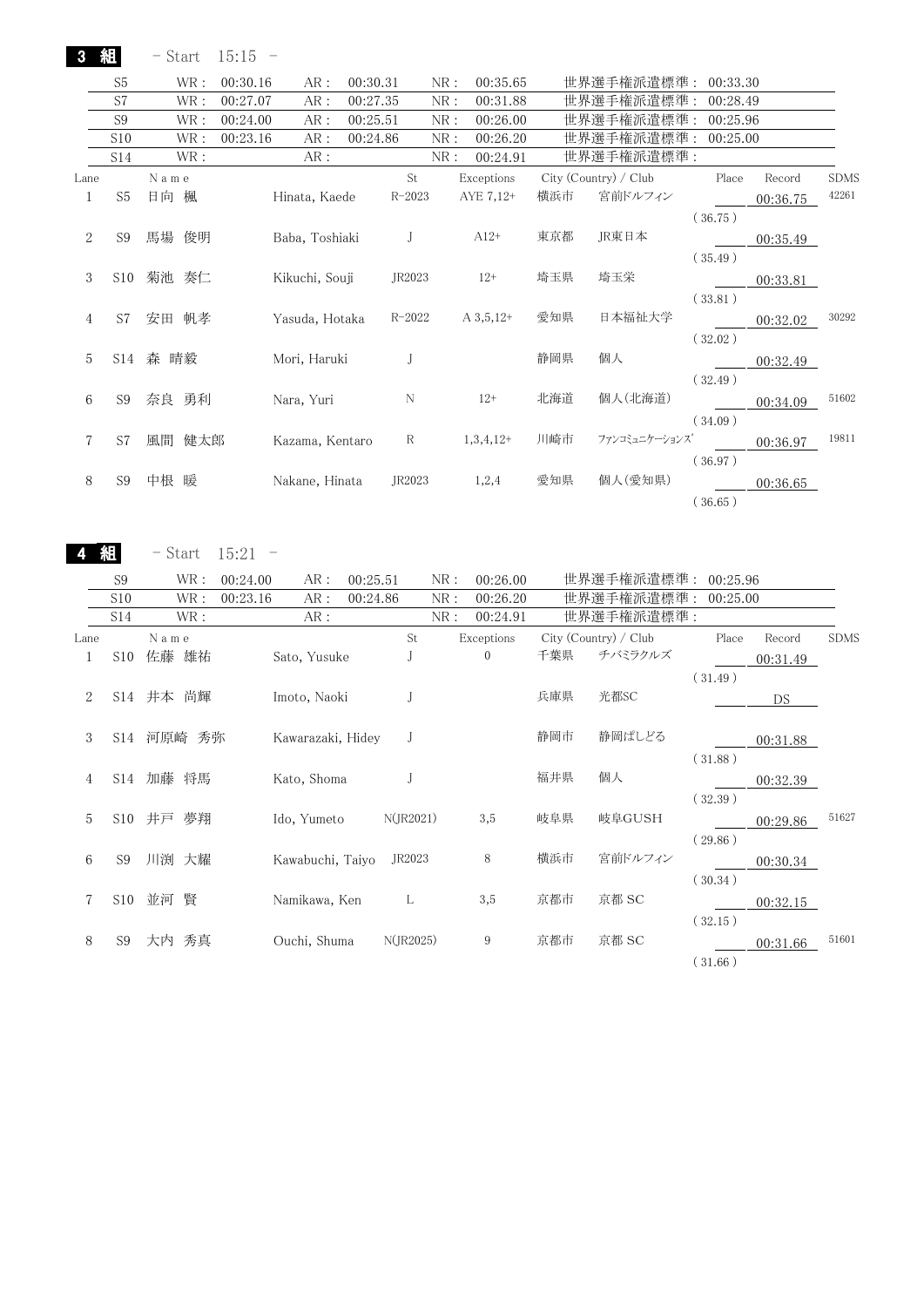5 組 - Start 15:24 -

|      | S <sub>9</sub> | WR:       | 00:24.00<br>AR:  | 00:25.51   | NR: | 00:26.00   |      | 世界選手権派遣標準: 00:25.96   |         |          |             |
|------|----------------|-----------|------------------|------------|-----|------------|------|-----------------------|---------|----------|-------------|
|      | S14            | WR :      | AR:              |            | NR: | 00:24.91   |      | 世界選手権派遣標準 :           |         |          |             |
| Lane |                | Name      |                  | St         |     | Exceptions |      | City (Country) / Club | Place   | Record   | <b>SDMS</b> |
|      | S14            | 植竹 海晴     | Uetake, Kaisei   |            |     |            | 栃木県  | 個人                    |         | 00:29.88 |             |
|      |                |           |                  |            |     |            |      |                       | (29.88) |          |             |
| 2    |                | S14 小川 知樹 | Ogawa, Tomoki    |            |     |            | 東京都  | おともだちS                |         | 00:29.94 |             |
|      |                |           |                  |            |     |            |      |                       | (29.94) |          |             |
| 3    | S14            | 佐藤 友愉     | Sato, Yuyu       |            |     |            | 相模原市 | まんぼう相模                |         | 00:28.48 |             |
|      |                |           |                  |            |     |            |      |                       | (28.48) |          |             |
| 4    | S14            | 吉川 恭平     | Yoshikawa, Kyohe |            |     |            | 札幌市  | 個人                    |         | 00:27.86 |             |
|      |                |           |                  |            |     |            |      |                       | (27.86) |          |             |
| 5    | S14            | 齋藤 正樹     | Saito, Masaki    | N          |     |            | 東京都  | 335C                  |         | 00:26.22 | 51554       |
|      |                |           |                  |            |     |            |      |                       | (26.22) |          |             |
| 6    | S14            | 池田 真隆     | Ikeda, Masataka  |            |     |            | 川崎市  | 宮前ドルフィン               |         | 00:27.94 |             |
|      |                |           |                  |            |     |            |      |                       | (27.94) |          |             |
|      | S9             | 戸篠 星願     | Toshino, Seiga   | $R - 2021$ |     | $3,5,12+$  | 大分県  | ビート延岡                 |         | 00:30.04 | 26539       |
|      |                |           |                  |            |     |            |      |                       | (30.04) |          |             |
| 8    | S14            | 渡辺<br>玲爾  | Watanabe, Reiji  |            |     |            | 岐阜県  | 岐阜GUSH                |         | 00:28.79 |             |
|      |                |           |                  |            |     |            |      |                       | (28.79) |          |             |

6 組 - Start 15:26 -

|              | S <sub>8</sub>  | WR :      | 00:25.32 | AR :             | 00:26.17 |             | NR: | 00:27.98   |      | 世界選手権派遣標準: 00:27.98   |         |          |             |
|--------------|-----------------|-----------|----------|------------------|----------|-------------|-----|------------|------|-----------------------|---------|----------|-------------|
|              | S <sub>10</sub> | WR :      | 00:23.16 | AR :             | 00:24.86 |             | NR: | 00:26.20   |      | 世界選手権派遣標準: 00:25.00   |         |          |             |
|              | S14             | WR :      |          | AR:              |          |             | NR: | 00:24.91   |      | 世界選手権派遣標準 :           |         |          |             |
| Lane         |                 | N a m e   |          |                  |          | St          |     | Exceptions |      | City (Country) / Club | Place   | Record   | <b>SDMS</b> |
| $\mathbf{I}$ | S14             | 石田 真一     |          | Ishida, Shinichi |          | N           |     |            | 兵庫県  | 個人                    |         | 00:28.26 | 10957       |
|              |                 |           |          |                  |          |             |     |            |      |                       | (28.26) |          |             |
| 2            |                 | S14 前田 龍佑 |          | Maeda, Ryusuke   |          | N           |     |            | 静岡市  | 静岡ぱしどる                |         | 00:27.74 | 35215       |
|              |                 |           |          |                  |          |             |     |            |      |                       | (27.74) |          |             |
| 3            | S8              | 窪田 幸太     |          | Kubota, Kota     |          | C           |     | 1,2,4      | 横浜市  | 日本体育大学                |         | 00:28.00 | 26536       |
|              |                 |           |          |                  |          |             |     |            |      |                       | (28.00) |          |             |
| 4            |                 | S14 砂生 陸玖 |          | Saso, Riku       |          |             |     |            |      | 名古屋市 ぴぃ~すSC           |         | DS       |             |
|              |                 |           |          |                  |          |             |     |            |      |                       |         |          |             |
| 5            |                 | S14 臼井 拓未 |          | Usui, Takumi     |          |             |     |            | 横浜市  | 個人                    |         | 00:28.14 |             |
|              |                 |           |          |                  |          |             |     |            |      |                       | (28.14) |          |             |
| 6            |                 | S14 渡邉 力也 |          | Watanabe, Rikiya |          |             |     |            | 鹿児島県 | 鹿児島城西                 |         | DS.      |             |
|              |                 |           |          |                  |          |             |     |            |      |                       |         |          |             |
| 7            |                 | S14 岩上 眞大 |          | Iwakami, Masaki  |          |             |     |            | 埼玉県  | 個人                    |         | 00:28.27 |             |
|              |                 |           |          |                  |          |             |     |            |      |                       | (28.27) |          |             |
| 8            | S10             | 前田 一成     |          | Maeda, Issei     |          | $\mathbb R$ |     | 8          | 宮崎県  | あいおいニッセイ              |         | 00:28.71 | 23621       |
|              |                 |           |          |                  |          |             |     |            |      |                       | (28.71) |          |             |
|              |                 |           |          |                  |          |             |     |            |      |                       |         |          |             |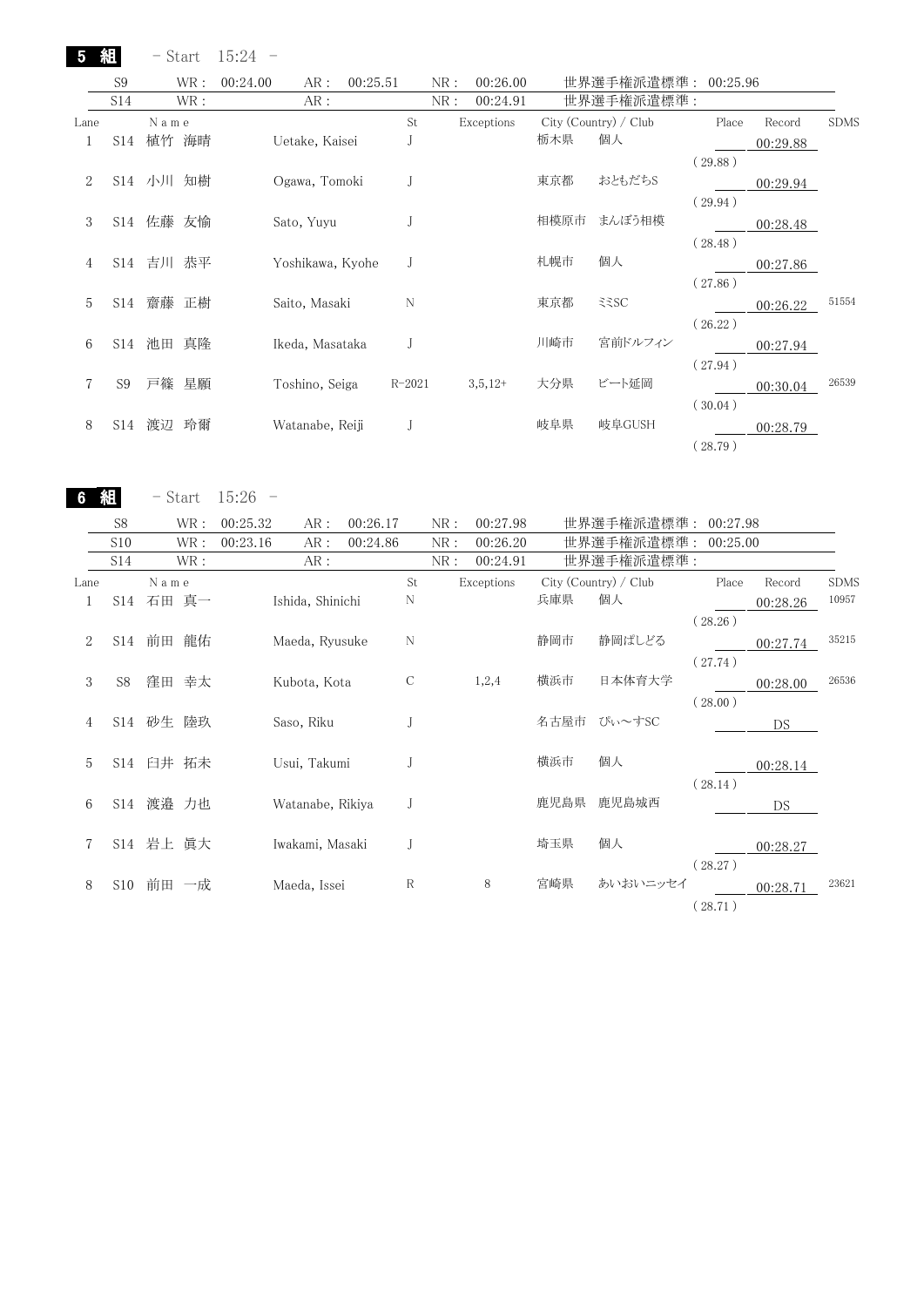|                             | 組   | - Start   | $15:29 -$                    |            |     |              |           |                       |         |          |             |
|-----------------------------|-----|-----------|------------------------------|------------|-----|--------------|-----------|-----------------------|---------|----------|-------------|
|                             | S13 | WR :      | 00:23.20<br>00:23.31<br>AR : |            | NR: | 00:24.96     |           | 世界選手権派遣標準: 00:24.54   |         |          |             |
|                             | S14 | WR :      | AR:                          |            | NR: | 00:24.91     |           | 世界選手権派遣標準 :           |         |          |             |
| Lane                        |     | Name      |                              | St         |     | Exceptions   |           | City (Country) / Club | Place   | Record   | <b>SDMS</b> |
| 1                           | S14 | 山中 優輝     | Yamanaka, Yuki               | R          |     |              | 仙台市       | 個人                    |         | 00:27.87 | 24337       |
|                             |     |           |                              |            |     |              |           |                       | (27.87) |          |             |
| $\mathcal{D}_{\mathcal{L}}$ |     | S14 貞方 大和 | Sadakata, Yamato             |            |     |              | 東京都       | <b>GAGANI</b>         |         | 00:28.41 |             |
|                             |     |           |                              |            |     |              |           |                       | (28.41) |          |             |
| 3                           | S14 | 佐藤 悠人     | Sato, yuto                   |            |     |              | 仙台市       | 個人                    |         | 00:27.16 |             |
|                             |     |           |                              |            |     |              |           |                       | (27.16) |          |             |
| 4                           | S14 | 譽田 成吾     | Konda, Seigo                 | J          |     |              | 和歌山県 パル太田 |                       |         | 00:27.93 |             |
|                             |     |           |                              |            |     |              |           |                       | (27.93) |          |             |
| 5                           |     | S13 財津 瑞希 | Zaitsu, Mizuki               | R2023      |     | $\mathbf{0}$ | 大分県       | 大分パラ水連                |         | 00:27.87 | 51598       |
|                             |     |           |                              |            |     |              |           |                       | (27.87) |          |             |
| 6                           | S13 | 清水 滉太     | Shimizu, Kota                | $R - 2021$ |     | $\mathbf{0}$ | 東京都       | 国士舘大学PST              |         | 00:27.73 | 33189       |
|                             |     |           |                              |            |     |              |           |                       | (27.73) |          |             |
| 7                           |     | S14 山本 貴士 | Yamamoto, Takas              | J          |     |              | 兵庫県       | 光都SC                  |         | DS       |             |
|                             |     |           |                              |            |     |              |           |                       |         |          |             |
| 8                           | S14 | 吉野<br>裕斗  | Yoshino, Yuto                | N          |     |              | 名古屋市      | ぴぃ~すSC                |         | 00:28.29 | 35214       |
|                             |     |           |                              |            |     |              |           |                       | (28.29) |          |             |

8 組

 $-$  Start  $15:31 -$ 

|      | S <sub>9</sub> | WR :     | 00:24.00 | AR:              | 00:25.51 |               | NR: | 00:26.00        |      | 世界選手権派遣標準:            | 00:25.96 |                 |             |
|------|----------------|----------|----------|------------------|----------|---------------|-----|-----------------|------|-----------------------|----------|-----------------|-------------|
|      | S10            | WR :     | 00:23.16 | AR:              | 00:24.86 |               | NR: | 00:26.20        |      | 世界選手権派遣標準:            | 00:25.00 |                 |             |
|      | S11            | WR :     | 00:25.27 | AR:              | 00:25.27 |               | NR: | 00:26.37        |      | 世界選手権派遣標準:            | 00:27.96 |                 |             |
|      | S14            | WR :     |          | AR :             |          |               | NR: | 00:24.91        |      | 世界選手権派遣標準:            |          |                 |             |
| Lane |                | Name     |          |                  |          | St            |     | Exceptions      |      | City (Country) / Club | Place    | Record          | <b>SDMS</b> |
| 1    | S14            | 白石 寛太    |          | Shiraishi, Kanta |          |               |     |                 | 横浜市  | YCPT                  |          | 00:27.31        |             |
|      |                |          |          |                  |          |               |     |                 |      |                       | (27.31)  |                 |             |
| 2    | S11            | 木村 敬一    |          | Kimura, Keiichi  |          | C             |     | TB <sub>0</sub> | 東京都  | 東京ガス(株)               |          | 00:27.35        | 6597        |
|      |                |          |          |                  |          |               |     |                 |      |                       | (27.35)  | ハケン             |             |
| 3    | S14            | 鴨 弘之     |          | Kamo, Hiroyuki   |          | C             |     |                 | 名古屋市 | APS                   |          | 00:26.09        | 17824       |
|      |                |          |          |                  |          |               |     |                 |      |                       | (26.09)  |                 |             |
| 4    | S10            | 南井 瑛翔    |          | Minai, Akito     |          | C             |     | $\,8\,$         | 大阪府  | 近畿大学                  |          | 00:26.34        | 44564       |
|      |                |          |          |                  |          |               |     |                 |      |                       | (26.34)  |                 |             |
| 5    | S9             | 拓朗<br>山田 |          | Yamada, Takuro   |          | C             |     | 1,3,5           | 東京都  | NTTドコモ                |          | 00:27.09        | 5890        |
|      |                |          |          |                  |          |               |     |                 |      |                       | (27.09)  |                 |             |
| 6    | S14            | 森山 大樹    |          | Moriyama, Daiki  |          | $\mathbf N$   |     |                 | 佐賀県  | 伊万里SC                 |          |                 | 39322       |
|      |                |          |          |                  |          |               |     |                 |      |                       | (26.39)  | 00:26.39        |             |
|      |                | 富田 宇宙    |          |                  |          | $\mathcal{C}$ |     | TB              | 東京都  | 日体大大学院                |          |                 | 26537       |
|      | S11            |          |          | Tomita, Uchu     |          |               |     |                 |      |                       |          | 00:27.41<br>ハケン |             |
|      |                |          |          |                  |          |               |     |                 |      |                       | (27.41)  |                 |             |
| 8    | S <sub>9</sub> | 岡島<br>貫太 |          | Okajima, Kanta   |          | $R - 2022$    |     | 3,5             | 愛知県  | 日本福祉大付                |          | 00:27.63        | 42552       |
|      |                |          |          |                  |          |               |     |                 |      |                       | (27.63)  |                 |             |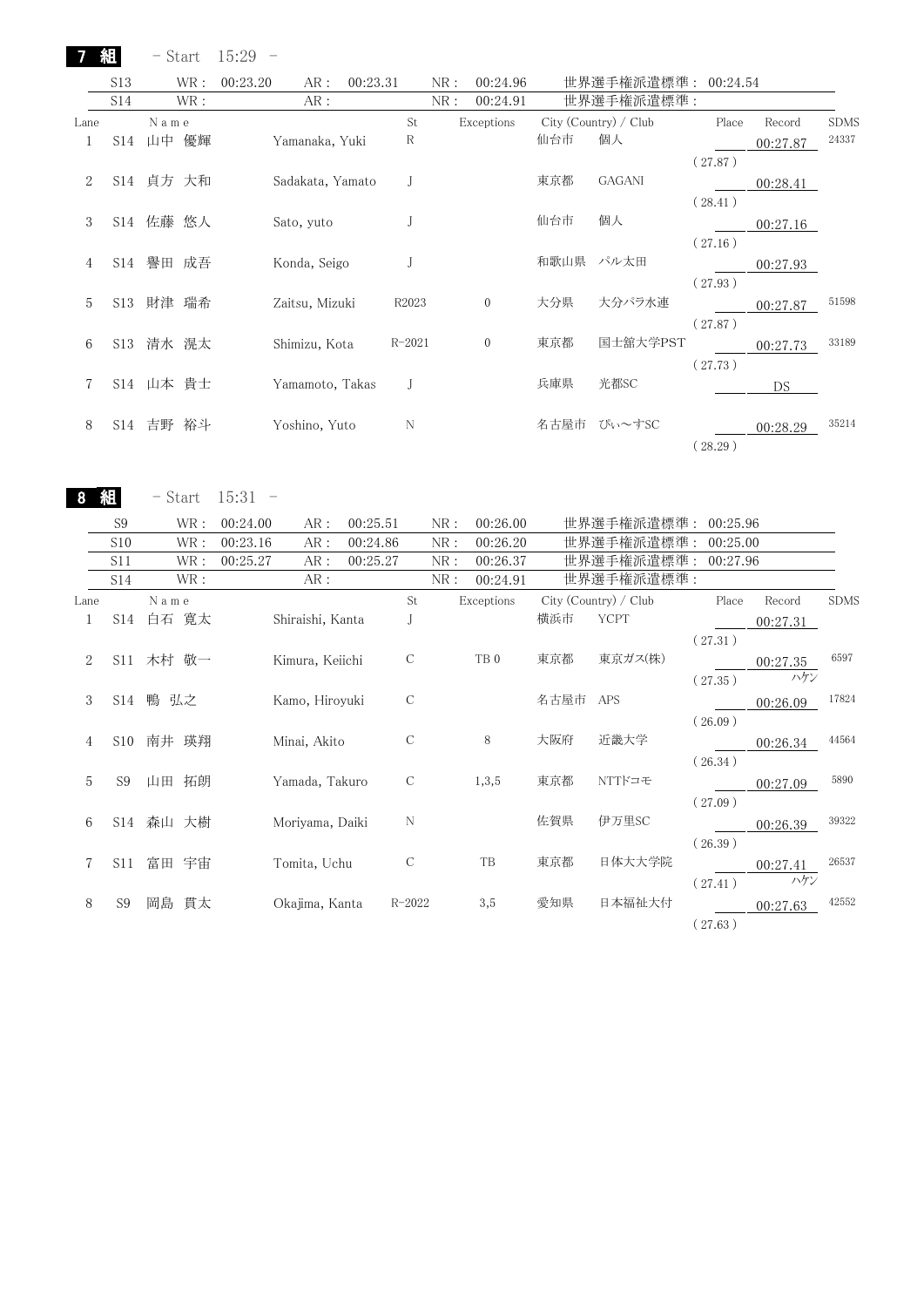9 組 - Start 15:33 -

|             | S14 | WR :        | AR :             | NR:           | 00:24.91   |     | 世界選手権派遣標準:            |         |          |             |
|-------------|-----|-------------|------------------|---------------|------------|-----|-----------------------|---------|----------|-------------|
|             | S21 | WR :        | AR:              | NR :          |            |     | 世界選手権派遣標準:            |         |          |             |
| Lane        |     | Name        |                  | St            | Exceptions |     | City (Country) / Club | Place   | Record   | <b>SDMS</b> |
|             |     | S14 出口 瑛瑚   | Deguchi, Eigo    | C             |            |     | 大阪府 ミズノSS             |         | 00:25.94 | 21564       |
|             |     |             |                  |               |            |     |                       | (25.94) |          |             |
| $2^{\circ}$ |     | S14 新久保 航   | Shinkubo, Wataru |               |            | 奈良県 | 個人                    |         | 00:26.00 |             |
|             |     |             |                  |               |            |     |                       | (26.00) |          |             |
|             |     | 3 S14 関 ケビン | Seki, Kevin      | N             |            | 大阪府 | 茨木ST                  |         | 00:25.89 | 51208       |
|             |     |             |                  |               |            |     |                       | (25.89) |          |             |
| 4           |     | S21 長野 凌生   | Nagano, Ryo      | $\mathcal{C}$ |            | 東京都 | 野村不動産パートナ             |         | 00:25.45 | 20927       |
|             |     |             |                  |               |            |     |                       | (25.45) |          |             |
| 5           |     | S14 蓮野 巧人   | Hasuno, Takuto   | R-2020        |            | 新潟市 | 新潟水泳協会                |         | 00:25.38 | 35042       |
|             |     |             |                  |               |            |     |                       | (25.38) |          |             |
|             |     | 6 S14 中島 啓智 | Nakajima, Keichi | $\mathcal{C}$ |            | 千葉県 | あいおいニッセイ              |         | 00:26.35 | 23756       |
|             |     |             |                  |               |            |     |                       | (26.35) |          |             |
|             |     | S14 野村 洋介   | Nomura, Yosuke   |               |            | 東京都 | GAGANI                |         | 00:25.48 |             |
|             |     |             |                  |               |            |     |                       | (25.48) |          |             |
| 8           |     | S14 春井 恒行   | Harui, Tsuneyuki |               |            | 兵庫県 | 個人                    |         | DQ       |             |
|             |     |             |                  |               |            |     |                       | (26.59) |          |             |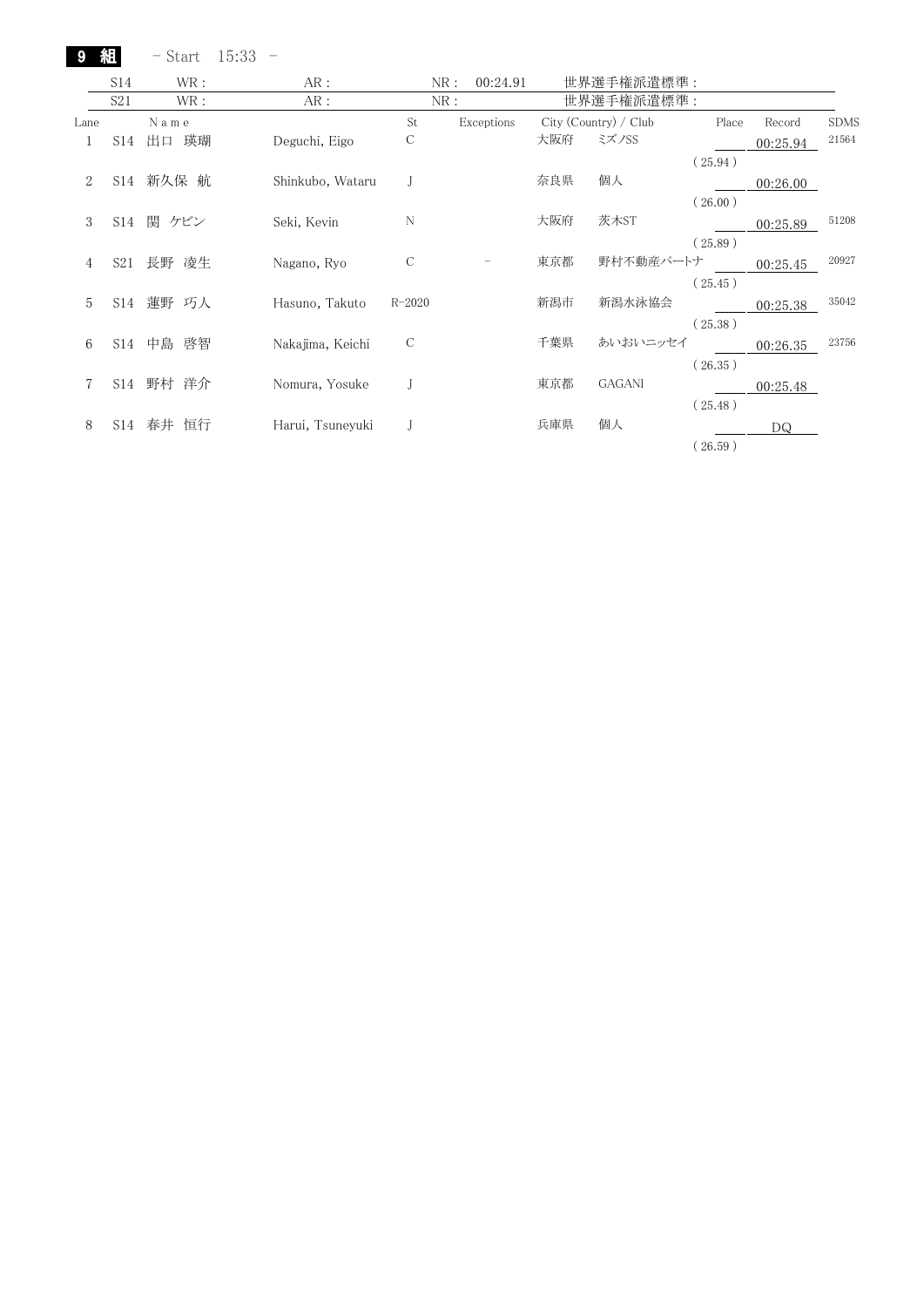|                |                | - Start   | $10:30 -$ |                  |          |               |     |            |     |                       |             |          |             |
|----------------|----------------|-----------|-----------|------------------|----------|---------------|-----|------------|-----|-----------------------|-------------|----------|-------------|
|                | S <sub>4</sub> | WR :      | 01:25.42  | AR :             | 01:31.61 |               | NR: | 01:45.60   |     | 世界選手権派遣標準: 01:50.65   |             |          |             |
|                | S <sub>6</sub> | WR :      | 01:11.07  | AR:              | 01:11.07 |               | NR: | 01:21.81   |     | 世界選手権派遣標準: 01:17.36   |             |          |             |
|                | S <sub>9</sub> | WR :      | 00:59.78  | AR:              | 01:04.27 |               | NR: | 01:07.44   |     | 世界選手権派遣標準: 01:03.87   |             |          |             |
|                | <b>S11</b>     | WR :      | 01:05.14  | AR :             | 01:05.87 |               | NR: | 01:11.40   |     | 世界選手権派遣標準:            | 01:11.13    |          |             |
| Lane           |                | Name      |           |                  |          | St            |     | Exceptions |     | City (Country) / Club | Place       | Record   | <b>SDMS</b> |
| $\mathbf{1}$   | S4             | 加藤 作子     |           | Kato, Sakuko     |          | $\mathcal{C}$ |     | AYE 3,5,12 | 兵庫県 | A·S·A大阪               |             | 02:13.62 | 3689        |
|                |                |           |           |                  |          |               |     |            |     | (1:03.92)             | $2:13.62$ ) |          |             |
| $\overline{2}$ | S6             | 沢田 梨紗     |           | Sawada, Risa     |          | J             |     | 12         | 京都市 | 京都 SC                 |             | 02:36.36 |             |
|                |                |           |           |                  |          |               |     |            |     | (1:12.88)             | $2:36.36$ ) |          |             |
| 3              |                | S11 宮川 珠和 |           | Miyagawa, Miyori |          | $\mathcal{C}$ |     | T          | 大阪府 | 大阪シーホース               |             | 01:38.83 | 51596       |
|                |                |           |           |                  |          |               |     |            |     | (43.92)               | $1:38.83$ ) |          |             |
| 4              | S11            | 遠藤 珠美     |           | Endo, Tamami     |          | C             |     | T          | 東京都 | Nagatsuta.SC          |             | 01:36.72 | 17797       |
|                |                |           |           |                  |          |               |     |            |     | (43.18)               | $1:36.72$ ) |          |             |
| 5              | S9             | 相田 佳奈子    |           |                  |          | L             |     | $12+$      | 山形県 | 山形チェリーSC              |             | 01:29.42 |             |
|                |                |           |           |                  |          |               |     |            |     | (42.98)               | 1:29.42)    |          |             |
| 6              |                |           |           |                  |          |               |     |            |     |                       |             |          |             |
|                |                |           |           |                  |          |               |     |            |     |                       |             |          |             |
| 7              |                |           |           |                  |          |               |     |            |     |                       |             |          |             |
|                |                |           |           |                  |          |               |     |            |     |                       |             |          |             |
| 8              |                |           |           |                  |          |               |     |            |     |                       |             |          |             |
|                |                |           |           |                  |          |               |     |            |     |                       |             |          |             |

| 組 | - Start | 10:37 |  |
|---|---------|-------|--|
|---|---------|-------|--|

|                             | S <sub>9</sub>  |           | WR :       | 00:59.78 | AR :             | 01:04.27 |                | NR : | 01:07.44   |     | 世界選手権派遣標準: 01:03.87   |             |          |             |
|-----------------------------|-----------------|-----------|------------|----------|------------------|----------|----------------|------|------------|-----|-----------------------|-------------|----------|-------------|
|                             | S11             |           | WR :       | 01:05.14 | AR:              | 01:05.87 |                | NR:  | 01:11.40   |     | 世界選手権派遣標準: 01:11.13   |             |          |             |
|                             | S14             |           | WR :       | 00:56.58 | AR :             | 01:00.98 |                | NR:  | 01:02.92   |     | 世界選手権派遣標準:            |             |          |             |
|                             | S <sub>21</sub> |           | WR :       |          | AR:              |          |                | NR:  |            |     | 世界選手権派遣標準:            |             |          |             |
| Lane                        |                 | Name      |            |          |                  |          | St             |      | Exceptions |     | City (Country) / Club | Place       | Record   | <b>SDMS</b> |
| $\mathbf{1}$                |                 | S14 山根 准子 |            |          | Yamane, Junko    |          | R              |      |            | 大阪市 | $A \cdot S \cdot A$   |             | 01:24.82 |             |
| $\mathcal{D}_{\mathcal{L}}$ |                 |           | S14 小嶋 美菜代 |          |                  |          |                |      |            | 滋賀県 | (39.09)<br>滋賀友泳会      | $1:24.82$ ) |          |             |
|                             |                 |           |            |          | Kojima, Minayo   |          |                |      |            |     |                       |             | 01:16.59 |             |
| 3                           | S9              | 石原 万鈴     |            |          | Ishihara, Marin  |          | R-2020         |      | 1,3,5      | 愛知県 | (35.06)<br>中京大        | $1:16.59$ ) | 01:16.63 | 30296       |
|                             |                 |           |            |          |                  |          |                |      |            |     | (35.74)               | $1:16.63$ ) |          |             |
| $\overline{4}$              |                 |           | S14 都築 奈津子 |          | Tsuzuki, Natsuko |          | $\overline{J}$ |      |            | 大阪市 | ドリーミーS                |             | 01:18.88 |             |
|                             |                 |           |            |          |                  |          |                |      |            |     | (36.41)               | $1:18.88$ ) |          |             |
| 5                           | S9              | 前田 恵麻     |            |          | Maeda, Ema       |          | R-2025         |      | 1,3,5      | 福井県 | 福工大福井中                |             | 01:15.43 | 42260       |
|                             |                 |           |            |          |                  |          |                |      |            |     | (36.31)               | 1:15.43)    |          |             |
| 6                           |                 | S21 村田 奈々 |            |          | Murata, Nana     |          | $\mathbf{I}$   |      | $12+$      | 岩手県 | イーハトーブSC              |             | 01:15.98 |             |
|                             |                 |           |            |          |                  |          |                |      |            |     | (36.66)               | $1:15.98$ ) |          |             |
| 7                           |                 |           | S11 小野 智華子 |          | Ono, Chikako     |          | $\mathcal{C}$  |      | TB         | 東京都 | あいおいニッセイ              |             | 01:19.69 | 6640        |
|                             |                 |           |            |          |                  |          |                |      |            |     | (38.50)               | $1:19.69$ ) |          |             |
| 8                           |                 |           | S21 落合 有佳利 |          | Ochiai, Yukari   |          |                |      | ☆          | 栃木県 | 栃木とびうお                |             | 01:24.16 |             |
|                             |                 |           |            |          |                  |          |                |      |            |     | (40.64)               | $1:24.16$ ) |          |             |
|                             |                 |           |            |          |                  |          |                |      |            |     |                       |             |          |             |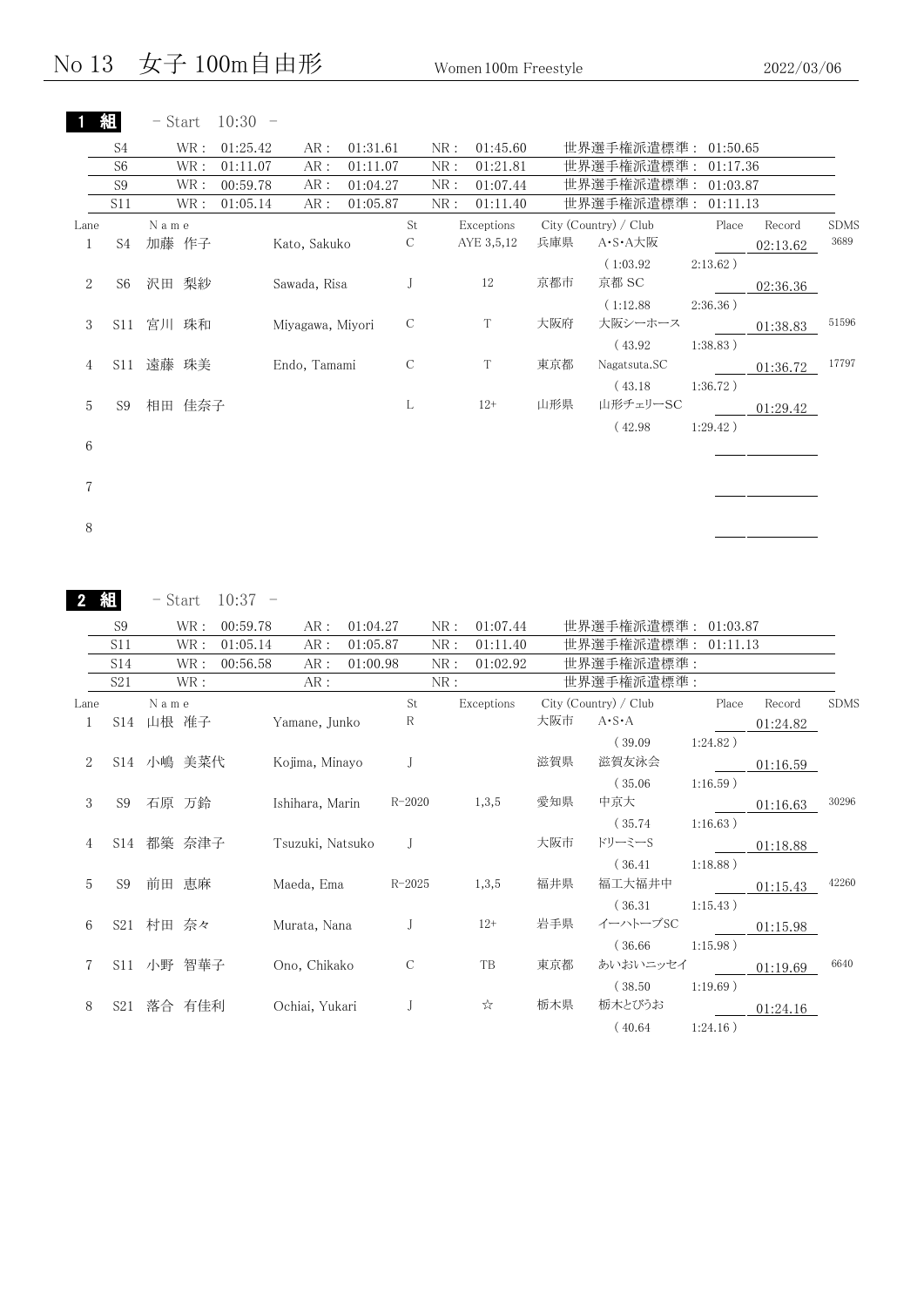3 組 - Start  $10:41$  -

|      | S <sub>9</sub>  | WR :       | 00:59.78 | AR :             | 01:04.27 |               | NR:  | 01:07.44   |     | 世界選手権派遣標準: 01:03.87   |             |          |             |
|------|-----------------|------------|----------|------------------|----------|---------------|------|------------|-----|-----------------------|-------------|----------|-------------|
|      | S11             | WR :       | 01:05.14 | AR:              | 01:05.87 |               | NR:  | 01:11.40   |     | 世界選手権派遣標準: 01:11.13   |             |          |             |
|      | S <sub>13</sub> | WR :       | 00:57.34 | AR:              | 00:58.66 |               | NR:  | 00:59.95   |     | 世界選手権派遣標準: 01:02.83   |             |          |             |
|      | S14             | WR :       | 00:56.58 | AR :             | 01:00.98 |               | NR : | 01:02.92   |     | 世界選手権派遣標準:            |             |          |             |
| Lane |                 | Name       |          |                  |          | St            |      | Exceptions |     | City (Country) / Club | Place       | Record   | <b>SDMS</b> |
|      |                 | S14 小林 和華子 |          | Kobayashi, Wakak |          | T             |      |            | 埼玉県 | 個人                    |             | 01:13.84 |             |
|      |                 |            |          |                  |          |               |      |            |     | (35.17)               | $1:13.84$ ) |          |             |
| 2    |                 | S11 石浦 智美  |          | Ishiura, Tomomi  |          | $\mathcal{C}$ |      | TB         | 東京都 | 伊藤忠丸紅鉄鋼               |             | 01:15.47 | 6586        |
|      |                 |            |          |                  |          |               |      |            |     | (33.48)               | $1:15.47$ ) |          |             |
| 3    | S13             | 笠本 明里      |          | Kasamoto, Akari  |          | $R - 2019$    |      | T          | 神戸市 | 神戸楽泳会                 |             | 01:13.79 | 6975        |
|      |                 |            |          |                  |          |               |      |            |     | (34.92)               | $1:13.79$ ) |          |             |
| 4    | S9              | 宇津木 美都     |          | Utsugi, Mikuni   |          | C             |      | 1,3,5      | 京都市 | 大阪体育大学                |             | 01:14.48 | 30293       |
|      |                 |            |          |                  |          |               |      |            |     | (36.07)               | 1:14.48)    |          |             |
| 5    |                 | S14 荒井 由真  |          | Arai, Yuma       |          |               |      |            | 香川県 | 香川育成会                 |             | 01:12.83 |             |
|      |                 |            |          |                  |          |               |      |            |     | (32.89)               | 1:12.83)    |          |             |
| 6    |                 | S14 箕浦 のどか |          | Minoura, Nodoka  |          | N             |      |            | 大阪市 | 大阪泳ごう会                |             | 01:09.98 | 52261       |
|      |                 |            |          |                  |          |               |      |            |     | (33.03)               | $1:09.98$ ) |          |             |
|      |                 | S14 佐藤 真美  |          | Sato, Mami       |          |               |      |            | 広島市 | パラ広島                  |             |          |             |
|      |                 |            |          |                  |          |               |      |            |     | (35.73)               | $1:15.16$ ) | 01:15.16 |             |
|      |                 |            |          |                  |          |               |      |            |     |                       |             |          |             |
| 8    |                 | S14 加藤 サラ  |          | Kato, Sara       |          |               |      |            | 浜松市 | 個人                    |             | 01:13.80 |             |
|      |                 |            |          |                  |          |               |      |            |     | (35.75)               | $1:13.80$ ) |          |             |

4 組 - Start 10:45 -

|      | S <sub>9</sub>  | WR :        | 00:59.78 | AR:              | 01:04.27 |       | NR: | 01:07.44     |     | 世界選手権派遣標準:            | 01:03.87    |          |             |
|------|-----------------|-------------|----------|------------------|----------|-------|-----|--------------|-----|-----------------------|-------------|----------|-------------|
|      | S10             | WR :        | 00:58.14 | AR:              | 01:01.64 |       | NR: | 01:03.91     |     | 世界選手権派遣標準:            | 01:02.31    |          |             |
|      | S <sub>13</sub> | WR :        | 00:57.34 | AR:              | 00:58.66 |       | NR: | 00:59.95     |     | 世界選手権派遣標準:            | 01:02.83    |          |             |
|      | S14             | WR :        | 00:56.58 | AR:              | 01:00.98 |       | NR: | 01:02.92     |     | 世界選手権派遣標準:            |             |          |             |
| Lane |                 | N a m e     |          |                  |          | St    |     | Exceptions   |     | City (Country) / Club | Place       | Record   | <b>SDMS</b> |
|      | S <sub>9</sub>  | 福田 果音       |          | Fukuda, Kanon    |          | R2024 |     | 1,3,5        |     | 北九州市 アクアダッシュ          |             | 01:12.17 | 44018       |
|      |                 |             |          |                  |          |       |     |              |     | (33.22)               | 1:12.17)    |          |             |
| 2    | S14             | 木村 倖彩       |          | Kimura, Saaya    |          |       |     |              | 愛媛県 | MG瀬戸内                 |             | 01:07.29 |             |
|      |                 |             |          |                  |          |       |     |              |     | (32.75)               | $1:07.29$ ) |          |             |
| 3    | S14             | 甲斐 野々華      |          | Kai,Nonoka       |          |       |     |              | 宮崎県 | はじめ整骨院                |             | 01:09.61 |             |
|      |                 |             |          |                  |          |       |     |              |     | (32.72)               | 1:09.61)    |          |             |
| 4    |                 | S14 安藤<br>渉 |          | Ando, Ayumi      |          |       |     |              | 千葉県 | 個人                    |             | 01:07.94 |             |
|      |                 |             |          |                  |          |       |     |              |     | (32.74)               | 1:07.94)    |          |             |
| 5    | S10             | 川辺 多恵       |          | Kawabe, Tae      |          | N     |     | $12+$        | 川崎市 | 東和エンジ                 |             | 01:11.25 | 36119       |
|      |                 |             |          |                  |          |       |     |              |     | (33.51)               | 1:11.25)    |          |             |
| 6    | S14             | 服部 綾香       |          | Hattori, Ayaka   |          | N     |     |              | 岐阜県 | すくすく岐阜                |             |          | 52262       |
|      |                 |             |          |                  |          |       |     |              |     | (33.54)               | 1:10.35)    | 01:10.35 |             |
|      |                 |             |          | Ogura, Chika     |          | R2025 |     | $\mathbf{0}$ | 千葉県 | 東京4TC                 |             |          | 49731       |
|      |                 | S13 小倉 千佳   |          |                  |          |       |     |              |     |                       |             | 01:11.37 |             |
|      |                 |             |          |                  |          |       |     |              |     | (33.38)               | 1:11.37)    |          |             |
| 8    | S14             | 沼田<br>千奈津   |          | Numata, Chinatsu |          | N     |     |              | 熊本市 | 個人                    |             | DS       | 51555       |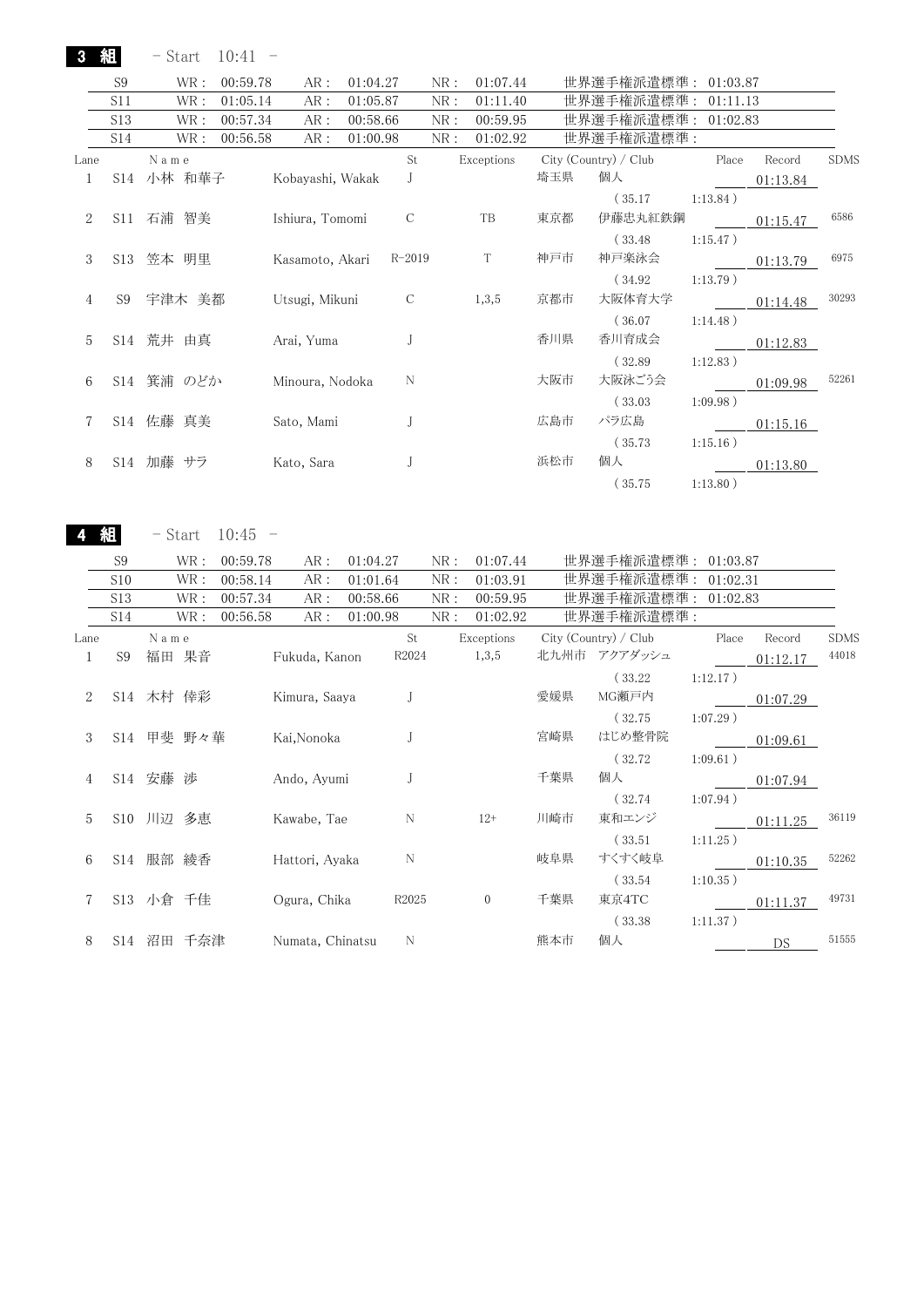| $-$ Start 10:48 – | 5 組 |  |  |  |
|-------------------|-----|--|--|--|
|-------------------|-----|--|--|--|

|      | <b>JDSA</b> |           | WR :   | 00:57.17 | AR:               |          |               | NR: | 01:02.60   |     | 世界選手権派遣標準:            |             |          |             |
|------|-------------|-----------|--------|----------|-------------------|----------|---------------|-----|------------|-----|-----------------------|-------------|----------|-------------|
|      | S13         |           | WR :   | 00:57.34 | AR :              | 00:58.66 |               | NR: | 00:59.95   |     | 世界選手権派遣標準:            | 01:02.83    |          |             |
|      | S14         |           | WR :   | 00:56.58 | AR :              | 01:00.98 |               | NR: | 01:02.92   |     | 世界選手権派遣標準:            |             |          |             |
| Lane |             | Name      |        |          |                   |          | St            |     | Exceptions |     | City (Country) / Club | Place       | Record   | <b>SDMS</b> |
|      | S14         | 本郷 裕子     |        |          | Hongo, Yuko       |          |               |     |            | 滋賀県 | 滋賀友泳会                 |             | 01:07.37 |             |
|      |             |           |        |          |                   |          |               |     |            |     | (32.34)               | $1:07.37$ ) |          |             |
| 2    | S14         |           | 北野 安美紗 |          | Kitano, Amisa     |          | C             |     |            | 奈良県 | ル・登美ヶ丘                |             | 01:06.67 | 33185       |
|      |             |           |        |          |                   |          |               |     |            |     | (31.73)               | $1:06.67$ ) |          |             |
| 3    |             | S14 井上 舞美 |        |          | Inoue, Mami       |          | C             |     |            | 滋賀県 | イトマン大津                |             | DS       | 33203       |
|      |             |           |        |          |                   |          |               |     |            |     |                       |             |          |             |
| 4    |             | S13 辻内 彩野 |        |          | Tsujiuchi, Ayano  |          | $R - 2024$    |     | T          | 東京都 | 三菱商事                  |             | 01:01.76 | 36463       |
|      |             |           |        |          |                   |          |               |     |            |     | (29.84)               | $1:01.76$ ) | ハケン      |             |
| 5    | S14         | 福井 香澄     |        |          | Fukui, Kasumi     |          | С             |     |            | 滋賀県 | 滋賀友泳会                 |             | DS.      | 34348       |
|      |             |           |        |          |                   |          |               |     |            |     |                       |             |          |             |
| 6    |             | S14 白石    | 美祈     |          | Shiraishi, Minori |          |               |     |            | 山口県 | KSG柳井                 |             | 01:08.40 |             |
|      |             |           |        |          |                   |          |               |     |            |     | (30.91)               | 1:08.40)    |          |             |
|      | S14         | 渡邉        | 麗美     |          | Watanabe, Remi    |          | $\mathcal{C}$ |     |            | 川崎市 | NECGSC溝の口             |             | 01:08.85 | 17825       |
|      |             |           |        |          |                   |          |               |     |            |     | (33.13)               | $1:08.85$ ) |          |             |
| 8    |             | JDSA 吉瀬   | 千咲     |          | Kise, Chisaki     |          |               |     |            | 埼玉県 | JDSA                  |             | 01:06.19 |             |
|      |             |           |        |          |                   |          |               |     |            |     | 30.48                 | $1:06.19$ ) |          |             |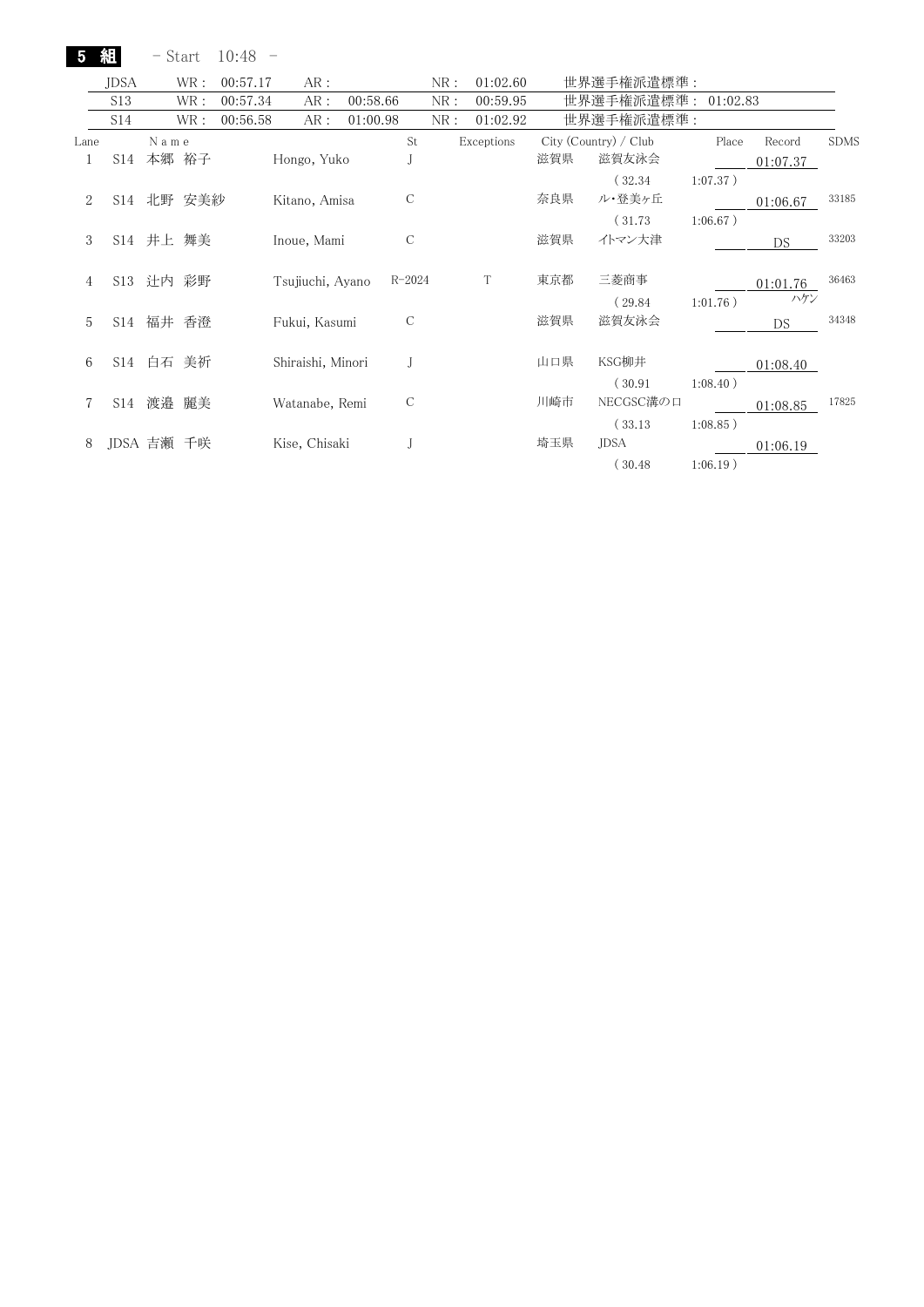# No 14 男子 100m自由形 Men 100m Freestyle 2022/03/06

|                      | 組<br>S <sub>6</sub> | - Start<br>WR : | $10:52 -$<br>01:03.71 | AR:<br>01:05.55  |        | NR:<br>01:12.24 |     | 世界選手権派遣標準:            | 01:07.60    |          |             |
|----------------------|---------------------|-----------------|-----------------------|------------------|--------|-----------------|-----|-----------------------|-------------|----------|-------------|
| Lane<br>$\mathbf{1}$ |                     | N a m e         |                       |                  | St     | Exceptions      |     | City (Country) / Club | Place       | Record   | <b>SDMS</b> |
| $\sqrt{2}$           |                     |                 |                       |                  |        |                 |     |                       |             |          |             |
| 3                    | S <sub>6</sub>      | 篠田<br>健         |                       | Shinoda, Takeshi | L      | $A1, 2, 4, 12+$ | 千葉県 | チバミラクルズ<br>(53.46)    | 1:52.50)    | 01:52.50 |             |
| $\overline{4}$       | S <sub>6</sub>      | 吉川 和希           |                       |                  | JR2022 | $A12+$          | 福井県 | ブレイヴ福井                |             | 01:44.17 |             |
| $5\,$                | S <sub>6</sub>      | 山田<br>龍芽        |                       | Yamada, Ryuga    | LR2022 | A12             | 横浜市 | (48.16)<br>宮前ドルフィン    | $1:44.17$ ) | 01:45.43 |             |
| $\,6\,$              |                     |                 |                       |                  |        |                 |     | (51.25)               | 1:45.43)    |          |             |
| $\sqrt{ }$           |                     |                 |                       |                  |        |                 |     |                       |             |          |             |
| $8\,$                |                     |                 |                       |                  |        |                 |     |                       |             |          |             |
|                      |                     |                 |                       |                  |        |                 |     |                       |             |          |             |
| $\mathbf{2}$         | 組                   |                 | $-$ Start $10:59 -$   |                  |        |                 |     |                       |             |          |             |

|      | S4              | WR :      | 01:19.77 | AR:               | 01:21.53 |               | 01:21.53<br>NR: |     | 世界選手権派遣標準:            | 01:28.46    |          |             |
|------|-----------------|-----------|----------|-------------------|----------|---------------|-----------------|-----|-----------------------|-------------|----------|-------------|
|      | S <sub>5</sub>  | WR:       | 01:06.24 | AR:               | 01:10.45 |               | 01:22.31<br>NR: |     | 世界選手権派遣標準 :           | 01:15.12    |          |             |
|      | S7              | WR :      | 01:00.34 | AR:               | 01:00.57 |               | 01:09.06<br>NR: |     | 世界選手権派遣標準:            | 01:04.36    |          |             |
|      | S <sub>8</sub>  | WR :      | 00:55.84 | AR:               | 00:56.58 |               | 01:01.09<br>NR: |     | 世界選手権派遣標準 :           | 01:00.03    |          |             |
|      | S <sub>9</sub>  | WR :      | 00:53.03 | AR:               | 00:56.00 |               | 00:57.29<br>NR: |     | 世界選手権派遣標準:            | 00:56.82    |          |             |
|      | S <sub>10</sub> | WR :      | 00:50.64 | AR :              | 00:56.56 |               | 00:57.03<br>NR: |     | 世界選手権派遣標準:            | 00:54.72    |          |             |
| Lane |                 | Name      |          |                   |          | St            | Exceptions      |     | City (Country) / Club | Place       | Record   | <b>SDMS</b> |
| 1    | S8              | 坪井 弘恭     |          | Tsuboi, Kosuke LR |          |               | 1,2,4           | 川崎市 | 宮前ドルフィン               |             | 01:27.20 |             |
|      |                 |           |          |                   |          |               |                 |     | (37.80)               | $1:27.20$ ) |          |             |
| 2    | S <sub>5</sub>  | 日向<br>楓   |          | Hinata, Kaede     |          | $R - 2023$    | AYE 7,12+       | 横浜市 | 宮前ドルフィン               |             | 01:23.85 | 42261       |
|      |                 |           |          |                   |          |               |                 |     | (37.87)               | $1:23.85$ ) |          |             |
| 3    | S9              | 馬場 俊明     |          | Baba, Toshiaki    |          |               | $A12+$          | 東京都 | JR東日本                 |             | 01:24.30 |             |
|      |                 |           |          |                   |          |               |                 |     | (36.95)               | $1:24.30$ ) |          |             |
| 4    | S10             | 並河 賢      |          | Namikawa, Ken     |          | L             | 3,5             | 京都市 | 京都 SC                 |             | 01:17.99 |             |
|      |                 |           |          |                   |          |               |                 |     | (35.24)               | $1:17.99$ ) |          |             |
| 5    |                 | S10 村本 暁彦 |          | Muramoto, Akihik  |          | $\mathbb{R}$  | 1,3,5           | 兵庫県 | 神戸楽泳会                 |             | 01:12.56 |             |
|      |                 |           |          |                   |          |               |                 |     | (32.23)               | $1:12.56$ ) |          |             |
| 6    | S4              | 鈴木 孝幸     |          | Suzuki, Takayuki  |          | $\mathsf{C}$  | $AY$ 3,5,12+    | 千葉県 | <b>GOLDWIN</b>        |             | 01:26.39 | 3713        |
|      |                 |           |          |                   |          |               |                 |     | (40.76)               | $1:26.39$ ) | ハケン      |             |
| 7    | S7              | 和田 聖      |          | Wada, Satoshi     |          | R             | $1,3,4,12+$     | 奈良県 | 個人(奈良県)               |             | 01:32.03 | 20915       |
|      |                 |           |          |                   |          |               |                 |     | (42.93)               | $1:32.03$ ) |          |             |
| 8    | S5              | 菅原 紘汰     |          | Sugawara, Kota    |          | $\mathcal{C}$ | AYE 7           | 秋田県 | ミラクルスイミー              |             |          | 42555       |
|      |                 |           |          |                   |          |               |                 |     |                       |             | 01:32.32 |             |
|      |                 |           |          |                   |          |               |                 |     | (42.77)               | $1:32.32$ ) |          |             |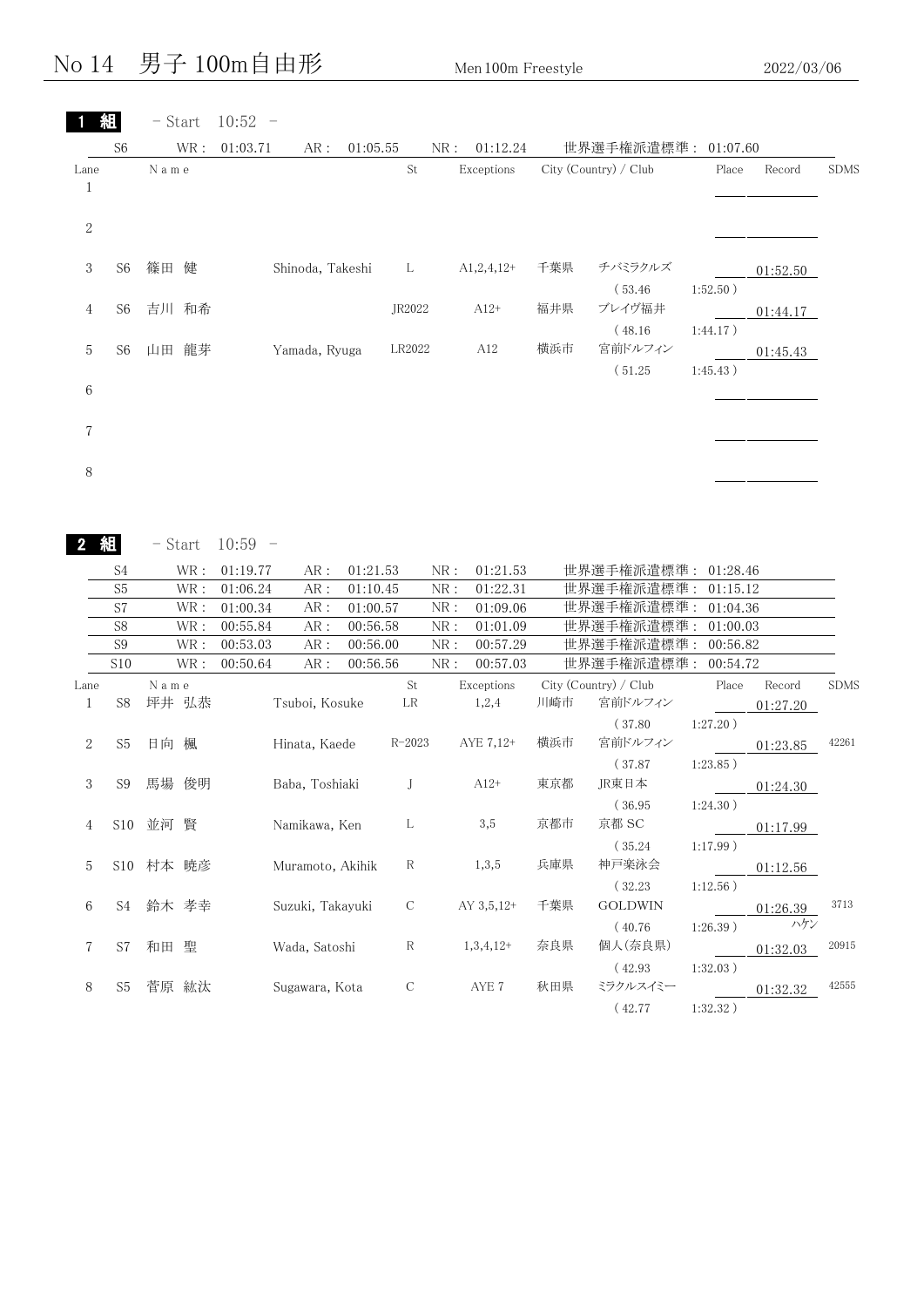3 組 - Start 11:05 -

|                | S7             | WR:       | 01:00.34<br>AR:  | 01:00.57 |             | NR: | 01:09.06     |      | 世界選手権派遣標準: 01:04.36   |             |          |             |
|----------------|----------------|-----------|------------------|----------|-------------|-----|--------------|------|-----------------------|-------------|----------|-------------|
|                | S <sub>9</sub> | WR :      | 00:53.03<br>AR:  | 00:56.00 |             | NR: | 00:57.29     |      | 世界選手権派遣標準: 00:56.82   |             |          |             |
|                | S10            | WR :      | 00:50.64<br>AR : | 00:56.56 |             | NR: | 00:57.03     |      | 世界選手権派遣標準:            | 00:54.72    |          |             |
|                | S14            | WR :      | AR:<br>00:51.52  | 00:53.99 |             | NR: | 00:53.99     |      | 世界選手権派遣標準:            |             |          |             |
| Lane           |                | Name      |                  |          | St          |     | Exceptions   |      | City (Country) / Club | Place       | Record   | <b>SDMS</b> |
| 1              | S <sub>9</sub> | 奈良 勇利     | Nara, Yuri       |          | N           |     | $12+$        | 北海道  | 個人(北海道)               |             | 01:17.16 | 51602       |
|                |                |           |                  |          |             |     |              |      | (35.70)               | $1:17.16$ ) |          |             |
| $\overline{2}$ | S7             | 安田 帆孝     | Yasuda, Hotaka   |          | $R - 2022$  |     | $A\,3,5,12+$ | 愛知県  | 日本福祉大学                |             | 01:10.33 | 30292       |
|                |                |           |                  |          |             |     |              |      | (32.51)               | 1:10.33)    |          |             |
| 3              | S10            | 上園 温太     | Uezono, Onta     |          | $\mathbf N$ |     | $\,8\,$      | 神戸市  | 須磨学園高校                |             | DS       | 51600       |
|                |                |           |                  |          |             |     |              |      |                       |             |          |             |
| 4              | S <sub>9</sub> | 小城 琉夏     | Kojo, Ruka       |          | R2025       |     | 1,3,5        | 大阪市  | 関大一中                  |             | 01:07.40 | 51599       |
|                |                |           |                  |          |             |     |              |      | (31.44)               | $1:07.40$ ) |          |             |
| 5              |                | S14 砂生 玲於 | Saso, Reo        |          |             |     |              | 名古屋市 | ぴぃ~すSC                |             | DS       |             |
|                |                |           |                  |          |             |     |              |      |                       |             |          |             |
| 6              | S <sub>9</sub> | 川渕 大耀     | Kawabuchi, Taiyo |          | JR2023      |     | 8            | 横浜市  | 宮前ドルフィン               |             | 01:06.18 |             |
|                |                |           |                  |          |             |     |              |      | (31.52)               | $1:06.18$ ) |          |             |
| 7              | S <sub>9</sub> | 秀真<br>大内  | Ouchi, Shuma     |          | N(JR2025)   |     | 9            | 京都市  | 京都 SC                 |             | 01:10.85 | 51601       |
|                |                |           |                  |          |             |     |              |      | (33.23)               | $1:10.85$ ) |          |             |
| 8              | S10            | 菊池<br>奏仁  | Kikuchi, Souji   |          | JR2023      |     | $12+$        | 埼玉県  | 埼玉栄                   |             |          |             |
|                |                |           |                  |          |             |     |              |      |                       |             | 01:14.67 |             |
|                |                |           |                  |          |             |     |              |      | (35.08)               | 1:14.67)    |          |             |

4 組 - Start 11:09 -

|      | S <sub>9</sub>  | WR :         | 00:53.03 | AR :             | 00:56.00    | NR: | 00:57.29   |      | 世界選手権派遣標準:            | 00:56.82    |           |             |
|------|-----------------|--------------|----------|------------------|-------------|-----|------------|------|-----------------------|-------------|-----------|-------------|
|      | S10             | WR :         | 00:50.64 | AR:              | 00:56.56    | NR: | 00:57.03   |      | 世界選手権派遣標準:            | 00:54.72    |           |             |
|      | S14             | WR :         | 00:51.52 | AR :             | 00:53.99    | NR: | 00:53.99   |      | 世界選手権派遣標準:            |             |           |             |
| Lane |                 | Name         |          |                  | St          |     | Exceptions |      | City (Country) / Club | Place       | Record    | <b>SDMS</b> |
| 1    | S14             | 山田 雅徳        |          | Yamada, Masanori | N           |     |            | 滋賀県  | 滋賀友泳会                 |             | 01:05.18  | 10961       |
|      |                 |              |          |                  |             |     |            |      | (30.22)               | $1:05.18$ ) |           |             |
| 2    | S9              | 戸篠 星願        |          | Toshino, Seiga   | $R - 2021$  |     | $3,5,12+$  | 大分県  | ビート延岡                 |             | 01:06.35  | 26539       |
|      |                 |              |          |                  |             |     |            |      | (30.81)               | 1:06.35)    |           |             |
| 3    | S <sub>10</sub> | 前田 一成        |          | Maeda, Issei     | $\mathbb R$ |     | 8          | 宮崎県  | あいおいニッセイ              |             | 01:02.60  | 23621       |
|      |                 |              |          |                  |             |     |            |      | (30.09)               | $1:02.60$ ) |           |             |
| 4    | S14             | 渡辺 玲爾        |          | Watanabe, Reiji  |             |     |            | 岐阜県  | 岐阜GUSH                |             | 01:02.34  |             |
|      |                 |              |          |                  |             |     |            |      | (30.41)               | 1:02.34)    |           |             |
| 5    |                 | S14 佐野 秀樹    |          | Sano, Hideki     |             |     |            |      | さいたま市 コスモスSC          |             | 01:04.24  |             |
|      |                 |              |          |                  |             |     |            |      | (30.76)               | 1:04.24)    |           |             |
| 6    |                 | S14 渡邉 力也    |          | Watanabe, Rikiya |             |     |            | 鹿児島県 | 鹿児島城西                 |             | <b>DS</b> |             |
|      |                 |              |          |                  |             |     |            |      |                       |             |           |             |
|      | S14             | 生松 穂高        |          | Haematsu, Hodak  | N           |     |            | 静岡市  | ハクリュウSC               |             | 01:05.01  | 19932       |
|      |                 |              |          |                  |             |     |            |      | (30.65)               | 1:05.01)    |           |             |
| 8    |                 | 颯人<br>S14 大西 |          | Onishi, Hayato   |             |     |            | 兵庫県  | Aqスポレスト               |             | 01:07.00  |             |
|      |                 |              |          |                  |             |     |            |      | (32.25                | $1:07.00$ ) |           |             |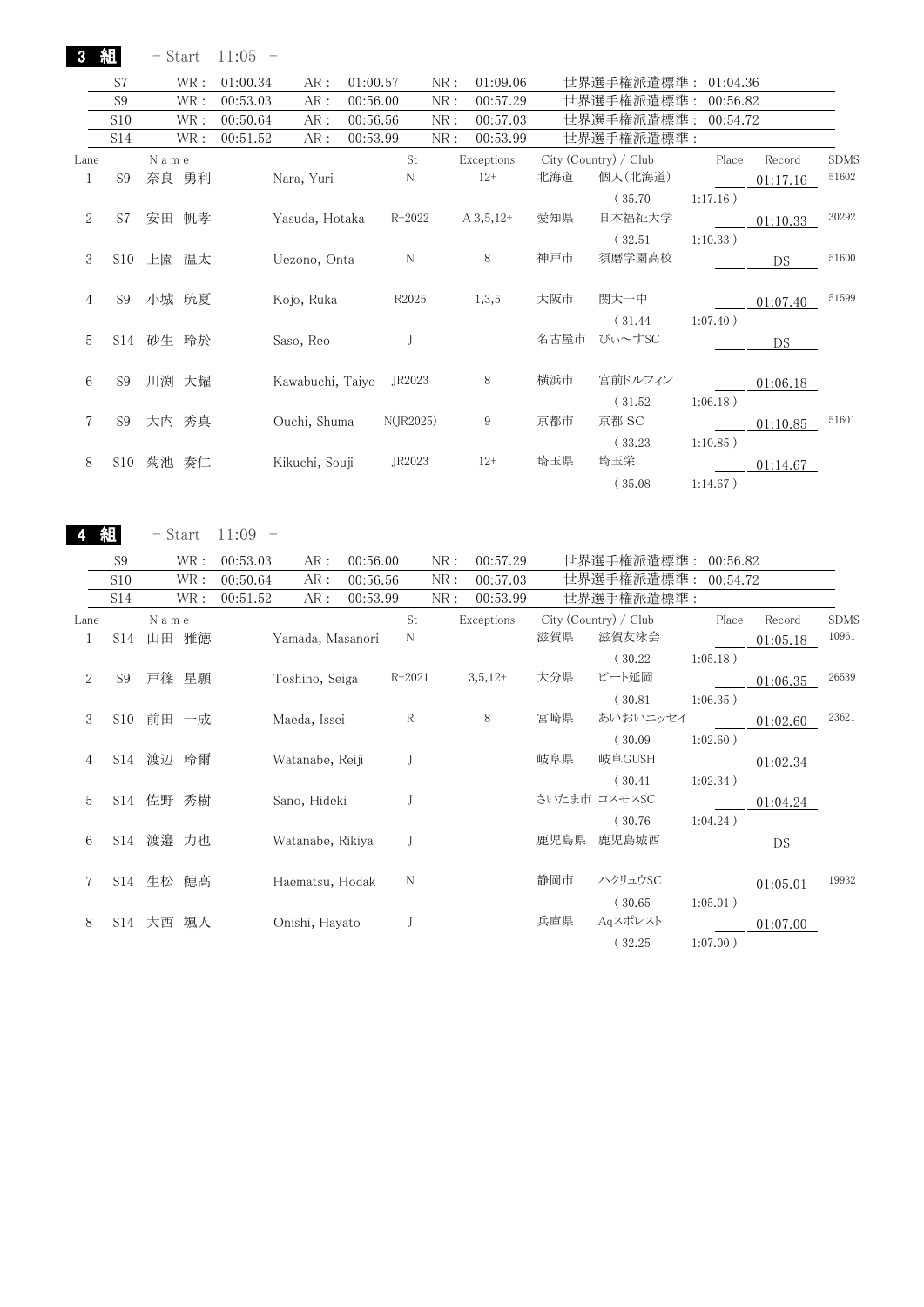| 5    |                 | - Start   | $11:13 -$        |     |          |       |     |              |       |                       |             |          |             |
|------|-----------------|-----------|------------------|-----|----------|-------|-----|--------------|-------|-----------------------|-------------|----------|-------------|
|      | S13             | WR :      | 00:50.65         | AR: | 00:51.52 |       | NR: | 00:56.11     |       | 世界選手権派遣標準: 00:55.43   |             |          |             |
|      | S14             | WR :      | 00:51.52         | AR: | 00:53.99 |       | NR: | 00:53.99     |       | 世界選手権派遣標準:            |             |          |             |
| Lane |                 | Name      |                  |     |          | St    |     | Exceptions   |       | City (Country) / Club | Place       | Record   | <b>SDMS</b> |
| 1    |                 | S14 岩上 眞大 | Iwakami, Masaki  |     |          |       |     |              | 埼玉県   | 個人                    |             | 01:01.78 |             |
|      |                 |           |                  |     |          |       |     |              |       | (30.48)               | $1:01.78$ ) |          |             |
| 2    | S14             | 木村 旭宏     | Kimura, Akihiro  |     |          |       |     |              | 岐阜県   | 岐阜GUSH                |             | 01:01.92 |             |
|      |                 |           |                  |     |          |       |     |              |       | (30.13)               | 1:01.92)    |          |             |
| 3    | S14             | 大橋<br>海斗  | Ohashi, Kaito    |     |          | R     |     |              | 東京都   | 宮前ドルフィン               |             | DS       | 19929       |
|      |                 |           |                  |     |          |       |     |              |       |                       |             |          |             |
| 4    | S14             | 橘高 孝太     | Kitsutaka, Kota  |     |          |       |     |              | 大阪府   | $A \cdot S \cdot A$   |             | 01:02.94 |             |
|      |                 |           |                  |     |          |       |     |              |       | (30.32)               | 1:02.94)    |          |             |
| 5    | S14             | 中島 一輝     | Nakashima, Kazuk |     |          |       |     |              | さいたま市 | 個人                    |             | 01:02.96 |             |
|      |                 |           |                  |     |          |       |     |              |       | (29.99)               | $1:02.96$ ) |          |             |
| 6    | S <sub>13</sub> | 財津<br>瑞希  | Zaitsu, Mizuki   |     |          | R2023 |     | $\mathbf{0}$ | 大分県   | 大分パラ水連                |             | 01:01.54 | 51598       |
|      |                 |           |                  |     |          |       |     |              |       | (29.37)               | 1:01.54)    |          |             |
| 7    |                 | S14 吉川 恭平 | Yoshikawa, Kyohe |     |          | J     |     |              | 札幌市   | 個人                    |             | 01:02.52 |             |
|      |                 |           |                  |     |          |       |     |              |       | (28.51)               | 1:02.52)    |          |             |
| 8    | S14             | 貞方 大和     | Sadakata, Yamato |     |          |       |     |              | 東京都   | GAGANI                |             | 01:02.49 |             |
|      |                 |           |                  |     |          |       |     |              |       | (30.30)               | $1:02.49$ ) |          |             |

6 組

- Start 11:16 -

Lane N a m e St Exceptions City (Country) / Club Place Record SDMS 1 514 上田 悠斗 Ueda, Yuto J 兵庫県 家島SC <u>01:01.86</u>  $(29.89 \t1:01.86)$ 2 S14 平野 竜平 Hirano, Ryuhei N 愛知県 小原建設 01:01.21 <sup>10956</sup>  $(29.03 \t1:01.21)$ 3 S9 岡島 貫太 Okajima, Kanta R-2022 3,5 愛知県 日本福祉大付 1 00:59.14 42552  $(28.22 59.14)$ 4 S14 砂生 陸玖 Saso, Riku J タイラン タゴ屋市 ぴぃ~すSC DS 5 S14 松田 健一郎 Matsuda, Kenichir N 神戸市 個人 DS 6 S14 渡辺 琢斗 Watanabe, Takuto J 福井県 ブレイヴ福井 <u>コーロS</u> 7 S14 白石 寛太 Shiraishi, Kanta J 横浜市 YCPT 201:00.79  $(28.66 \t1:00.79)$ 8 S14 松原 彰儀 Matsubara, Akiyos J <br>
<sub>兵庫県</sub> アース製薬㈱ 201:00.07  $(28.54 \t1:00.07)$ S9 WR : 00:53.03 AR : 00:56.00 NR : 00:57.29 世界選手権派遣標準 : 00:56.82 S14 WR : 00:51.52 AR : 00:53.99 NR : 00:53.99 世界選手権派遣標準 :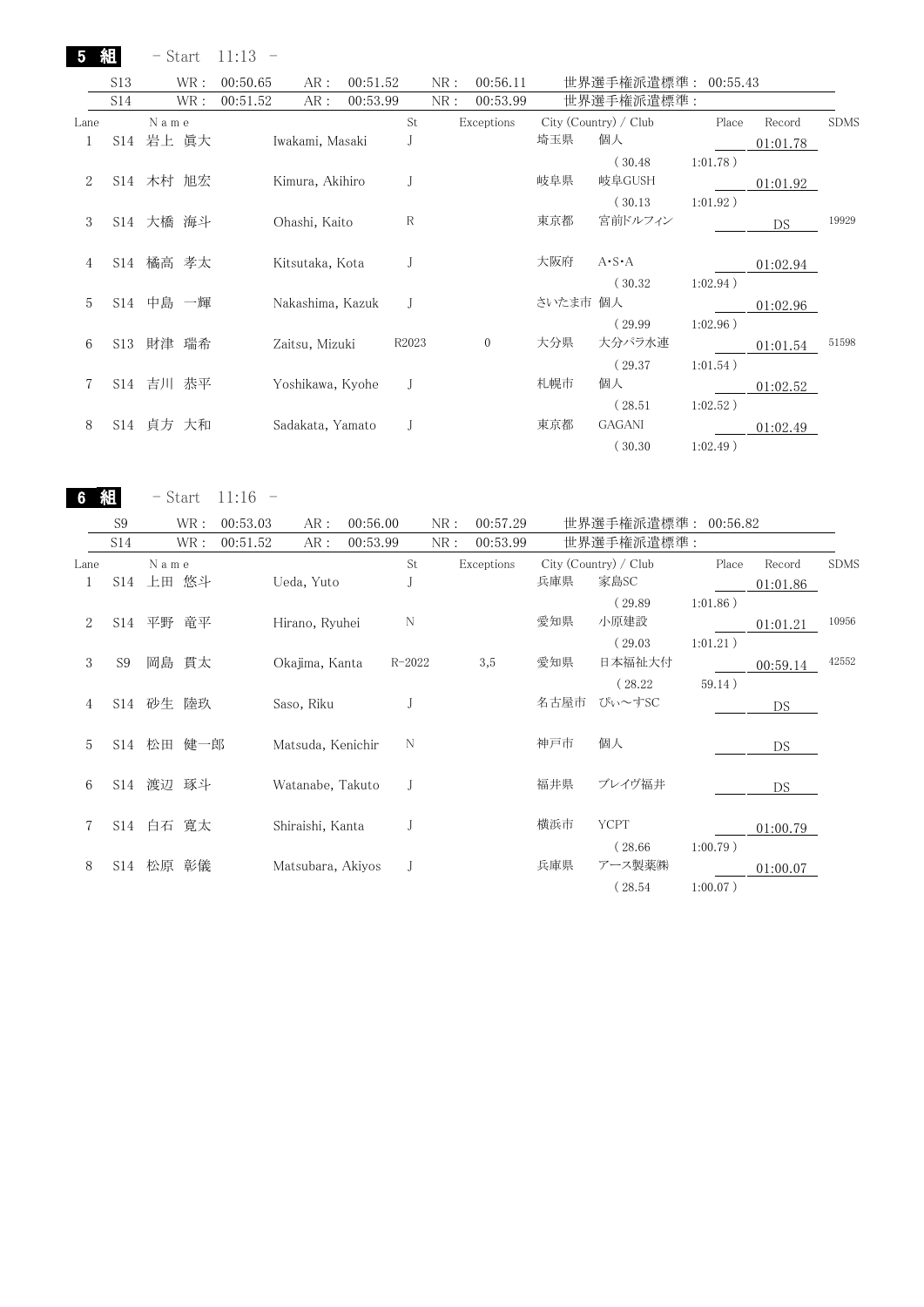- Start 11:20 -

7 組

|      | S10 | WR:          | 00:50.64 | AR:             | 00:56.56 |    | NR: | 00:57.03   |      | 世界選手権派遣標準: 00:54.72   |             |          |             |
|------|-----|--------------|----------|-----------------|----------|----|-----|------------|------|-----------------------|-------------|----------|-------------|
|      | S11 | WR :         | 00:56.15 | AR:             | 00:57.35 |    | NR: | 00:58.49   |      | 世界選手権派遣標準: 01:00.80   |             |          |             |
|      | S14 | WR :         | 00:51.52 | AR:             | 00:53.99 |    | NR: | 00:53.99   |      | 世界選手権派遣標準:            |             |          |             |
| Lane |     | N a m e      |          |                 |          | St |     | Exceptions |      | City (Country) / Club | Place       | Record   | <b>SDMS</b> |
|      | S14 | 森山 大樹        |          | Moriyama, Daiki |          | N  |     |            | 佐賀県  | 伊万里SC                 |             | 01:00.22 | 39322       |
|      |     |              |          |                 |          |    |     |            |      | (28.50)               | $1:00.22$ ) |          |             |
| 2    |     | S14 小林 生歩    |          | Kobayashi, Ibu  |          |    |     |            | 滋賀県  | 滋賀友泳会                 |             | 00:59.92 |             |
|      |     |              |          |                 |          |    |     |            |      | (28.36)               | 59.92)      |          |             |
| 3    | S14 | 勝部 颯馬        |          | Katsube, Soma   |          |    |     |            | 大阪府  | 大阪泳ごう会                |             | 00:58.56 |             |
|      |     |              |          |                 |          |    |     |            |      | (28.29)               | 58.56)      |          |             |
| 4    | S14 | 坪井 夢輝        |          | Tuboi, Yuki     |          |    |     |            | 佐賀県  | 個人                    |             | 00:57.84 |             |
|      |     |              |          |                 |          |    |     |            |      | (27.22)               | 57.84)      |          |             |
| 5    | S11 | 富田 宇宙        |          | Tomita, Uchu    |          | С  |     | TB         | 東京都  | 日体大大学院                |             | 01:02.20 | 26537       |
|      |     |              |          |                 |          |    |     |            |      | (30.25)               | $1:02.20$ ) |          |             |
| 6    | S10 | 久保 大樹        |          | Kubo, Daiki     |          | С  |     | $12+$      | 大阪市  | KBSクボタ                |             | 01:00.73 | 30294       |
|      |     |              |          |                 |          |    |     |            |      | (29.52)               | $1:00.73$ ) |          |             |
|      |     | S14 山中<br>優輝 |          | Yamanaka, Yuki  |          | R  |     |            | 仙台市  | 個人                    |             | 01:00.24 | 24337       |
|      |     |              |          |                 |          |    |     |            |      | (28.81)               | $1:00.24$ ) |          |             |
| 8    | S14 | 吉野 裕斗        |          | Yoshino, Yuto   |          | N  |     |            | 名古屋市 | ぴぃ~すSC                |             | 01:00.81 | 35214       |
|      |     |              |          |                 |          |    |     |            |      | 28.53                 | 1:00.81)    |          |             |

8 組

- Start 11:23 -

Lane N a m e St Exceptions City (Country) / Club Place Record SDMS 1 S14 野村 洋介 Nomura, Yosuke J 東京都 GAGANI 1 2 00:56.65  $(27.15$   $56.65)$ 2 S10 南井 瑛翔 Minai, Akito C 8 大阪府 近畿大学 00:58.48 <sup>44564</sup>  $(28.21 58.48)$ 3 S14 上村 温 Uemura, Haruhi N T葉県 個人 90:56.26 51556  $(26.99 56.26)$ 4 S14 加古 敏矢 Kako, Toshiya C <br>
<sub>愛知県 トヨタループス 00:58.45</sub> <sup>31441</sup>  $(27.97$   $58.45)$ 5 S14 坂倉 航季 Sakakura, Koki C · · · · 三重県 個人 · · · · · 00:57.36 <sup>29906</sup>  $(27.95$   $57.36)$ 6 S14 鴨 弘之 Kamo, Hiroyuki C <br>
A古屋市 APS 00:56.77 <sup>17824</sup>  $(27.46$   $56.77)$ 7 S14 籠瀬 嶺 Kagose, Rei N 東京都 個人 00:57.22 <sup>52260</sup>  $(27.53$   $57.22)$ 8 S14 春井 恒行 Harui, Tsuneyuki J 兵庫県 個人 200:58.96  $(28.10$   $58.96)$ S10 WR : 00:50.64 AR : 00:56.56 NR : 00:57.03 世界選手権派遣標準 : 00:54.72 S14 WR : 00:51.52 AR : 00:53.99 NR : 00:53.99 世界選手権派遣標準 :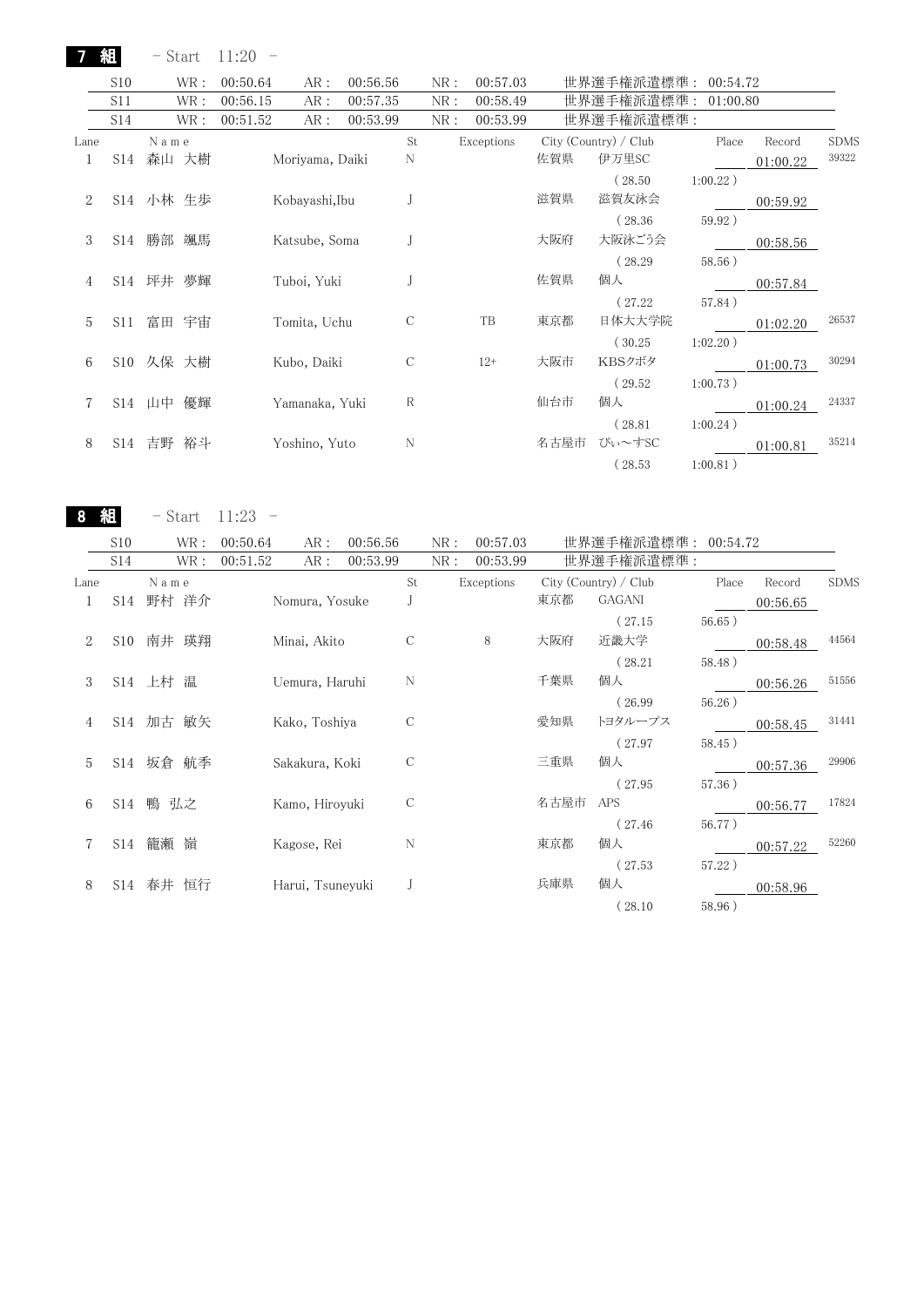| 9            |                 |           | $-$ Start $11:27 -$ |                  |          |               |     |            |     |                       |        |          |             |
|--------------|-----------------|-----------|---------------------|------------------|----------|---------------|-----|------------|-----|-----------------------|--------|----------|-------------|
|              | <b>JDSA</b>     | WR :      | 00:51.22            | AR:              |          |               | NR: | 00:52.03   |     | 世界選手権派遣標準 :           |        |          |             |
|              | S <sub>14</sub> |           | WR: 00:51.52        | AR:              | 00:53.99 |               | NR: | 00:53.99   |     | 世界選手権派遣標準 :           |        |          |             |
|              | S21             | WR :      |                     | AR:              |          |               | NR: |            |     | 世界選手権派遣標準:            |        |          |             |
| Lane         |                 | Name      |                     |                  |          | St            |     | Exceptions |     | City (Country) / Club | Place  | Record   | <b>SDMS</b> |
| $\mathbf{1}$ |                 | S14 関 ケビン |                     | Seki, Kevin      |          | N             |     |            | 大阪府 | 茨木ST                  |        | 00:56.67 | 51208       |
|              |                 |           |                     |                  |          |               |     |            |     | (26.99)               | 56.67) |          |             |
| 2            |                 | S14 出口 瑛瑚 |                     | Deguchi, Eigo    |          | С             |     |            | 大阪府 | ミズノSS                 |        | 00:57.50 | 21564       |
|              |                 |           |                     |                  |          |               |     |            |     | (26.76)               | 57.50) |          |             |
| 3            |                 | S14 中島 啓智 |                     | Nakajima, Keichi |          | $\mathcal{C}$ |     |            | 千葉県 | あいおいニッセイ              |        | 00:57.30 | 23756       |
|              |                 |           |                     |                  |          |               |     |            |     | (27.35)               | 57.30) |          |             |
| 4            |                 | S14 山口 尚秀 |                     | Yamaguchi, Naohi |          | C             |     |            | 愛媛県 | 四国ガス                  |        | 00:55.08 | 41361       |
|              |                 |           |                     |                  |          |               |     |            |     | (26.62)               | 55.08) |          |             |
| $5^{\circ}$  |                 | S14 村上 舜也 |                     | Murakami, Shunya |          | C             |     |            | 東京都 | NECGSC溝の口             |        | 00:56.55 | 19939       |
|              |                 |           |                     |                  |          |               |     |            |     | (26.99)               | 56.55) |          |             |
| 6            |                 | S21 長野 凌生 |                     | Nagano, Ryo      |          | С             |     |            | 東京都 | 野村不動産パートナ             |        | 00:56.27 | 20927       |
|              |                 |           |                     |                  |          |               |     |            |     | (26.85)               | 56.27) |          |             |
| 7            |                 | S14 蓮野 巧人 |                     | Hasuno, Takuto   |          | $R - 2020$    |     |            | 新潟市 | 新潟水泳協会                |        | 00:56.21 | 35042       |
|              |                 |           |                     |                  |          |               |     |            |     | (27.08)               | 56.21) |          |             |
| 8            |                 | JDSA 星 泰雅 |                     | Hoshi, Taiga     |          | J             |     |            | 宮城県 | マイナビパートナーズ            |        | 00:58.39 |             |
|              |                 |           |                     |                  |          |               |     |            |     | (27.90)               | 58.39) |          |             |
|              |                 |           |                     |                  |          |               |     |            |     |                       |        |          |             |
|              |                 |           |                     |                  |          |               |     |            |     |                       |        |          |             |

# No 16 男子 50m平泳ぎ Men 50m Breaststroke 2022/03/06

 $\sim$   $\lambda$ El

|                | 組               |      | - Start    | $11:34 -$ |              |                     |     |            |     |                       |           |          |             |
|----------------|-----------------|------|------------|-----------|--------------|---------------------|-----|------------|-----|-----------------------|-----------|----------|-------------|
|                | JDSA            |      | WR :       | 00:27.79  | AR:          |                     | NR: | 00:31.11   |     | 世界選手権派遣標準:            |           |          |             |
|                | SB <sub>2</sub> |      | WR :       | 00:50.65  | AR:          | 00:50.65            | NR: | 01:26.34   |     | 世界選手権派遣標準:            | 01:32.95  |          |             |
| Lane           |                 | Name |            |           |              | $\operatorname{St}$ |     | Exceptions |     | City (Country) / Club | Place     | Record   | <b>SDMS</b> |
| 1              | SB <sub>2</sub> |      | 佐藤 博輝      |           | Sato, Hiroki | $R - 2021$          |     | AE 3,12    | 東京都 | 個人(東京都)               |           | 02:10.41 | 41258       |
| $\sqrt{2}$     |                 |      |            |           |              |                     |     |            |     |                       | (2:10.41) |          |             |
| 3              |                 |      |            |           |              |                     |     |            |     |                       |           |          |             |
| $\overline{4}$ |                 |      | JDSA 池田 伊吹 |           | Ikeda, Ibuki | J                   |     |            | 静岡県 | 静岡ぱしどる                | (34.41)   | 00:34.41 |             |
| 5              |                 |      |            |           |              |                     |     |            |     |                       |           |          |             |
| 6              |                 |      |            |           |              |                     |     |            |     |                       |           |          |             |
| 7              |                 |      |            |           |              |                     |     |            |     |                       |           |          |             |
| 8              |                 |      |            |           |              |                     |     |            |     |                       |           |          |             |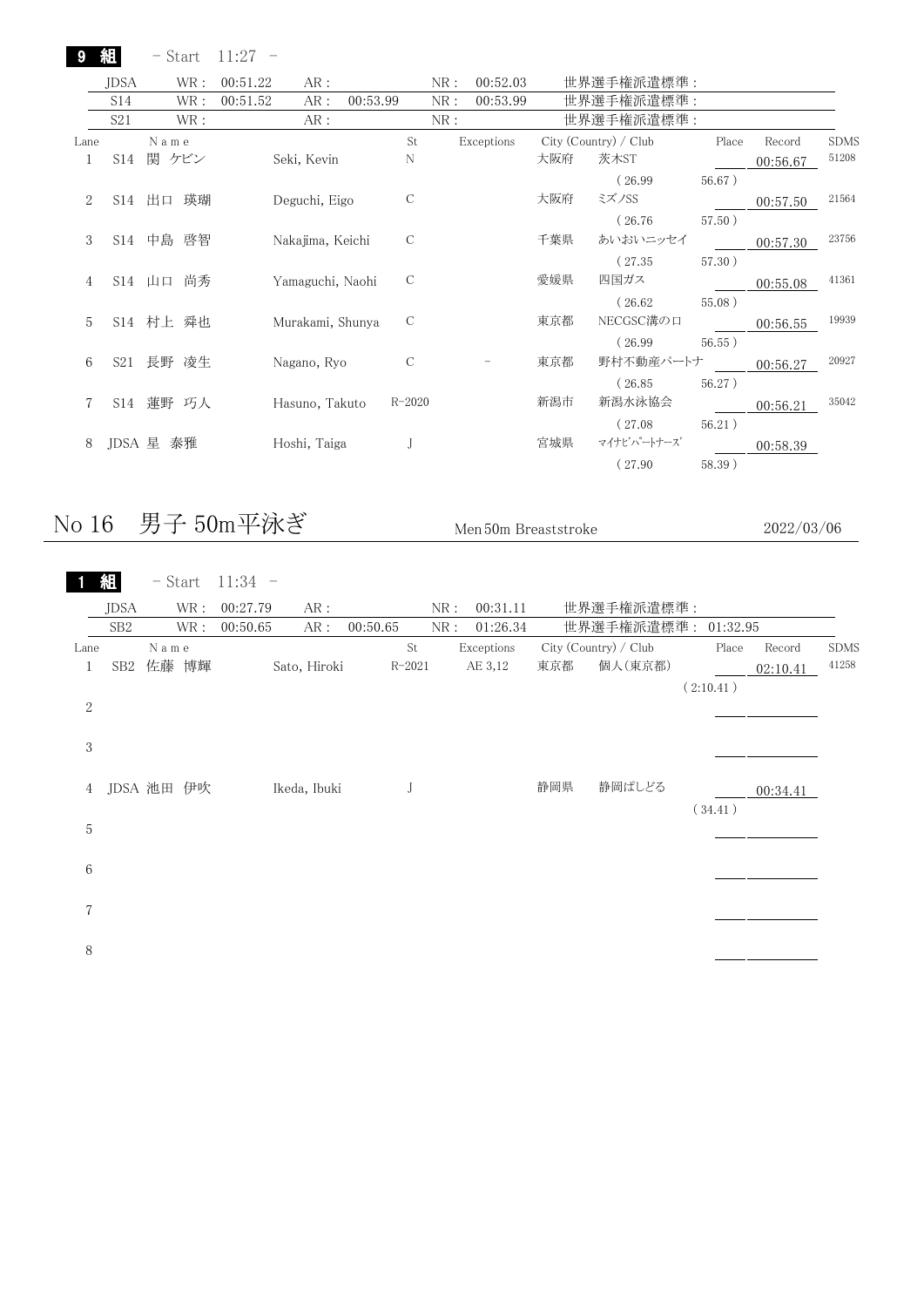# No 17 女子 400m自由形 Women 400m Freestyle 2022/03/06

1 組  $-$  Start 13:15  $-$ 

|      | S7              | WR:       | 04:59.02 | AR :          | 05:27.87   | NR: | 05:34.12   |         | 世界選手権派遣標準: 05:37.07   |             |          |             |
|------|-----------------|-----------|----------|---------------|------------|-----|------------|---------|-----------------------|-------------|----------|-------------|
|      | S <sub>8</sub>  | WR :      | 04:40.33 | AR :          | 05:10.57   | NR: | 05:38.23   |         | 世界選手権派遣標準:            | 05:19.09    |          |             |
|      | S <sub>9</sub>  | WR :      | 04:23.81 | AR:           | 04:43.66   | NR: | 05:16.31   |         | 世界選手権派遣標準:            | 04:53.24    |          |             |
|      | S <sub>11</sub> | WR:       | 04:54.49 | AR :          | 05:07.56   | NR: | 05:39.72   |         | 世界選手権派遣標準:            | 05:40.24    |          |             |
| Lane |                 | Name      |          |               | St         |     | Exceptions |         | City (Country) / Club | Place       | Record   | <b>SDMS</b> |
| T.   |                 |           |          |               |            |     |            |         |                       |             |          |             |
|      |                 |           |          |               |            |     |            |         |                       |             |          |             |
| 2    | S <sub>9</sub>  | 鈴 香代子     |          | Suzu, Kayoko  |            |     | 8          | 兵庫県     | 神戸楽泳会                 |             | 06:40.88 |             |
|      |                 | (45.16)   | 1:34.52  | 2:24.97       | 3:15.68    |     | 4:06.82    | 4:58.68 | 5:50.58               | $6:40.88$ ) |          |             |
| 3    | S7              | 優菜<br>近江  |          | Omi, Yuna     | $R - 2023$ |     | $12+$      | 福井県     | ブレイヴ福井                |             | 06:15.16 | 33110       |
|      |                 | (43.38)   | 1:29.59  | 2:17.30       | 3:04.46    |     | 3:52.11    | 4:40.16 | 5:28.26               | 6:15.16)    |          |             |
| 4    | S <sub>9</sub>  | 愛美<br>浦田  |          | Urata, Manami | $R - 2021$ |     | 8          | 茨城県     | 筑波大学                  |             | 05:30.78 | 33334       |
|      |                 | (38.45)   | 1:20.17  | 2:02.08       | 2:44.00    |     | 3:26.42    | 4:08.70 | 4:50.77               | $5:30.78$ ) |          |             |
| 5    | S11             | 智華子<br>小野 |          | Ono, Chikako  | C          |     | TB         | 東京都     | あいおいニッセイ              |             | 06:06.27 | 6640        |
|      |                 | (39.33)   | 1:25.62  | 2:12.60       | 3:00.32    |     | 3:47.00    | 4:33.99 | 5:20.95               | $6:06.27$ ) |          |             |
| 6    | S8              | 瑛莉衣<br>戸口 |          | Toguchi, Erii | R2023      |     | $3,5,12+$  | 福岡県     | 個人(福岡県)               |             | DS       | 51597       |
|      |                 |           |          |               |            |     |            |         |                       |             |          |             |

7

8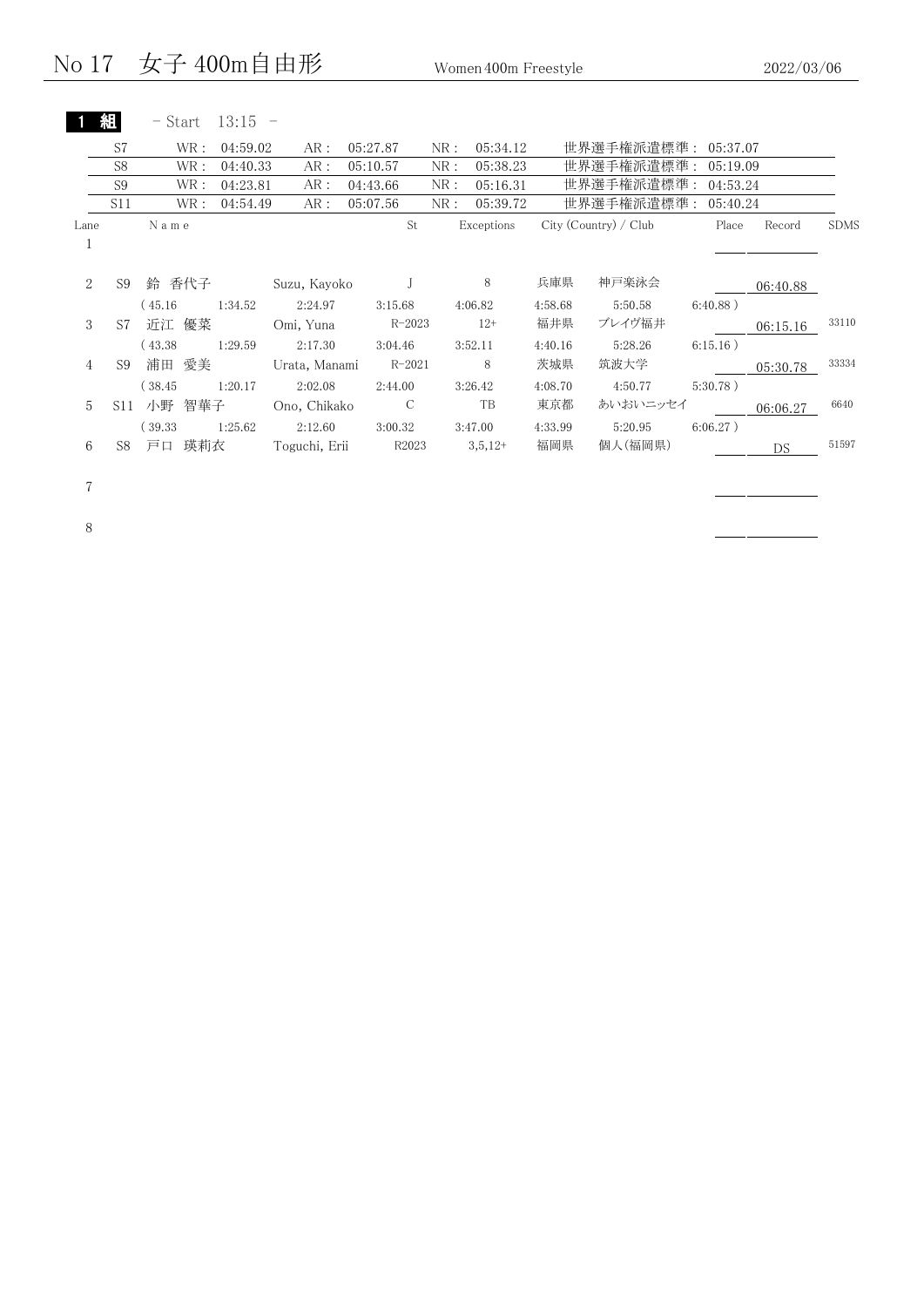No 18 男子 400m自由形 Men 400m Freestyle 2022/03/06

|                      | 組              | - Start           |      | $13:24 -$             |                            |                           |              |                        |                |                       |             |           |             |
|----------------------|----------------|-------------------|------|-----------------------|----------------------------|---------------------------|--------------|------------------------|----------------|-----------------------|-------------|-----------|-------------|
|                      | S7             |                   | WR : | 04:31.06              | AR:                        | 04:46.22                  | ${\rm NR}$ : | 05:12.75               |                | 世界選手権派遣標準:            | 04:56.24    |           |             |
|                      | S <sub>9</sub> |                   | WR : | 04:09.93              | $AR:$                      | 04:25.78                  | NR:          | 04:25.78               |                | 世界選手権派遣標準:            | 04:24.75    |           |             |
|                      | S13            |                   | WR : | 03:55.56              | AR:                        | 04:18.27                  | NR:          | 04:26.58               |                | 世界選手権派遣標準: 04:29.03   |             |           |             |
| Lane                 |                | N a m e           |      |                       |                            | St                        |              | Exceptions             |                | City (Country) / Club | Place       | Record    | <b>SDMS</b> |
| $\mathbf{1}$         |                |                   |      |                       |                            |                           |              |                        |                |                       |             |           |             |
| $\,2$                |                |                   |      |                       |                            |                           |              |                        |                |                       |             |           |             |
| 3                    | S7             | 近藤 薫              |      |                       | Kondo, Kaoru               | N(JR2021)                 |              | $A12+$                 | 岐阜県            | 岐阜GUSH                |             | 06:11.01  | 30295       |
|                      |                | (40.11)           |      | 1:23.76               | 2:10.23                    | 2:57.73                   |              | 3:45.49                | 4:33.48        | 5:22.41               | 6:11.01)    |           |             |
| 4                    |                | S9 川渕 大耀          |      |                       | Kawabuchi, Taiyo JR2023    |                           |              | 8                      | 横浜市            | 宮前ドルフィン               |             |           |             |
|                      |                |                   |      |                       |                            |                           |              |                        |                |                       |             | 05:03.77  |             |
|                      |                | (33.97)           |      | 1:11.16               | 1:49.79                    | 2:28.62                   |              | 3:08.15                | 3:47.27        | 4:26.04               | $5:03.77$ ) |           | 33189       |
| 5                    |                | S13 清水 滉太         |      |                       | Shimizu, Kota              | $R - 2021$                |              | $\mathbf{0}$           | 東京都            | 国士舘大学PST              |             | 05:04.65  |             |
| 6                    |                | (30.98)           |      | 1:06.95               | 1:43.97                    | 2:21.96                   |              | 3:01.21                | 3:42.09        | 4:23.51               | $5:04.65$ ) |           |             |
| 7                    |                |                   |      |                       |                            |                           |              |                        |                |                       |             |           |             |
|                      |                |                   |      |                       |                            |                           |              |                        |                |                       |             |           |             |
| 8                    |                |                   |      |                       |                            |                           |              |                        |                |                       |             |           |             |
|                      |                |                   |      |                       |                            |                           |              |                        |                |                       |             |           |             |
|                      | 組<br>JDSA      | - Start           | WR : | $13:32 -$<br>03:53.42 | AR:                        |                           | NR:          | 03:57.64               |                | 世界選手権派遣標準:            |             |           |             |
|                      | S8             |                   | WR : | 04:19.74              | AR:                        | 04:25.65                  | NR:          | 04:41.97               |                | 世界選手権派遣標準: 04:41.97   |             |           |             |
|                      | S9             |                   | WR : | 04:09.93              | AR:                        | 04:25.78                  | NR:          | 04:25.78               |                | 世界選手権派遣標準: 04:24.75   |             |           |             |
|                      | S13            |                   | WR : | 03:55.56              | AR:                        | 04:18.27                  | NR:          | 04:26.58               |                | 世界選手権派遣標準:            | 04:29.03    |           |             |
| Lane<br>$\mathbf{1}$ |                | N a m e           |      |                       |                            | St                        |              | Exceptions             |                | City (Country) / Club | Place       | Record    |             |
| $\overline{2}$       | S9             | 岡島 貫太             |      |                       | Okajima, Kanta R-2022      |                           |              | 3,5                    | 愛知県            | 日本福祉大付                |             | 04:51.04  | 42552       |
|                      |                | (32.23)           |      | 1:08.37               | 1:46.34                    | 2:25.32                   |              | 3:04.53                | 3:44.00        | 4:19.85               | $4:51.04$ ) |           | <b>SDMS</b> |
| 3                    | S13            | 齋藤 元希             |      |                       | Saito, Genki               | $R - 2022$                |              | $\mathbf T$            | 東京都            | 国士舘大学PST              |             | 04:25.10  | 36502       |
|                      |                |                   |      |                       |                            |                           |              |                        |                |                       | 4:25.10)    | Nrハケン     |             |
| 4                    |                | (30.90)           |      | 1:03.41               | 1:37.15                    | 2:10.98<br>$\mathbf{J}$   |              | 2:44.32                | 3:17.91        | 3:51.61               |             |           |             |
|                      |                | JDSA 茨 隆太郎        |      |                       | Ibara, Ryutaro             |                           |              |                        |                | 神奈川県 SMBC日興証券         |             | DQ        |             |
|                      |                | (27.61)           |      | 1:00.16               | 1:36.70                    | 2:12.65                   |              | 2:52.07                | 3:31.53        | 4:03.56               | $4:34.08$ ) |           |             |
| 5                    |                | JDSA 藤原 慧         |      |                       | Fujihara, Satoi            | $\int$                    |              |                        | 東京都            | 三井物産BP                |             | 04:10.34  |             |
| 6                    | S8.            | (27.88)<br>荻原 虎太郎 |      | 58.40                 | 1:29.38<br>Ogiwara, Kotaro | 2:01.24<br>$\overline{C}$ |              | 2:33.51<br>$1,2,4,12+$ | 3:06.44<br>千葉市 | 3:38.89<br>セントラルスポーツ  | 4:10.34)    | <b>DS</b> | 36120       |
| 7                    |                | S13 財津 瑞希         |      |                       | Zaitsu, Mizuki             | R2023                     |              | $\overline{0}$         | 大分県            | 大分パラ水連                |             | 05:04.40  | 51598       |
|                      |                | (32.46)           |      | 1:08.70               | 1:46.57                    | 2:25.78                   |              | 3:04.69                | 3:44.62        | 4:25.29               | 5:04.40)    |           |             |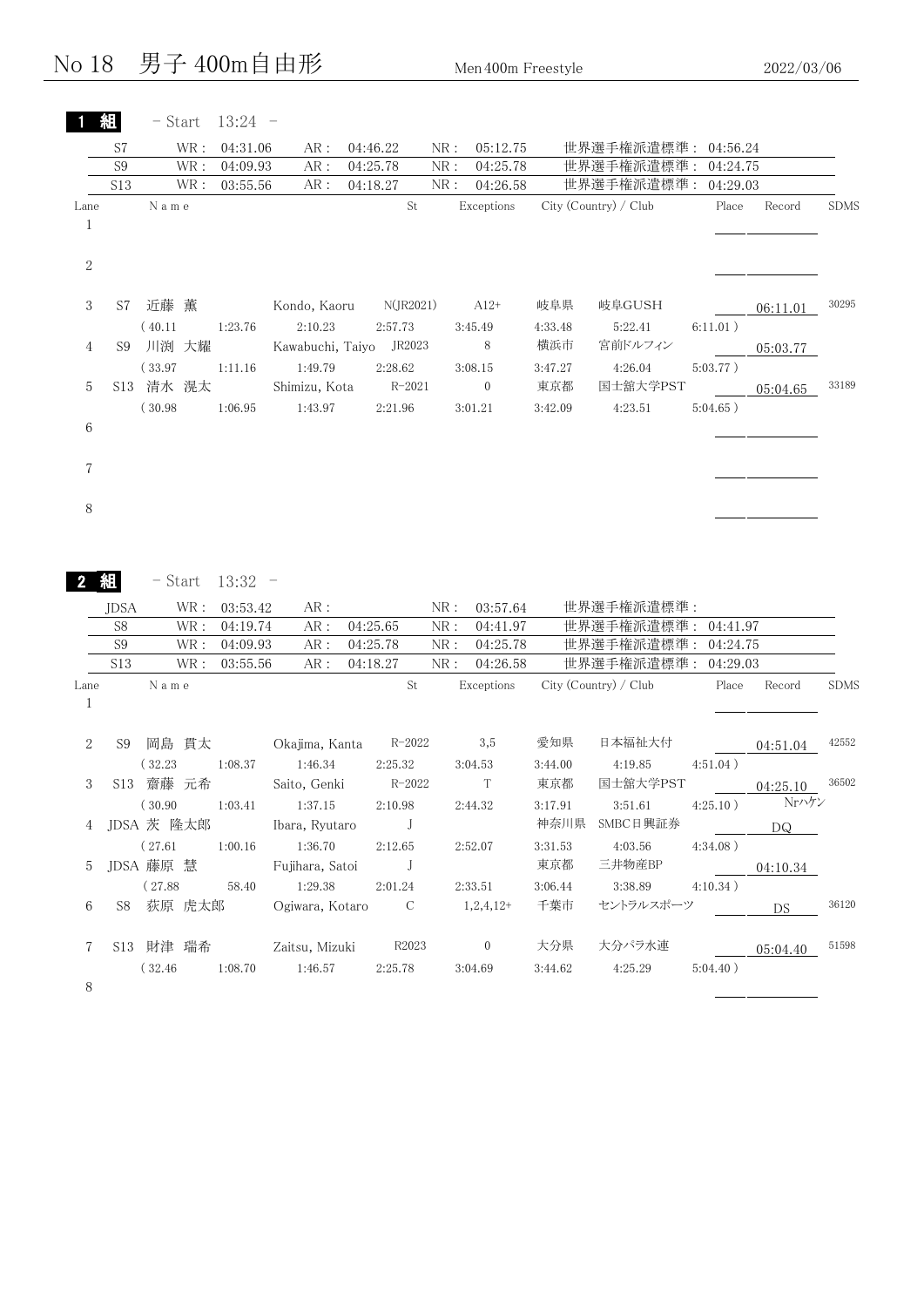### No 19 女子 50m背泳ぎ Women 50m Backstroke 2022/03/06

| 1                    | 組    |            | $-$ Start 13:43 $-$ |                   |        |     |            |     |                       |         |          |             |
|----------------------|------|------------|---------------------|-------------------|--------|-----|------------|-----|-----------------------|---------|----------|-------------|
|                      | JDSA | WR :       | 00:29.34            | AR :              |        | NR: | 00:32.93   |     | 世界選手権派遣標準:            |         |          |             |
| Lane<br>$\mathbf{1}$ |      | N a m e    |                     |                   | St     |     | Exceptions |     | City (Country) / Club | Place   | Record   | <b>SDMS</b> |
| $\sqrt{2}$           |      |            |                     |                   |        |     |            |     |                       |         |          |             |
| $\,3$                |      |            |                     |                   |        |     |            |     |                       |         |          |             |
| $\overline{4}$       |      | JDSA 平林 花香 |                     | Hirabayashi, Hana | $\int$ |     |            | 大阪市 | JDSA                  | (33.89) | 00:33.89 |             |
| $\,$ 5 $\,$          |      |            |                     |                   |        |     |            |     |                       |         |          |             |
| $\,6\,$<br>7         |      |            |                     |                   |        |     |            |     |                       |         |          |             |
| $8\,$                |      |            |                     |                   |        |     |            |     |                       |         |          |             |
|                      |      |            |                     |                   |        |     |            |     |                       |         |          |             |

## No 20 男子 50m背泳ぎ Men 50m Backstroke 2022/03/06

1 組 Lane N a m e St Exceptions City (Country) / Club Place Record SDMS 1 S2 粂田 幸仁 Kumeta, Yukihito C A 12 静岡県 静岡ぱしどる 01:35.11 3337 ( 1:35.11 ) Nr 2 S3 佐藤 博輝 Sato, Hiroki R-2021 AE 3,12 東京都 個人(東京都) 01:13.08 <sup>41258</sup>  $(1:13.08)$ 3 S5 菅原 紘汰 Sugawara, Kota C AYE 7 秋田県 ミラクルスイミー 00:41.87 42555  $(41.87)$ 00:27.95 4 JDSA 金持 義和 Kanaji, Yoshikazu J 堺市 mercari  $(27.95)$ 5 S5 日向 楓 Hinata, Kaede R-2023 AYE 7,12+ 横浜市 宮前ドルフィン <u> 00:40.35 </u> <sup>42261</sup> ( 40.35 ) 6 S5 田中 映伍 Tanaka, Eigo C AEY7 神奈川県 個人(神奈川県) \_\_\_\_\_ <u>00:46.66 </u> <sup>51629</sup> ( 46.66 ) JDSA WR : 00:25.95 AR : NR : 00:27.06 世界選手権派遣標準 : S2 WR : 00:47.17 AR : 00:47.17 NR : 01:28.07 世界選手権派遣標準 : 01:03.28 S3 WR: 00:42.21 AR: 00:42.21 NR: 01:13.55 世界選手権派遣標準: 00:53.18 S5 WR : 00:31.42 AR : 00:31.42 NR : 00:39.39 世界選手権派遣標準 : 00:37.56 - Start 13:45 -

- 7
- 8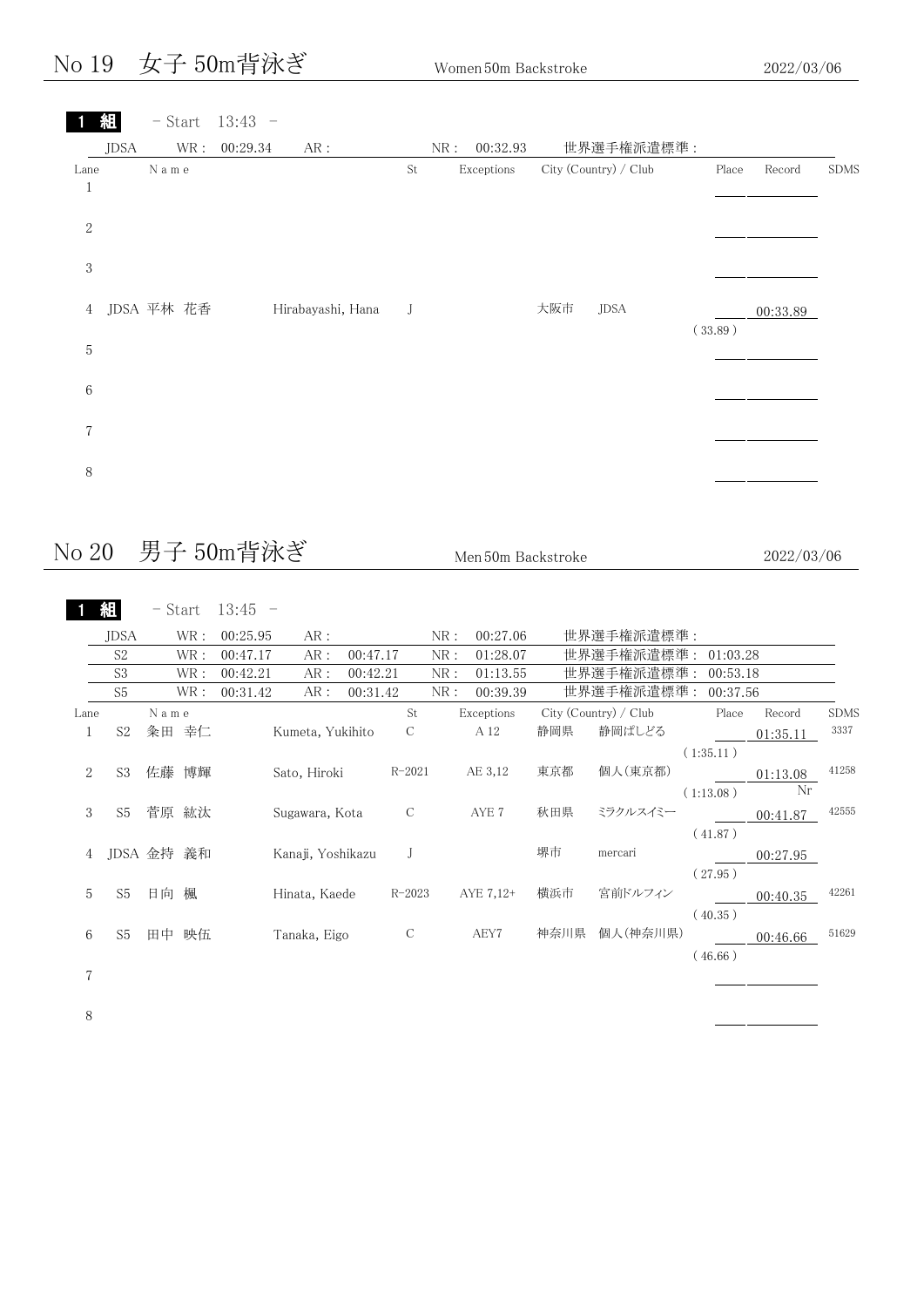|              |                 |             | $-$ Start 13:53 $-$ |                   |          |               |      |            |         |                       |             |          |             |
|--------------|-----------------|-------------|---------------------|-------------------|----------|---------------|------|------------|---------|-----------------------|-------------|----------|-------------|
|              | SM <sub>5</sub> | WR :        | 03:13.43            | AR :              | 03:20.53 |               | NR : | 03:45.97   |         | 世界選手権派遣標準: 03:58.11   |             |          |             |
|              | SM7             | WR :        | 02:48.43            | AR:               | 03:00.65 |               | NR:  | 03:30.90   |         | 世界選手権派遣標準: 03:08.12   |             |          |             |
|              | SM <sub>8</sub> | WR :        | 02:35.30            | AR :              | 02:47.15 |               | NR:  | 03:03.25   |         | 世界選手権派遣標準: 03:02.20   |             |          |             |
|              | SM11            | WR :        | 02:42.14            | AR :              | 02:42.14 |               | NR:  | 03:04.15   |         | 世界選手権派遣標準:            | 03:02.85    |          |             |
|              | SM14            | WR :        | 02:18.37            | AR:               | 02:30.69 |               | NR:  | 02:36.60   |         | 世界選手権派遣標準: 02:37.70   |             |          |             |
| Lane         |                 | Name        |                     |                   |          | St.           |      | Exceptions |         | City (Country) / Club | Place       | Record   | <b>SDMS</b> |
| $\mathbf{1}$ |                 | SM5 由井 真緒里  |                     | Yui, Maori        |          | C             |      | A 12+      | 群馬県     | 上武大学                  |             | 03:51.69 | 30507       |
|              |                 |             |                     |                   |          |               |      | (58.37)    | 2:00.39 | 3:03.46               | $3:51.69$ ) | ハケン      |             |
| 2            |                 | SM7 近江 優菜   |                     | Omi, Yuna         |          | $R - 2023$    |      | $12+$      | 福井県     | ブレイヴ福井                |             | 03:49.68 | 33110       |
|              |                 |             |                     |                   |          |               |      | (55.34)    | 1:54.72 | 3:03.09               | $3:49.68$ ) |          |             |
| 3            |                 | SM8 水上 真衣   |                     | Mizukami, Mai     |          | $R - 2021$    |      | $3,5,12+$  | 東京都     | 東京ガス(株)               |             | 03:40.69 | 7777        |
|              |                 |             |                     |                   |          |               |      | (57.63)    | 1:57.20 | 2:57.70               | $3:40.69$ ) |          |             |
| 4            |                 | SM11 石浦 智美  |                     | Ishiura, Tomomi   |          | $\mathcal{C}$ |      | TB         | 東京都     | 伊藤忠丸紅鉄鋼               |             | 03:16.86 | 6586        |
|              |                 |             |                     |                   |          |               |      | (35.67)    | 1:25.43 | 2:28.88               | $3:16.86$ ) |          |             |
| $5^{\circ}$  |                 | SM14 堤下 侑己菜 |                     | Tsutsumishita, Yu |          |               |      |            | 大阪府     | 大阪泳ごう会                |             | 03:28.08 |             |
|              |                 |             |                     |                   |          |               |      | (45.04)    | 1:38.52 | 2:41.37               | $3:28.08$ ) |          |             |
| 6            |                 |             |                     |                   |          |               |      |            |         |                       |             |          |             |
|              |                 |             |                     |                   |          |               |      |            |         |                       |             |          |             |
| 7            |                 |             |                     |                   |          |               |      |            |         |                       |             |          |             |
|              |                 |             |                     |                   |          |               |      |            |         |                       |             |          |             |
| 8            |                 |             |                     |                   |          |               |      |            |         |                       |             |          |             |
|              |                 |             |                     |                   |          |               |      |            |         |                       |             |          |             |

2 組 - Start 14:01 -

|      | SM <sub>9</sub>  |       | WR:  | 02:25.22 | AR :             | 02:35.64 |            | NR: | 02:40.25   |         | 世界選手権派遣標準:            | 02:39.60    |          |             |
|------|------------------|-------|------|----------|------------------|----------|------------|-----|------------|---------|-----------------------|-------------|----------|-------------|
|      | SM <sub>10</sub> |       | WR : | 02:24.85 | AR:              | 02:32.02 |            | NR: | 02:35.74   |         | 世界選手権派遣標準:            | 02:35.26    |          |             |
|      | SM14             |       | WR : | 02:18.37 | AR:              | 02:30.69 |            | NR: | 02:36.60   |         | 世界選手権派遣標準:            | 02:37.70    |          |             |
| Lane |                  | Name  |      |          |                  |          | St.        |     | Exceptions |         | City (Country) / Club | Place       | Record   | <b>SDMS</b> |
|      | SM10 松永 琴寧       |       |      |          | Matsunaga, Koton |          | R2024      |     | $12+$      |         | さいたま市 個人(さいたま市)       |             | 03:11.02 | 51628       |
|      |                  |       |      |          |                  |          |            |     | (39.49)    | 1:27.93 | 2:26.99               | 3:11.02)    |          |             |
| 2    | SM9              | 前田 恵麻 |      |          | Maeda, Ema       |          | $R - 2025$ |     | 1,3,5      | 福井県     | 福工大福井中                |             | 03:02.87 | 42260       |
|      |                  |       |      |          |                  |          |            |     | (40.03)    | 1.23.71 | 2:20.45               | $3:02.87$ ) |          |             |
| 3    | SM14 佐藤 真美       |       |      |          | Sato, Mami       |          |            |     |            | 広島市     | パラ広島                  |             | 03:15.88 |             |
|      |                  |       |      |          |                  |          |            |     | (41.24)    | 1:34.49 | 2:31.48               | $3:15.88$ ) |          |             |
|      | SM14 山田 玲美奈      |       |      |          | Yamada, Remina   |          |            |     |            | 宮崎県     | 個人                    |             | 03:02.68 |             |
|      |                  |       |      |          |                  |          |            |     | (40.95)    | 1:29.00 | 2:20.25               | $3:02.68$ ) |          |             |
| 5    | SM14 箕浦 のどか      |       |      |          | Minoura, Nodoka  |          | N          |     |            | 大阪市     | 大阪泳ごう会                |             | 03:03.14 | 52261       |
|      |                  |       |      |          |                  |          |            |     | (35.54)    | 1:18.93 | 2:20.97               | 3:03.14)    |          |             |
| 6    | SM14 本郷 裕子       |       |      |          | Hongo, Yuko      |          |            |     |            | 滋賀県     | 滋賀友泳会                 |             | 02:57.38 |             |
|      |                  |       |      |          |                  |          |            |     | (35.86)    | 1:20.72 | 2:17.80               | $2:57.38$ ) |          |             |
|      | SM14 原田 知菜美      |       |      |          | Harada, Chinami  |          | N          |     |            | 大阪府     | ㈱クイック                 |             | 03:28.83 | 20920       |
|      |                  |       |      |          |                  |          |            |     | (38.87)    | 1:34.32 | 2:42.44               | $3:28.83$ ) |          |             |
| 8    | SM14 坂本          |       | 杏    |          | Sakamoto, Anzu   |          |            |     |            | 茨城県     | 茨城TKSC                |             | 03:08.38 |             |
|      |                  |       |      |          |                  |          |            |     | (38.62)    | 1:29.82 | 2:24.29               | 3:08.38)    |          |             |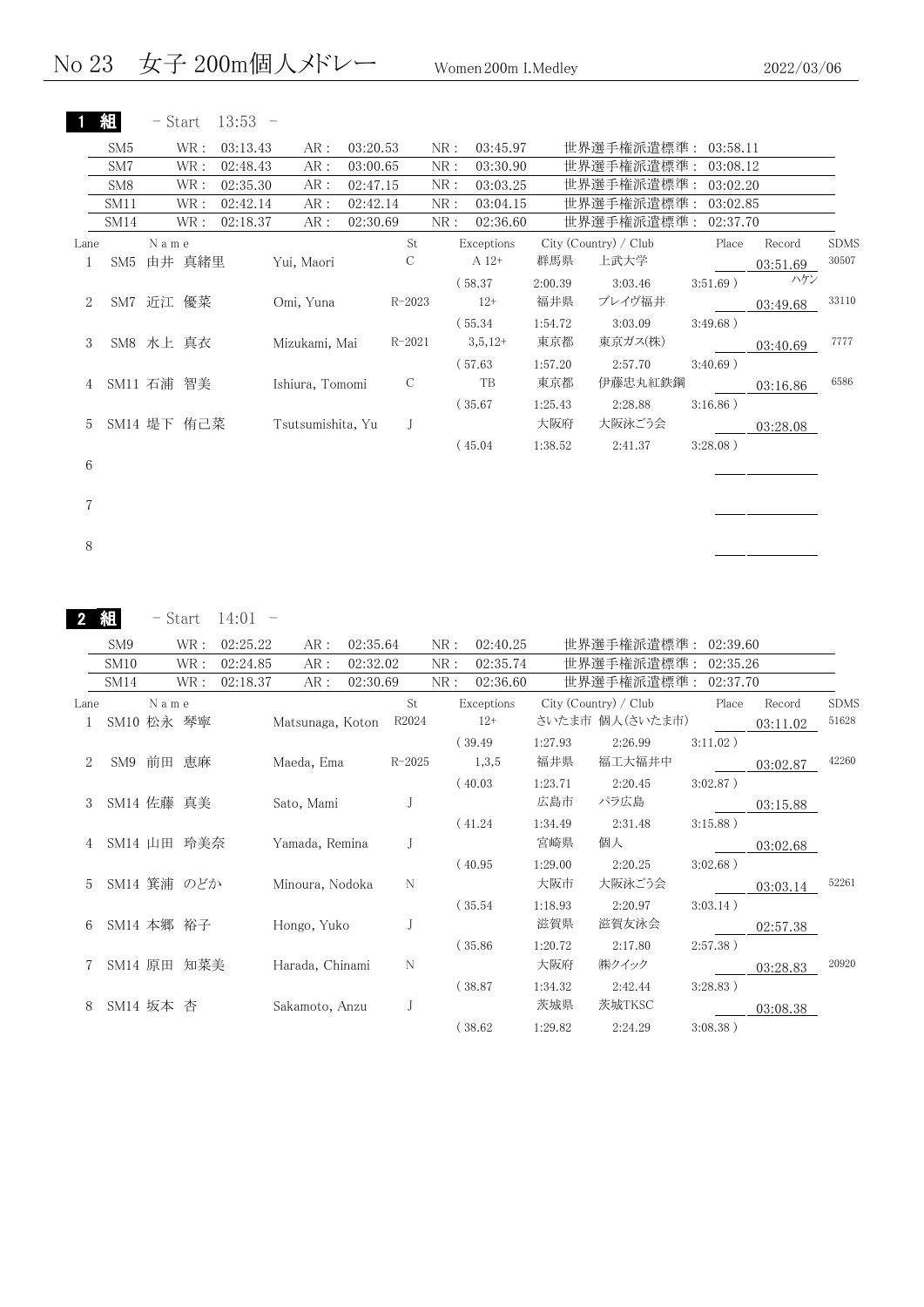| Start | 14:07 |  |
|-------|-------|--|
|-------|-------|--|

3 組

|      | SM <sub>9</sub> | WR :       | 02:25.22 | AR:            | 02:35.64 |               | NR:     | 02:40.25     |         | 世界選手権派遣標準:            | 02:39.60    |          |             |
|------|-----------------|------------|----------|----------------|----------|---------------|---------|--------------|---------|-----------------------|-------------|----------|-------------|
|      | SM13            | WR :       | 02:21.44 | AR:            | 02:21.82 |               | NR:     | 02:33.27     |         | 世界選手権派遣標準 :           | 02:14.38    |          |             |
|      | <b>SM14</b>     | WR :       | 02:18.37 | AR:            | 02:30.69 |               | NR:     | 02:36.60     |         | 世界選手権派遣標準:            | 02:37.70    |          |             |
| Lane |                 | Name       |          |                |          | St            |         | Exceptions   |         | City (Country) / Club | Place       | Record   | <b>SDMS</b> |
|      |                 | SM13 小倉 千佳 |          | Ogura, Chika   |          | R2025         |         | $\mathbf{0}$ | 千葉県     | 東京4TC                 |             | 02:59.33 | 49731       |
|      |                 |            |          |                |          |               | (36.65) |              | 1:23.18 | 2:17.86               | 2:59.33)    |          |             |
|      |                 | SM14 服部 綾香 |          | Hattori, Ayaka |          | $\mathbf N$   |         |              | 岐阜県     | すくすく岐阜                |             | 02:52.00 | 52262       |
|      |                 |            |          |                |          |               | (35.35) |              | 1:20.97 | 2:12.01               | $2:52.00$ ) |          |             |
| 3    |                 | SM9 福田 果音  |          | Fukuda, Kanon  |          | R2024         |         | 1,3,5        | 北九州市    | アクアダッシュ               |             | 02:55.78 | 44018       |
|      |                 |            |          |                |          |               | (35.92) |              | 1:22.70 | 2:14.55               | $2:55.78$ ) |          |             |
| 4    |                 | SM14 渡邉 麗美 |          | Watanabe, Remi |          | $\mathcal{C}$ |         |              | 川崎市     | NECGSC溝の口             |             | 02:46.54 | 17825       |
|      |                 |            |          |                |          |               | (33.63) |              | 1:20.79 | 2:07.25               | 2:46.54)    |          |             |
| 5    | $SM14$ 出口       | 舞          |          | Deguchi, Mai   |          | С             |         |              | 川崎市     | 宮前ドルフィン               |             | 02:52.29 | 31308       |
|      |                 |            |          |                |          |               | (37.18) |              | 1:21.90 | 2:12.54               | $2:52.29$ ) |          |             |
| 6    |                 | SM14 木村 倖彩 |          | Kimura, Saaya  |          |               |         |              | 愛媛県     | MG瀬戸内                 |             | 02:53.09 |             |
|      |                 |            |          |                |          |               | (35.00) |              | 1:20.43 | 2:16.46               | $2:53.09$ ) |          |             |
|      |                 | SM14 小川 春菜 |          | Ogawa, Haruna  |          | N             |         |              | 愛知県     | トヨタループス               |             | 03:00.23 | 33269       |
|      |                 |            |          |                |          |               | (35.07) |              | 1:27.69 | 2:20.79               | $3:00.23$ ) |          |             |
| 8    |                 | SM14 荒井 由真 |          | Arai, Yuma     |          | J             |         |              | 香川県     | 香川育成会                 |             | 03:05.24 |             |
|      |                 |            |          |                |          |               | (36.96) |              | 1:27.57 | 2:21.21               | 3:05.24)    |          |             |

4 組

- Start 14:13 -

Lane N a m e St Exceptions City (Country) / Club Place Record SDMS 1 SM14 芹澤 美希香 Serizawa, Mikika C 横浜市 宮前ドルフィン 102:52.61 39319  $(34.96 \t 1:22.17 \t 2:11.22 \t 2:52.61)$ 2 SM14 北野 安美紗 Kitano, Amisa C 奈良県 ル・登美ヶ丘 02:47.78 <sup>33185</sup> ( 35.01 1:21.03 2:09.97 2:47.78 ) 3 SM14 井上 舞美 Inoue, Mami C <br>
23203 02:30.15 4 JDSA 齋藤 京香 Saito, Kyoka J 山梨県 山梨学院大学  $( \hspace{1mm} 31.78 \hspace{1mm} 1:10.84 \hspace{1mm} 1:55.28 \hspace{1mm} 2:30.15 \hspace{1mm} )$ 5 SM14 木下 愛萊 Kinoshita, Aira J オ阪府 個人 スコントランス DQ  $( \hspace{1mm} 32.52 \hspace{1mm} 1:11.52 \hspace{1mm} 1:58.16 \hspace{1mm} 2:33.25 \hspace{1mm} )$ 6 JDSA 平林 花香 Hirabayashi, Hana J 大阪市 JDSA 02:43.80  $( \hspace{1mm} 33.71 \hspace{1mm} 1:16.98 \hspace{1mm} 2:06.15 \hspace{1mm} 2:43.80 \hspace{1mm} )$ 7 SM14 安藤 渉 Ando, Ayumi J 子葉県 個人 202:43.41  $( \hspace{1mm} 34.80 \hspace{1cm} 1:20.08 \hspace{1cm} 2:06.49 \hspace{1cm} 2:43.41 \hspace{1mm} )$ 8 SM14 白石 美祈 Shiraishi, Minori J 山口県 KSG柳井 9 12:52.89  $(36.68 \t 1:23.43 \t 2:15.19 \t 2:52.89)$ JDSA WR : 02:19.35 AR : NR : 02:28.08 世界選手権派遣標準 : SM14 WR: 02:18.37 AR: 02:30.69 NR: 02:36.60 世界選手権派遣標準: 02:37.70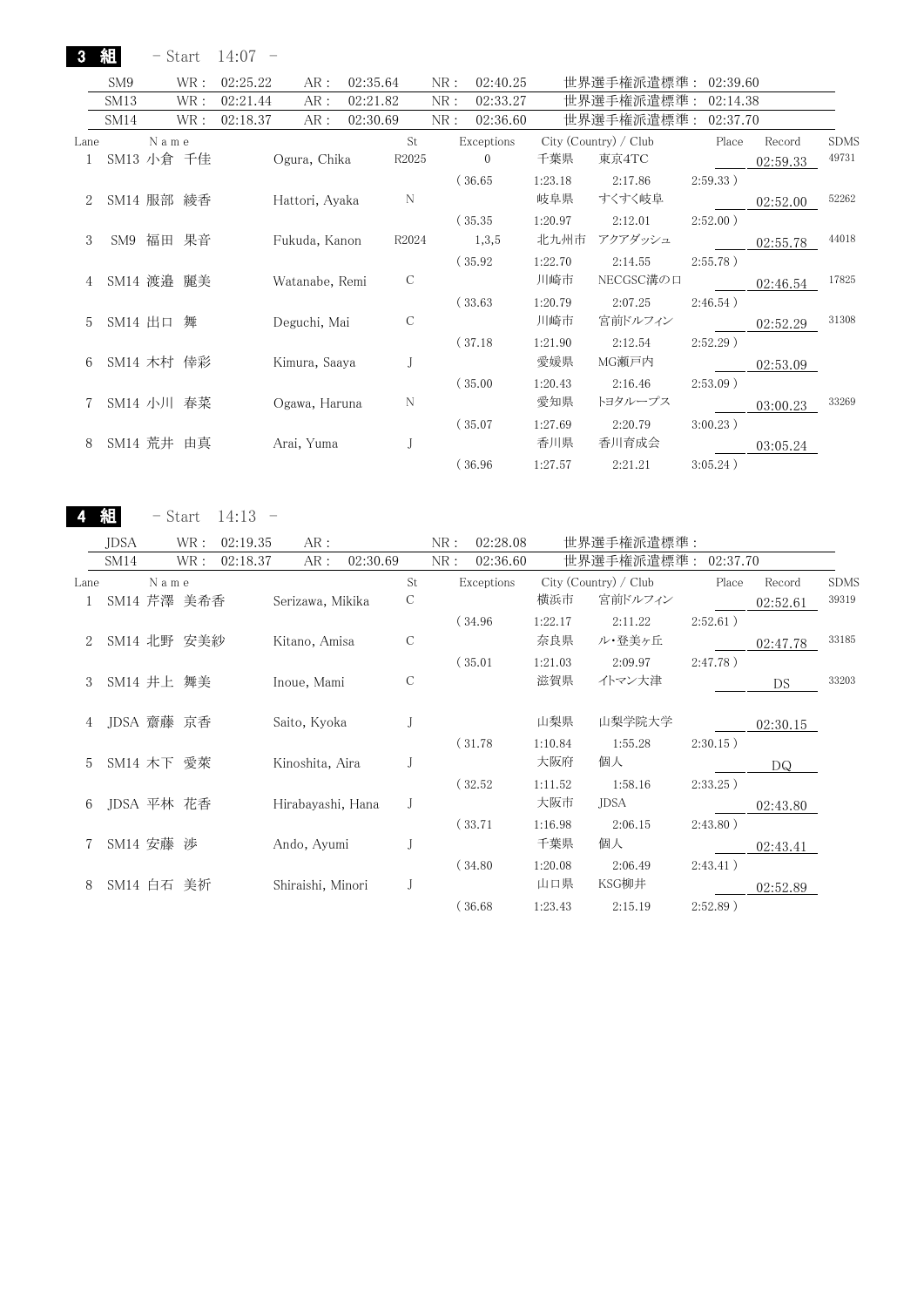|                      | 組                        | - Start    |                       | $14:18 -$             |                   |                      |                  |              |                         |                 |                                            |             |                    |             |
|----------------------|--------------------------|------------|-----------------------|-----------------------|-------------------|----------------------|------------------|--------------|-------------------------|-----------------|--------------------------------------------|-------------|--------------------|-------------|
|                      | SM <sub>5</sub>          |            | $\operatorname{WR}$ : | 02:48.02              | AR:               | 03:00.92             |                  | NR:          | 03:28.60                |                 | 世界選手権派遣標準:                                 | 03:16.77    |                    |             |
|                      | SM7                      |            | $\operatorname{WR}$ : | 02:29.01              | AR:               | 02:38.30             |                  | ${\rm NR}$ : | 02:51.17                |                 | 世界選手権派遣標準:                                 | 02:35.99    |                    |             |
|                      | SM9                      |            | $\operatorname{WR}$ : | 02:13.60              | AR:               | 02:19.35             |                  | NR:          | 02:24.20                |                 | 世界選手権派遣標準:                                 | 02:23.73    |                    |             |
|                      | SM14                     |            | WR :                  | 02:08.02              | AR:               | 02:08.16             |                  | ${\rm NR}$ : | 02:08.16                |                 | 世界選手権派遣標準:                                 | 02:16.95    |                    |             |
| Lane<br>$\mathbf{1}$ |                          | N a m e    |                       |                       |                   |                      | St               |              | Exceptions              |                 | City (Country) / Club                      | Place       | Record             | <b>SDMS</b> |
|                      |                          |            |                       |                       |                   |                      |                  |              |                         |                 |                                            |             |                    |             |
| $\,2$                |                          |            |                       |                       |                   |                      |                  |              |                         |                 |                                            |             |                    |             |
| 3                    |                          | SM7 作田 祐也  |                       |                       | Sakuda, Yuya      |                      | $\mathbb R$      |              | $1,3,5,12+$             | 熊本市             | あいおいニッセイ                                   |             | 03:19.12           | 15092       |
|                      |                          |            |                       |                       |                   |                      |                  |              | (41.25)                 | 1:36.09         | 2:32.30                                    | 3:19.12)    |                    |             |
| 4                    |                          | SM9 大内 秀真  |                       |                       | Ouchi, Shuma      |                      | N(JR2025)        |              | 9                       | 京都市             | 京都 SC                                      |             | 03:09.25           | 51601       |
|                      |                          |            |                       |                       |                   |                      |                  |              | (38.32)                 | 1:26.81         | 2:29.84                                    | $3:09.25$ ) |                    |             |
| 5                    |                          | SM9 小城 琉夏  |                       |                       | Kojo, Ruka        |                      | R2025            |              | 1,3,5                   | 大阪市             | 関大一中                                       |             | DS                 | 51599       |
| 6                    |                          | SM5 中村 智太郎 |                       |                       | Nakamura, Tomot   |                      | $\mathcal{C}$    |              | AYE 7                   |                 | 和歌山県 パル彩の台                                 |             | DS                 | 4426        |
| 7                    |                          |            |                       |                       |                   |                      |                  |              |                         |                 |                                            |             |                    |             |
| 8                    |                          |            |                       |                       |                   |                      |                  |              |                         |                 |                                            |             |                    |             |
|                      | 組<br>SM7                 | - Start    | WR :                  | $14:26 -$<br>02:29.01 | AR:               | 02:38.30             |                  | NR:          | 02:51.17                |                 | 世界選手権派遣標準: 02:35.99                        |             |                    |             |
|                      | SM9                      |            | WR :                  | 02:13.60<br>02:05.63  | AR:               | 02:19.35<br>02:22.99 |                  | NR:          | 02:24.20<br>02:27.82    |                 | 世界選手権派遣標準: 02:23.73<br>世界選手権派遣標準: 02:18.97 |             |                    |             |
|                      | SM <sub>10</sub><br>SM11 |            | WR :<br>WR :          | 02:19.02              | AR:<br>AR:        | 02:22.40             |                  | NR:<br>NR:   | 02:26.04                |                 |                                            |             |                    |             |
|                      | SM14                     |            | WR :                  | 02:08.02              | AR:               | 02:08.16             |                  |              |                         |                 |                                            |             |                    |             |
| Lane                 |                          | Name       |                       |                       |                   |                      |                  |              |                         |                 | 世界選手権派遣標準: 02:34.62                        |             |                    |             |
| 1                    |                          | SM9 戸篠 星願  |                       |                       |                   |                      |                  | ${\rm NR}$ : | 02:08.16                |                 | 世界選手権派遣標準: 02:16.95                        |             |                    |             |
|                      |                          |            |                       |                       | Toshino, Seiga    |                      | St<br>$R - 2021$ |              | Exceptions<br>$3,5,12+$ | 大分県             | City (Country) / Club<br>ビート延岡             | Place       | Record<br>03:00.78 | 26539       |
| 2                    |                          | SM10 井戸 夢翔 |                       |                       |                   |                      |                  |              | (33.89)                 | 1:19.36         | 2:19.99                                    | $3:00.78$ ) |                    |             |
| 3                    |                          |            |                       |                       | Ido, Yumeto       |                      | $N($ JR2021 $)$  |              | 3,5                     | 岐阜県             | 岐阜GUSH                                     |             | 02:46.10           | 51627       |
|                      |                          |            |                       |                       |                   |                      |                  |              | (34.17)                 | 1:16.22         | 2:07.36                                    | 2:46.10)    |                    | <b>SDMS</b> |
|                      |                          | SM14 大西 颯人 |                       |                       | Onishi, Hayato    |                      | J                |              |                         | 兵庫県             | Aqスポレスト                                    |             | 02:50.20           |             |
| 4                    |                          | SM14 内田 大夢 |                       |                       | Uchida, Hiromu    |                      | J                |              | (36.09)                 | 1:20.85<br>浜松市  | 2:13.38<br>ぺんぎん村                           | $2:50.20$ ) | 02:45.02           |             |
|                      |                          |            |                       |                       |                   |                      |                  |              | (36.13)                 | 1:17.55         | 2:08.53                                    | $2:45.02$ ) |                    |             |
| 5                    |                          | SM14 篠原 貴史 |                       |                       | Shinohara, Takafu |                      | N                |              |                         | 岐阜県             | ぎふミナモ                                      |             | 02:49.93           |             |
|                      |                          |            |                       |                       |                   |                      |                  |              | (32.85)                 | 1:20.77         | 2:11.19                                    | 2:49.93)    |                    |             |
| 6                    |                          | SM7 風間 健太郎 |                       |                       | Kazama, Kentaro   |                      | R                |              | $1,3,4,12+$             | 川崎市             | ファンコミュニケーションズ                              |             | 03:41.43           |             |
| 7                    |                          | SM14 池上 寛朗 |                       |                       | Ikeue, Hiroaki    |                      | J                |              | (38.93)                 | 1:48.62<br>鹿児島県 | 2:53.12<br>SON鹿児島                          | 3:41.43)    | DS                 | 19811       |
| 8                    |                          | SM11 山本 浩二 |                       |                       | Yamamoto, Koji    |                      | $R - 2023$       |              | TB                      | 北海道             | 個人(北海道)                                    |             | 02:54.32           | 22600       |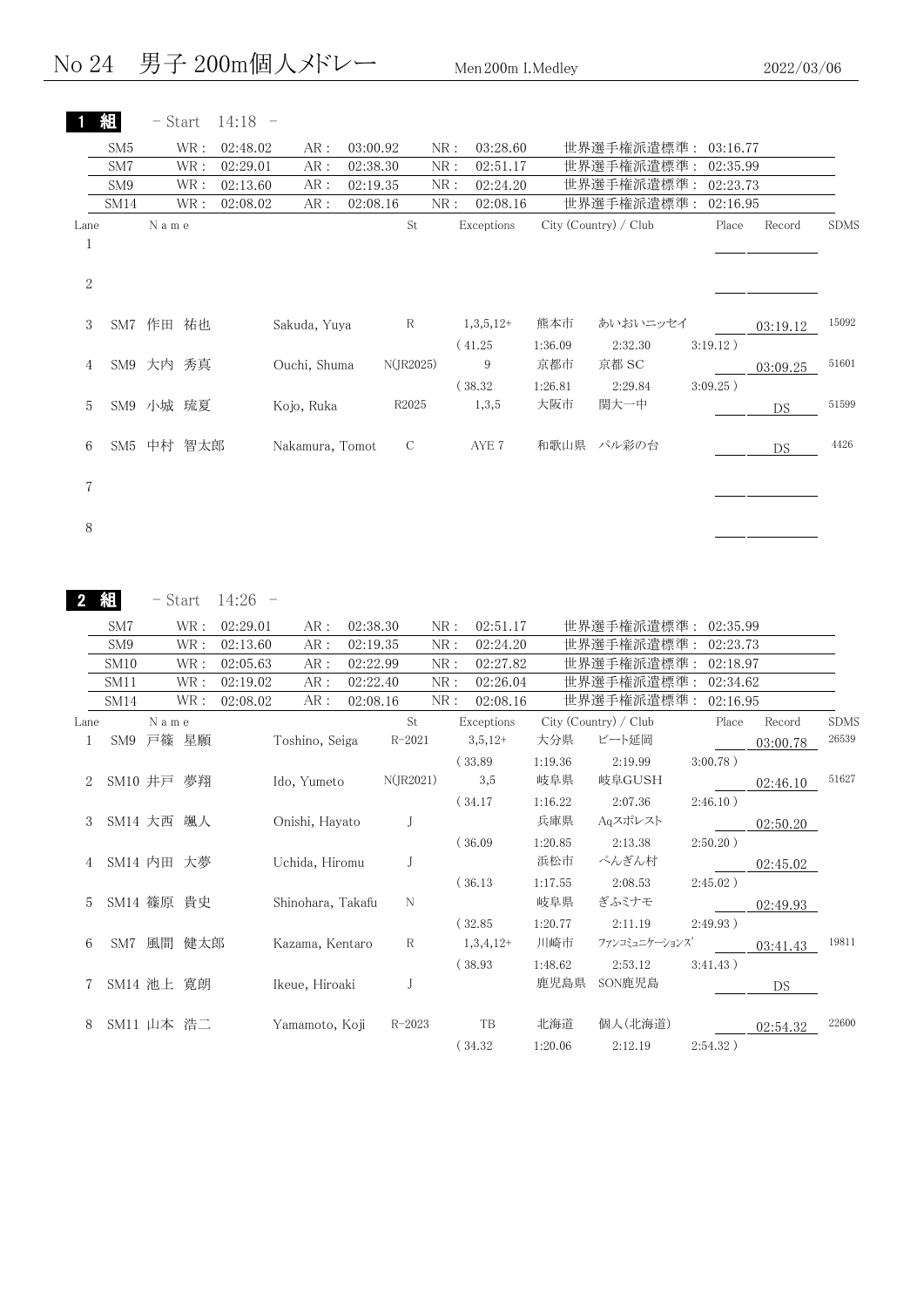3 組 - Start 14:32 -

|      | SM <sub>8</sub>  |      | WR :       | 02:20.01 | AR:              | 02:20.19 |    | NR:          | 02:31.72    |         | 世界選手権派遣標準:            | 02:29.02    |          |             |
|------|------------------|------|------------|----------|------------------|----------|----|--------------|-------------|---------|-----------------------|-------------|----------|-------------|
|      | <b>SM10</b>      |      | WR :       | 02:05.63 | AR:              | 02:22.99 |    | NR:          | 02:27.82    |         | 世界選手権派遣標準:            | 02:18.97    |          |             |
|      | SM <sub>14</sub> |      | WR :       | 02:08.02 | AR:              | 02:08.16 |    | ${\rm NR}$ : | 02:08.16    |         | 世界選手権派遣標準:            | 02:16.95    |          |             |
| Lane |                  | Name |            |          |                  |          | St |              | Exceptions  |         | City (Country) / Club | Place       | Record   | <b>SDMS</b> |
|      | SM10 南井 瑛翔       |      |            |          | Minai, Akito     |          | С  |              | 8           | 大阪府     | 近畿大学                  |             | 02:25.50 | 44564       |
|      |                  |      |            |          |                  |          |    |              | (27.86)     | 1:05.44 | 1:52.34               | $2:25.50$ ) | Nr       |             |
| 2    |                  |      | SM10 上園 温太 |          | Uezono, Onta     |          | N  |              | 8           | 神戸市     | 須磨学園高校                |             | DS       | 51600       |
| 3    | SM14 市川 良        |      |            |          | Ichikawa, Ryo    |          |    |              |             | 愛知県     | 個人                    |             | 02:34.62 |             |
|      |                  |      |            |          |                  |          |    |              | (33.42)     | 1:11.94 | 1:58.55               | $2:34.62$ ) |          |             |
| 4    | SM14 佐藤 悠人       |      |            |          | Sato, yuto       |          |    |              |             | 仙台市     | 個人                    |             | 02:34.80 |             |
|      |                  |      |            |          |                  |          |    |              | (31.02)     | 1:11.76 | 1:53.35               | $2:34.80$ ) |          |             |
| 5    |                  |      | SM8 荻原 虎太郎 |          | Ogiwara, Kotaro  |          | C  |              | $1,2,4,12+$ | 千葉市     | セントラルスポーツ             |             | DS       | 36120       |
| 6    | SM14 渡辺 玲爾       |      |            |          | Watanabe, Reiji  |          |    |              |             | 岐阜県     | 岐阜GUSH                |             | DQ       |             |
|      |                  |      |            |          |                  |          |    |              | (32.49)     | 1:14.16 | 2:03.60               | $2:39.09$ ) |          |             |
|      | SM14 石川 裕涼       |      |            |          | Ishikawa, Yusuke |          | J  |              |             | 茨城県     | 茨城TKSC                |             | 02:40.81 |             |
|      |                  |      |            |          |                  |          |    |              | (32.12)     | 2:02.82 |                       | 2:40.81)    |          |             |
| 8    | SM14 豊崎          |      | 響          |          | Toyosaki, Hibiki |          | J  |              |             | 愛知県     | 岡崎竜城SC                |             | 02:41.67 |             |
|      |                  |      |            |          |                  |          |    |              | (33.46)     | 1:15.96 | 2:04.56               | $2:41.67$ ) |          |             |

4 組

 $-$  Start 14:37  $-$ 

|                | SM10       |      | WR : | 02:05.63 | AR :             | 02:22.99 |    | NR: | 02:27.82   |         | 世界選手権派遣標準:            |             | 02:18.97 |          |             |
|----------------|------------|------|------|----------|------------------|----------|----|-----|------------|---------|-----------------------|-------------|----------|----------|-------------|
|                | SM14       |      | WR : | 02:08.02 | AR :             | 02:08.16 |    | NR: | 02:08.16   |         | 世界選手権派遣標準:            |             | 02:16.95 |          |             |
| Lane           |            | Name |      |          |                  |          | St |     | Exceptions |         | City (Country) / Club |             | Place    | Record   | <b>SDMS</b> |
| 1              | SM14 砂生 陸玖 |      |      |          | Saso, Riku       |          |    |     |            |         | 名古屋市 ぴぃ~すSC           |             |          | DS       |             |
| $\overline{2}$ | SM14 村松 諒  |      |      |          | Muramatsu, Ryo   |          | R  |     |            | 浜松市     | ぺんぎん村                 |             |          | 02:33.15 | 8676        |
|                |            |      |      |          |                  |          |    |     | (32.68)    | 1:14.30 | 1:57.25               | $2:33.15$ ) |          |          |             |
| 3              | SM14 山中    |      | 優輝   |          | Yamanaka, Yuki   |          | R  |     |            | 仙台市     | 個人                    |             |          | 02:27.72 | 24337       |
|                |            |      |      |          |                  |          |    |     | (30.83)    | 1:10.28 | 1:55.86               | $2:27.72$ ) |          |          |             |
| 4              | SM14 上田 悠斗 |      |      |          | Ueda, Yuto       |          |    |     |            | 兵庫県     | 家島SC                  |             |          | 02:34.48 |             |
|                |            |      |      |          |                  |          |    |     | (32.98)    | 1:11.15 | 2:00.76               | $2:34.48$ ) |          |          |             |
| 5              | SM14 吉野 裕斗 |      |      |          | Yoshino, Yuto    |          | N  |     |            | 名古屋市    | ぴぃ~すSC                |             |          | 02:30.90 | 35214       |
|                |            |      |      |          |                  |          |    |     | (31.12)    | 1:12.35 | 1:57.62               | 2:30.90)    |          |          |             |
| 6              | SM14 佐藤    |      | 駿弥   |          | Sato, Shunya     |          |    |     |            | 福島県     | ピュア南                  |             |          | 02:31.46 |             |
|                |            |      |      |          |                  |          |    |     | (30.46)    | 1:11.34 | 1:55.89               | $2:31.46$ ) |          |          |             |
|                | SM14 角井 俊生 |      |      |          | Kakui, Toshiki   |          | N  |     |            | 富山県     | 個人                    |             |          | 02:32.67 | 51209       |
|                |            |      |      |          |                  |          |    |     | (31.04)    | 1:14.01 | 1:56.79               | $2:32.67$ ) |          |          |             |
| 8              | SM10 川原    |      | 渓青   |          | Kawahara, Keisei |          | N  |     | 9          | 川崎市     | 国士舘大学PST              |             |          | 02:42.06 | 44580       |
|                |            |      |      |          |                  |          |    |     | (32.89     | 1:14.05 | 2:04.15               | $2:42.06$ ) |          |          |             |